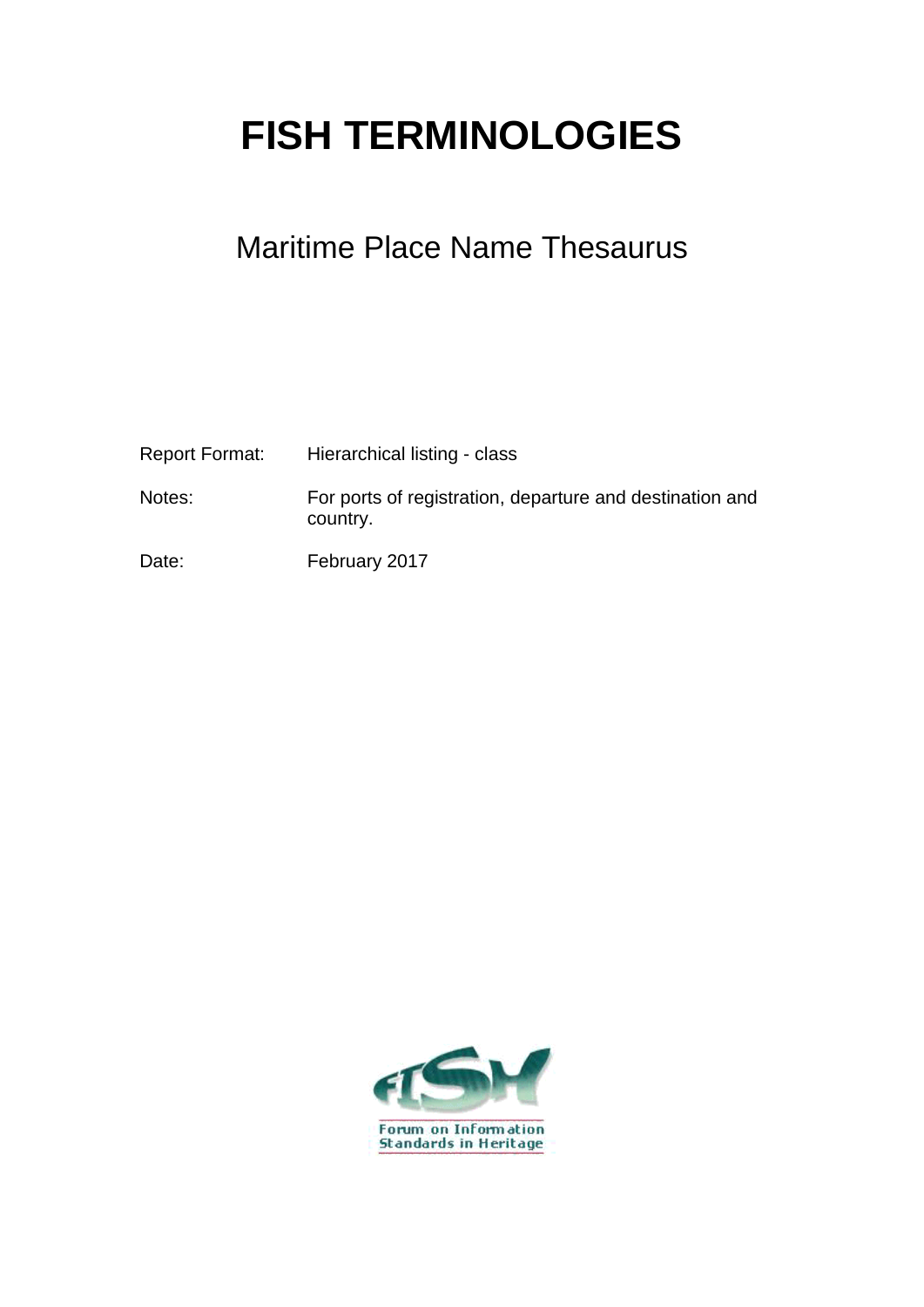**AFRICA EAST AFRICA NORTH AFRICA SOUTHERN AFRICA DJIBOUTI ERITREA KENYA SOMALIA SUDAN TANZANIA ALGERIA EGYPT LIBYA MOROCCO TUNISIA MADAGASCAR MOZAMBIQUE NAMIBIA REUNION SOUTH AFRICA MOMBASA MOGADISHU DAR ES SALAAM ALGIERS ANNABA BEJAIA BENI SAF BOUGIE ORAN PORT BREIRA SKIKDA ALEXANDRIA BERENICE PORT SAID SUDR SUEZ TRIPOLI (LIBYA) ZUEITINA AGADIR CASABLANCA ESSAOUIRA LARACHE SAFI TANGIER BIZERTE LA GOULETTE SFAX TUNIS BEIRA CAPE PROVINCE EASTERN CAPE CAPE SAINT FRANCIS (SOUTH AFRICA) EAST LONDON MIDDELBURG (EASTERN CAPE)**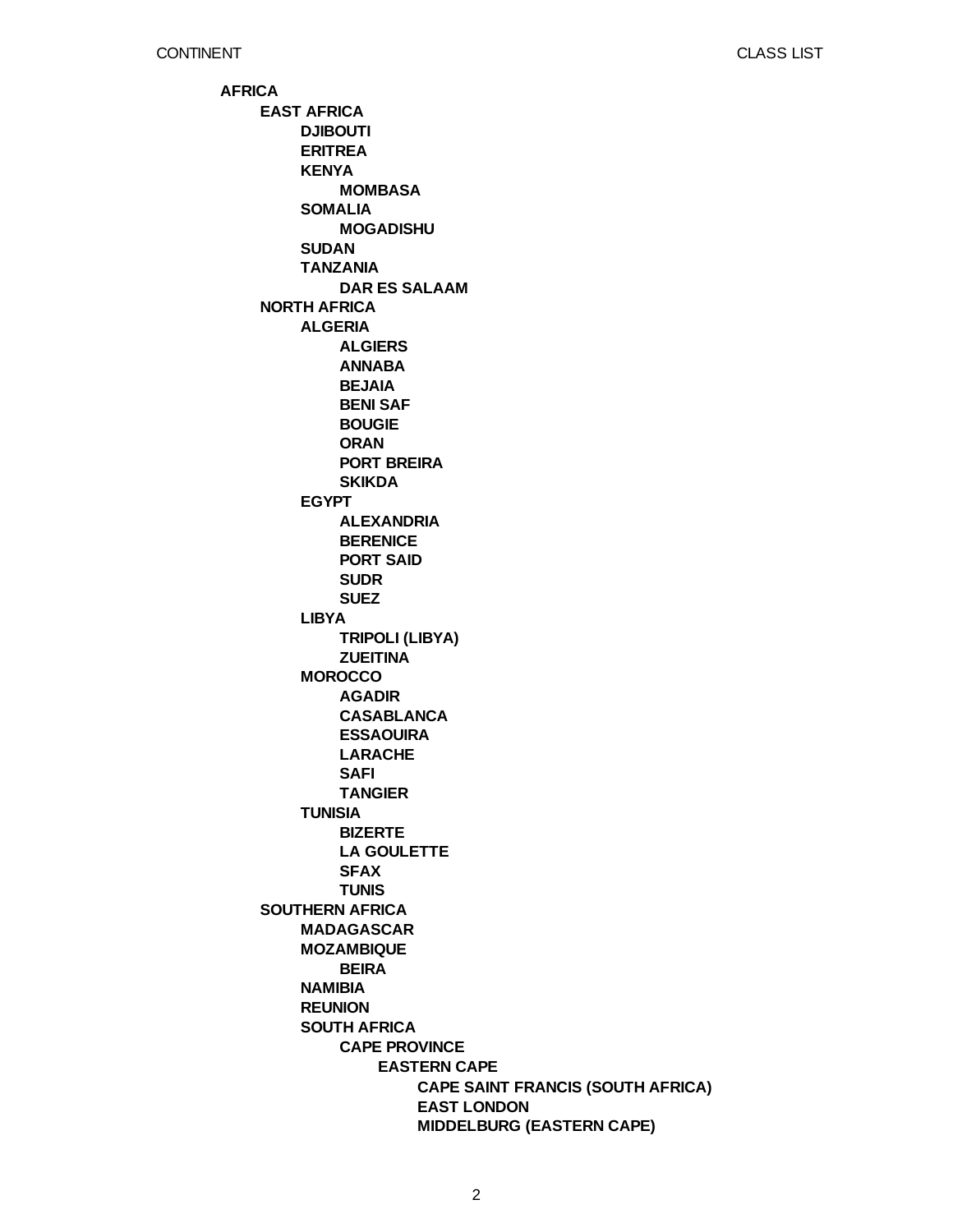**WEST AFRICA ANGOLA BENIN CAMEROON CONGO EQUATORIAL GUINEA GABON GAMBIA GHANA GUINEA GUINEA BISSAU IVORY COAST LIBERIA MAURITANIA NIGERIA SENEGAL SIERRA LEONE TOGO KWAZULU NATAL LUANDA NAMIBE DOUALA MANOCA KOUILOU RIO MUNI ACCRA CAPE COAST TAKORADI SASSANDRA MONROVIA BONNY CALABAR FORCADOS PORT HARCOURT DAKAR GOREE (SENEGAL) FREETOWN (SIERRA LEONE) PEPEL NORTHERN CAPE WESTERN CAPE DURBAN RICHMOND (KWAZULU NATAL) CABO DE SANTA MARTA CORISCO ISLAND PORT ELIZABETH (EASTERN CAPE) UGIE PORT NOLLOTH CAPE OF GOOD HOPE CAPE TOWN**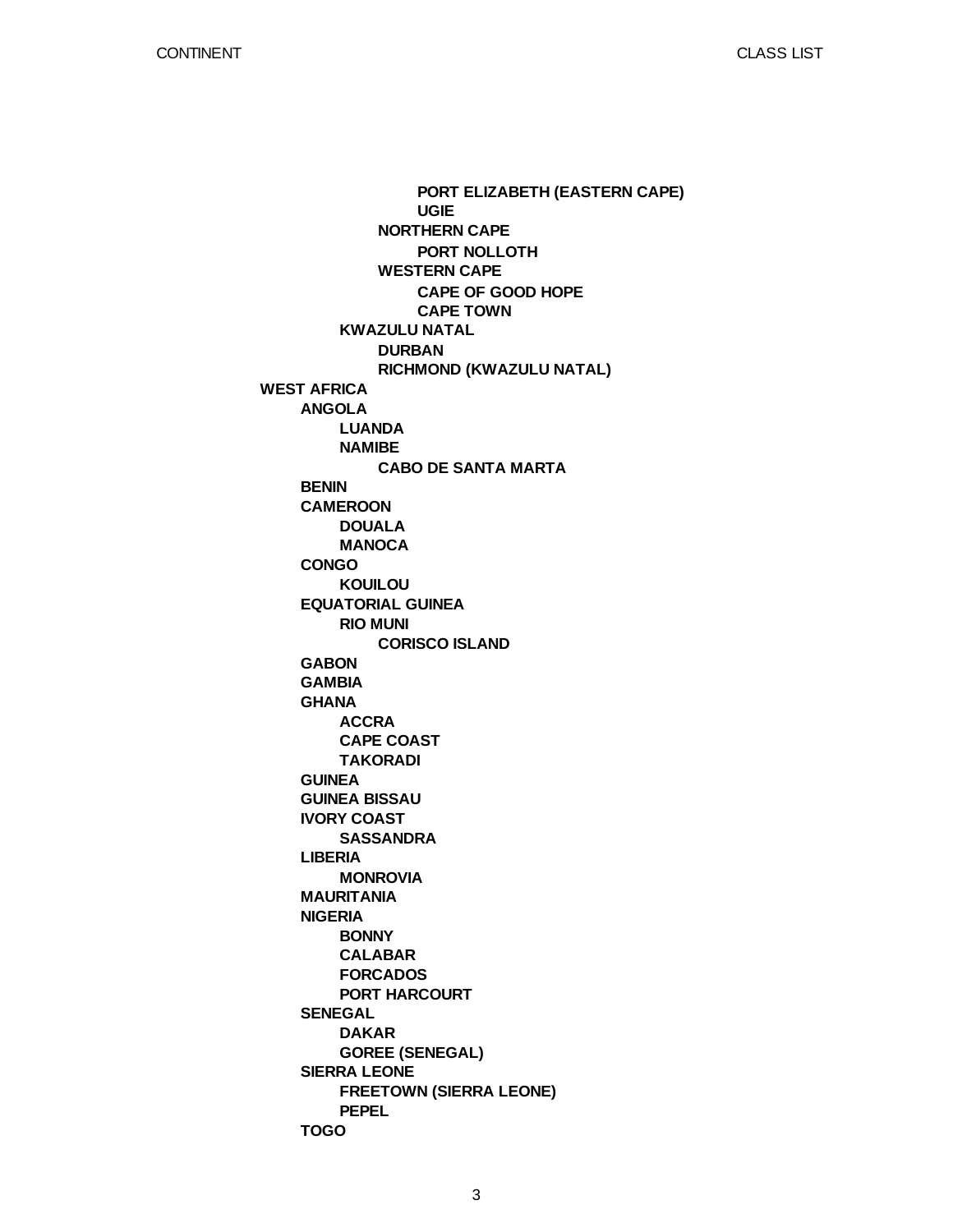**AMERICA NORTH AND CENTRAL AMERICA ZAIRE CENTRAL AMERICA NORTH AMERICA BOMA MATADI BELIZE COSTA RICA EL SALVADOR GUATEMALA HONDURAS MEXICO NICARAGUA PANAMA CANADA SAN SALVADOR (EL SALVADOR) MOSQUITO COAST (HONDURAS) SAN LORENZO BAJA CALIFORNIA NORTE BAJA CALIFORNIA SUR CAMPECHE COLIMA MICHOACAN OAXACA SAN SEBASTIAN (MEXICO) TABASCO VERACRUZ MOSQUITO COAST (NICARAGUA) COLON DARIEN BRITISH COLUMBIA MANITOBA NEW BRUNSWICK SANTA ROSALIA MANZANILLO (MEXICO) AQUILA PALOMARES FRONTERA MINATITLIN TAMPICO FRIJOLES NEW WESTMINSTER RICHMOND (BRITISH COLUMBIA) VANCOUVER VANCOUVER ISLAND CAPE CHURCHILL CHURCHILL BATHURST BOUCTOUCHE DALHOUSIE MIRAMICHI**

4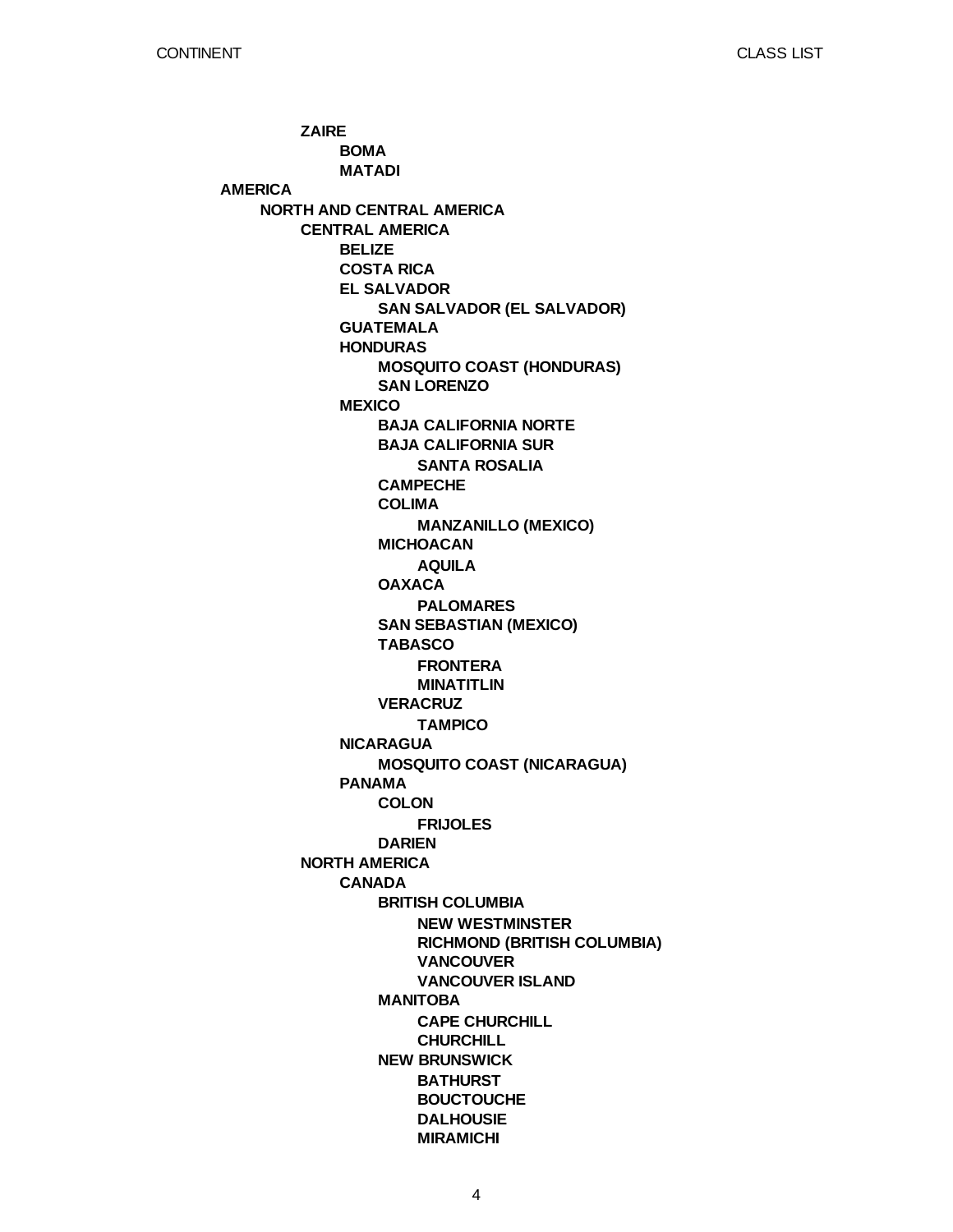**GREENLAND UNITED STATES OF AMERICA NEWFOUNDLAND NORTHWEST TERRITORIES NOVA SCOTIA ONTARIO PRINCE EDWARD ISLAND QUEBEC DUNDAS FREDERIKSDAL MONCTON MUSQUASH RICHIBUCTO ST JOHN (NEW BRUNSWICK) ST MARTINS LABRADOR NEWFOUNDLAND ISLAND ST ANDREWS (NEWFOUNDLAND) BAFFIN ISLAND AMHERST CAPE BRETON ISLAND DIGBY DIGBY NECK FREEPORT (NOVA SCOTIA) GEORGETOWN (NOVA SCOTIA) HALIFAX PARRSBORO PICTOU PUGWASH WINDSOR (NOVA SCOTIA) YARMOUTH (NOVA SCOTIA) BURLINGTON (ONTARIO) MOOSONEE PICTON PORT STANLEY (ONTARIO) SCARBOROUGH (ONTARIO) ST CATHARINES WINDSOR (ONTARIO) CHARLOTTETOWN MONTREAL NOUVELLE BURLINGTON (NEWFOUNDLAND) CAPE SAINT FRANCIS (NEWFOUNDLAND) ST JOHN ISLAND ST JOHNS (NEWFOUNDLAND) WABANA LOUISBURG ST ANNS SYDNEY (NOVA SCOTIA)**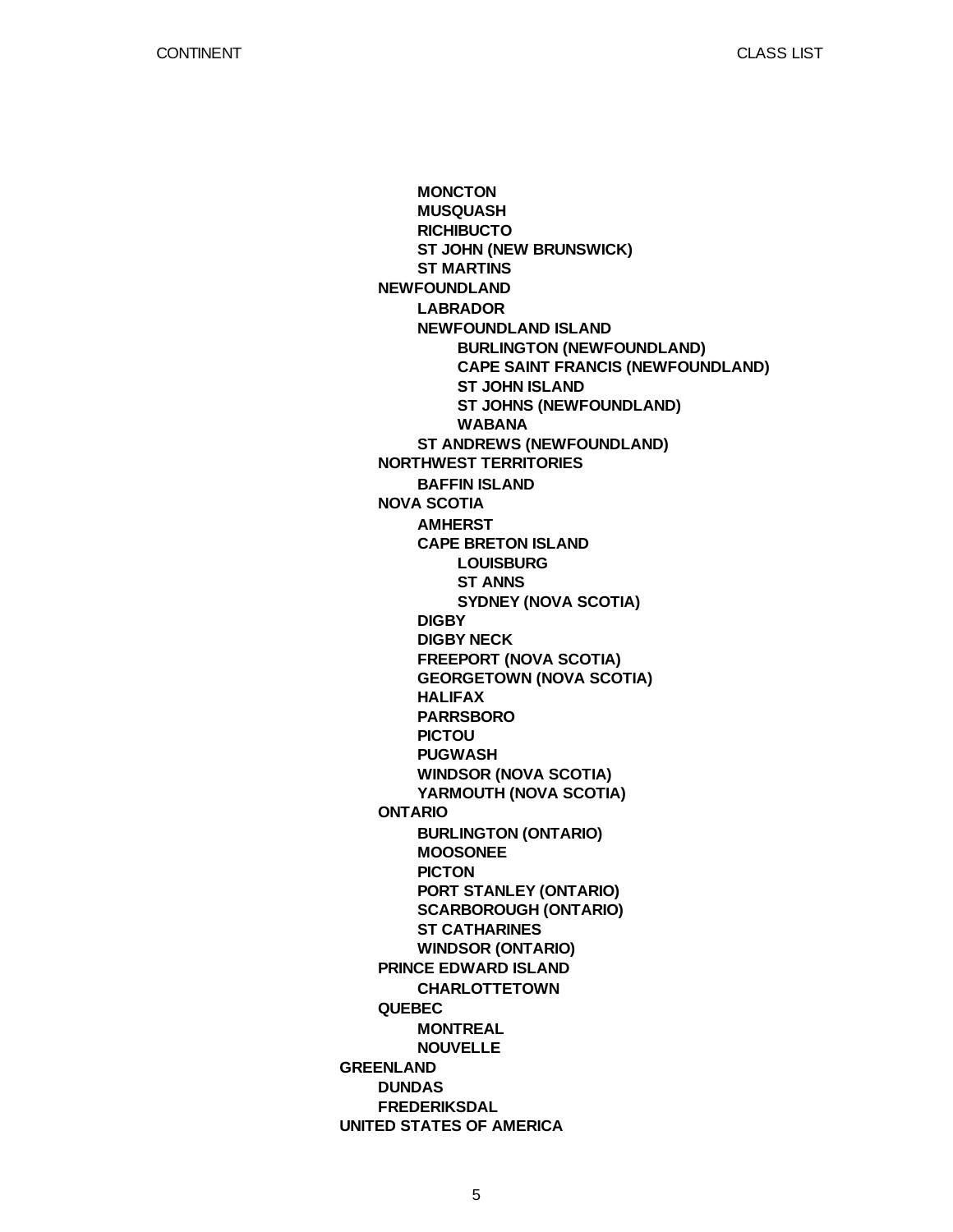**ALABAMA ALASKA CALIFORNIA CAROLINA DELAWARE FLORIDA GEORGIA (USA) HAWAII ILLINOIS INDIANA LOUISIANA MARYLAND MICHIGAN MINNESOTA MOBILE ANCHORAGE PETERSBURG (ALASKA) VALDEZ (ALASKA) LOS ANGELES RICHMOND (CALIFORNIA) SACRAMENTO SAN DIEGO SAN FRANCISCO (CALIFORNIA) SANTA CRUZ (CALIFORNIA) WILMINGTON (DELAWARE) AMELIA ISLAND APALACHICOLA BOCA GRANDE CARRABELLE FREEPORT (FLORIDA) GULFPORT (FLORIDA) JACKSONVILLE (FLORIDA) KEY WEST MIAMI PENSACOLA PORT EVERGLADES VALPARAISO (FLORIDA) BRUNSWICK (GEORGIA) DOBOY ISLAND SAPELO ISLAND SAVANNAH (GEORGIA) HONOLULU CHICAGO BURNS HARBOUR NEW ORLEANS BALTIMORE (MARYLAND) HAVRE DE GRACE QUEENSTOWN ST MICHAELS DETROIT**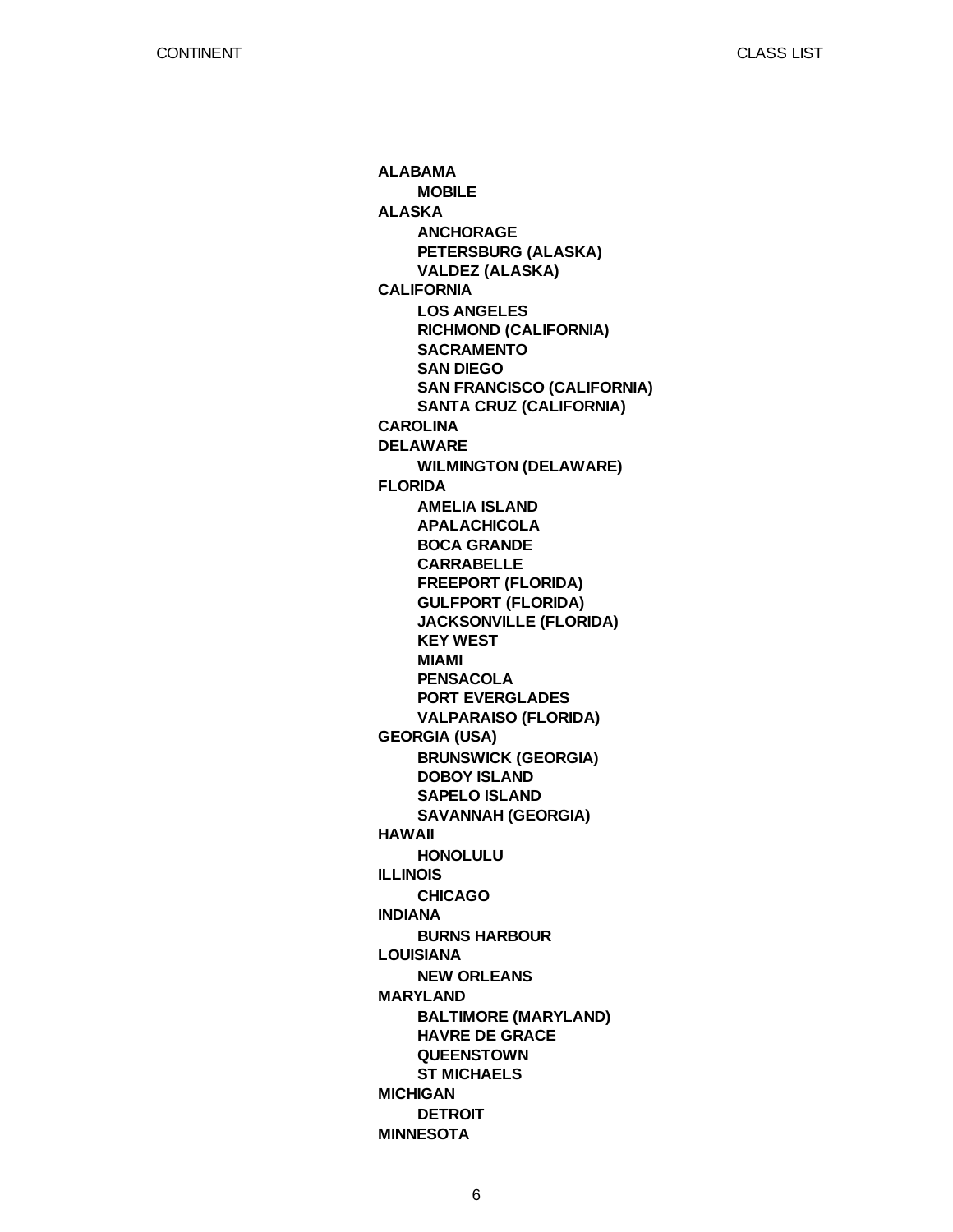CLASS LIST

**MISSISSIPPI NEW ENGLAND NEW JERSEY NEW YORK NORTH CAROLINA DULUTH BEAUMONT (MISSISSIPPI) GULFPORT (MISSISSIPPI) PASCAGOULA CONNECTICUT MAINE MASSACHUSETTS NEW HAMPSHIRE RHODE ISLAND VERMONT BURLINGTON (NEW JERSEY) CAMDEN (NEW JERSEY) PETERSBURG (NEW JERSEY) PORT ELIZABETH (NEW JERSEY) SALEM (NEW JERSEY) BUFFALO MILTON RICHMOND (NEW YORK) CAMDEN (NORTH CAROLINA) CAPE FEAR JACKSONVILLE (NORTH CAROLINA) NEW BERN PORTSMOUTH (NORTH CAROLINA) WILMINGTON (NORTH CAROLINA) NEW LONDON NEW LONDON BAY BATH (MAINE) BRUNSWICK (MAINE) BUCKSPORT CAMDEN (MAINE) FREEPORT (MAINE) GEORGETOWN (MAINE) KITTERY PORTLAND (MAINE) SCARBOROUGH (MAINE) SEARSPORT WISCASSET BOSTON (MASSACHUSETTS) LYNN SALEM (MASSACHUSETTS) PORTSMOUTH (NEW HAMPSHIRE) NEWPORT (RHODE ISLAND) PORTSMOUTH (RHODE ISLAND) PROVIDENCE (RHODE ISLAND)**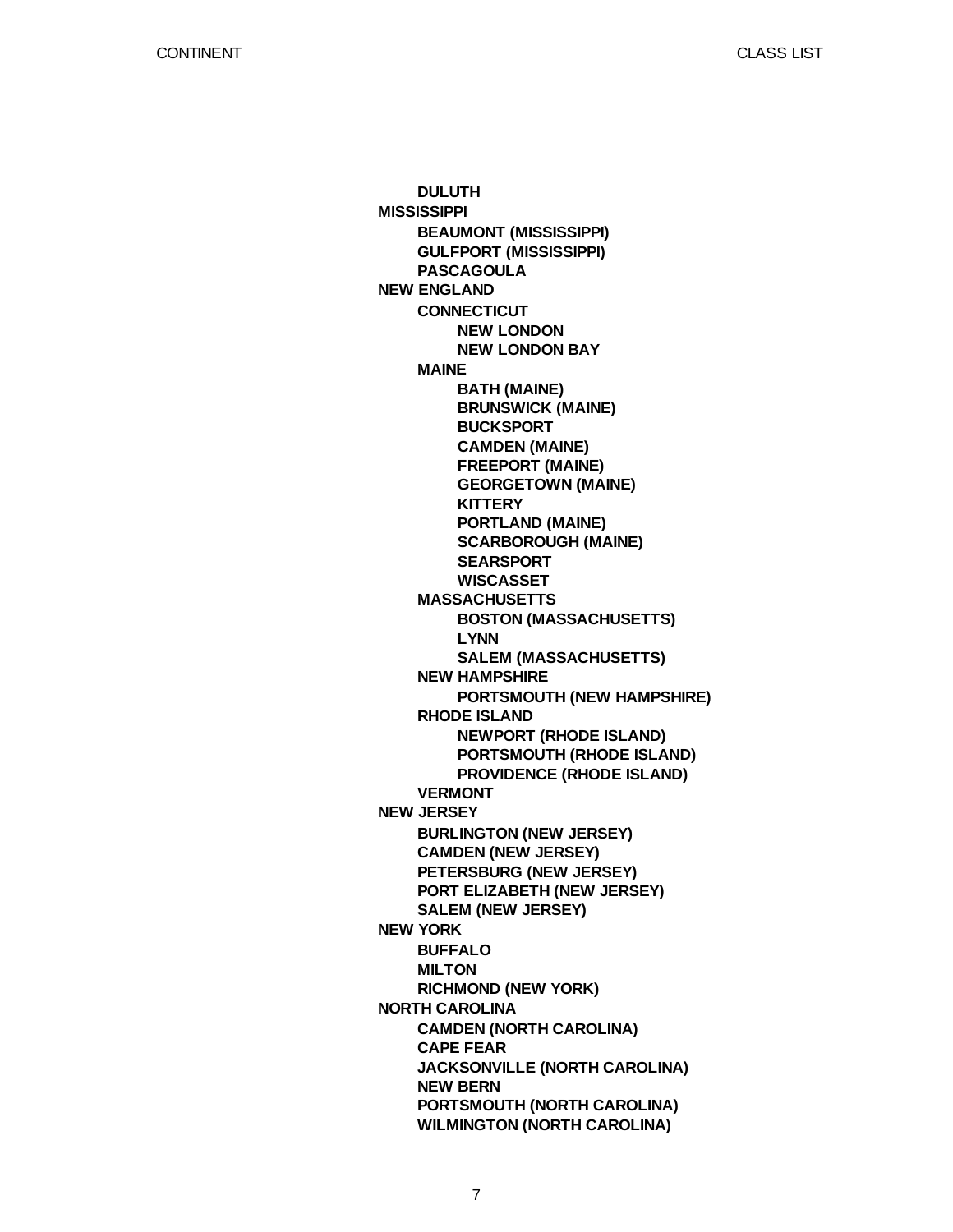**SOUTH AMERICA ARGENTINA BAHIA BLANCA BUENOS AIRES ISLA GRANDE DE TIERRA DEL FUEGO LA PLATA SAN NICOLAS (ARGENTINA) SANTA CRUZ (ARGENTINA) SANTA FE TIERRA DEL FUEGO OHIO OREGON PENNSYLVANIA SOUTH CAROLINA TEXAS VIRGINIA WASHINGTON WASHINGTON DC WISCONSIN ROSARIO (SANTA FE) VILLA CONSTITUCION SAN SEBASTIAN (TIERRA DEL FUEGO) CLEVELAND (OHIO) MOGADORE ASTORIA CHARLESTON (OREGON) PORTLAND (OREGON) GOLDSBORO (PENNSYLVANIA) MARCUS HOOK PHILADELPHIA CHARLESTON (SOUTH CAROLINA) FLORENCE (SOUTH CAROLINA) GEORGETOWN (SOUTH CAROLINA) BEAUMONT (TEXAS) FREEPORT (TEXAS) GALVESTON HOUSTON (TEXAS) PORT ARTHUR (TEXAS) PORTLAND (TEXAS) HAMPTON ROADS NEWPORT NEWS NORFOLK (VIRGINIA) PETERSBURG (VIRGINIA) PORTSMOUTH (VIRGINIA) RICHMOND (VIRGINIA) BOSTON HARBOUR SAN JUAN ISLAND SEATTLE TACOMA MILWAUKEE**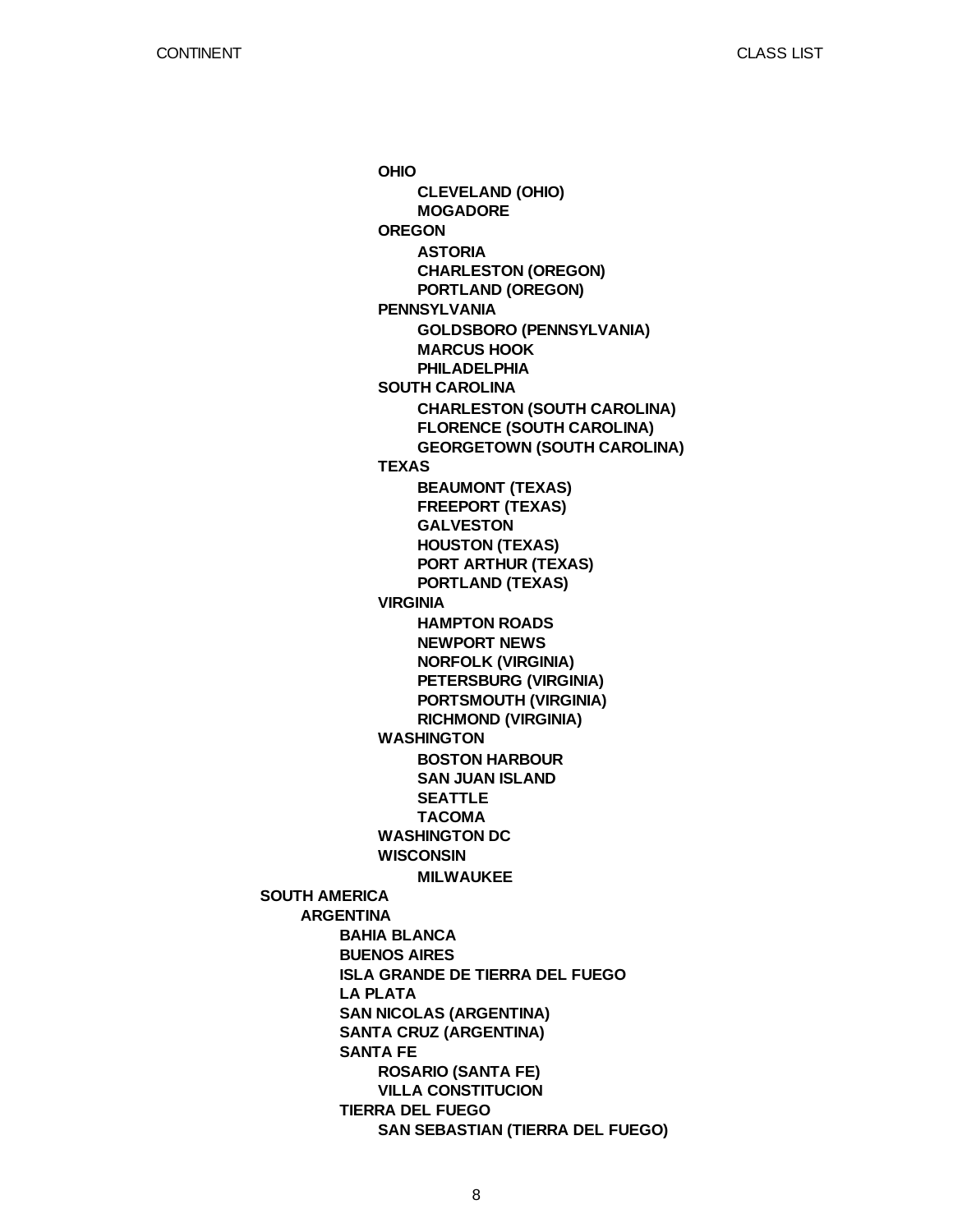**BRAZIL CHILE COLOMBIA ECUADOR ALAGOAS AMAZONAS BAHIA CERES JOAO PESSOA MARANHAO PARA PARAIBA PARANA PERNAMBUCO PIAUI PORTO ALEGRE RIO DE JANEIRO RIO GRANDE DO SUL SANTA CATARINA SAO PAULO ANTOFAGASTA ATACAMA COQUIMBO LOS LAGOS MAGELLANES-ANTARTICA TARAPACA VALPARAISO (CHILE) SANTA MARTA MACEIO MANAUS SALVADOR ROSARIO (MARANHAO) BELEM CABEDELO PARANAGUA RECIFE RIO GRANDE ILHA GRANDE PELOTAS LAGUNA SANTOS MEJILLONES TOCOPILLA CARRIZAL BAJO TALTAL ISLA DE CHILOE PUNTA ARENAS ARICA CALETA BUENA IQUIQUE PISAGUA CASTRO**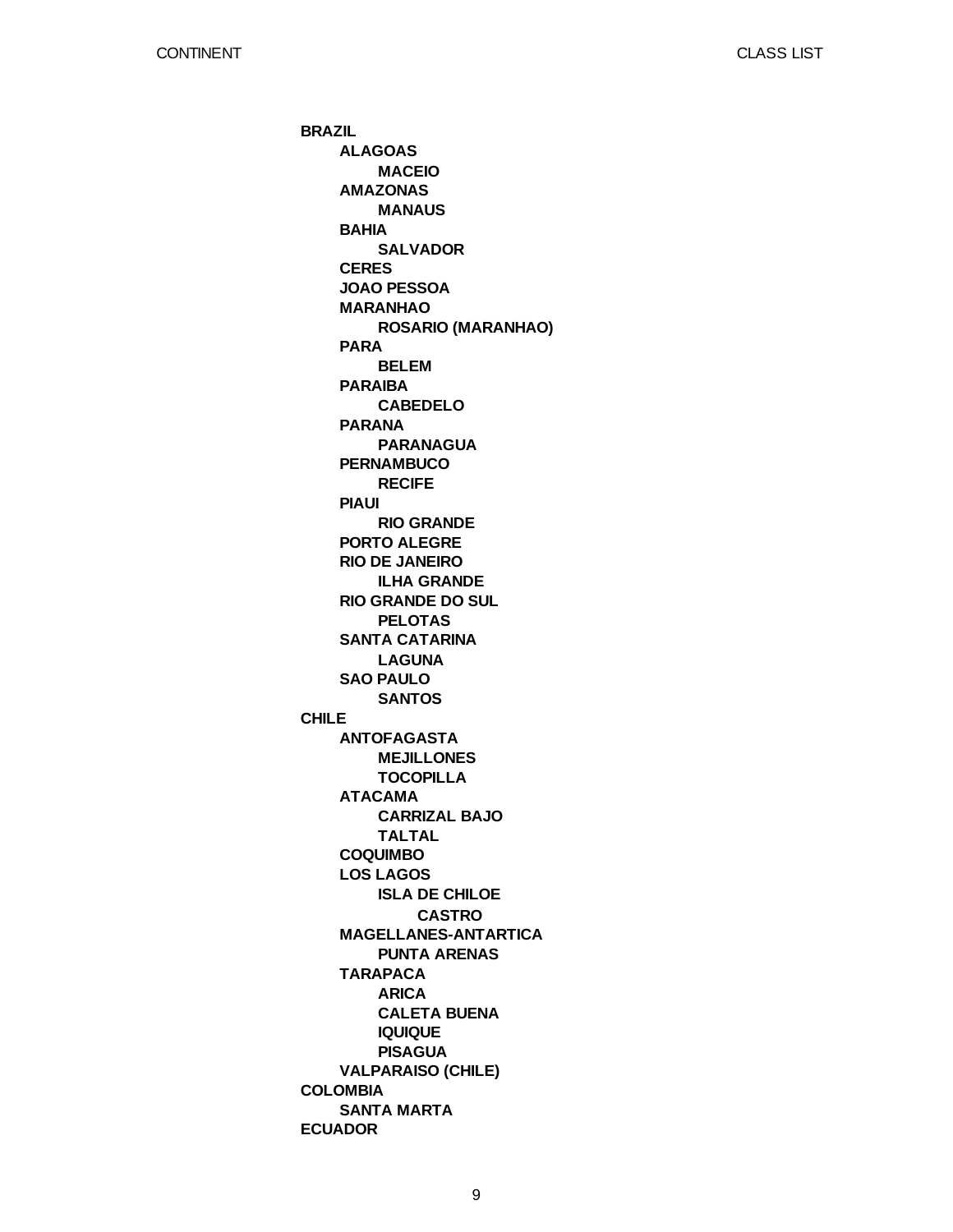**ANTARCTICA ASIA AZERBAIJAN BAHRAIN BANGLADESH CAMBODIA CHINA CYPRUS FRENCH GUIANA GUYANA PERU SURINAM URUGUAY VENEZUELA CHITTAGONG FUJIAN HONG KONG LIAONING SHANGHAI NORTHERN CYPRUS SOUTHERN CYPRUS ESMERALDAS GUAYAQUIL VALDEZ (ECUADOR) CAYENNE DEMERARA JUNIN LAMBAYEQUE LIMA PABELLON DE PICA PIURA SAN NICOLAS (PERU) PARAMARIBO FRAY BENTOS MONTEVIDEO CUMANA MARACAIBO PUERTO CABELLO SAN FRANCISCO (VENEZUELA) FUZHOU KOWLOON LUSHUN FAMAGUSTA LARNACA GEORGETOWN (DEMERARA) HOUSTON (DEMERARA) PROVIDENCE (DEMERARA) ISLAS LOBOS DE AFUERA ISLAS LOBOS DE TIERRA CALLAO LOBITOS**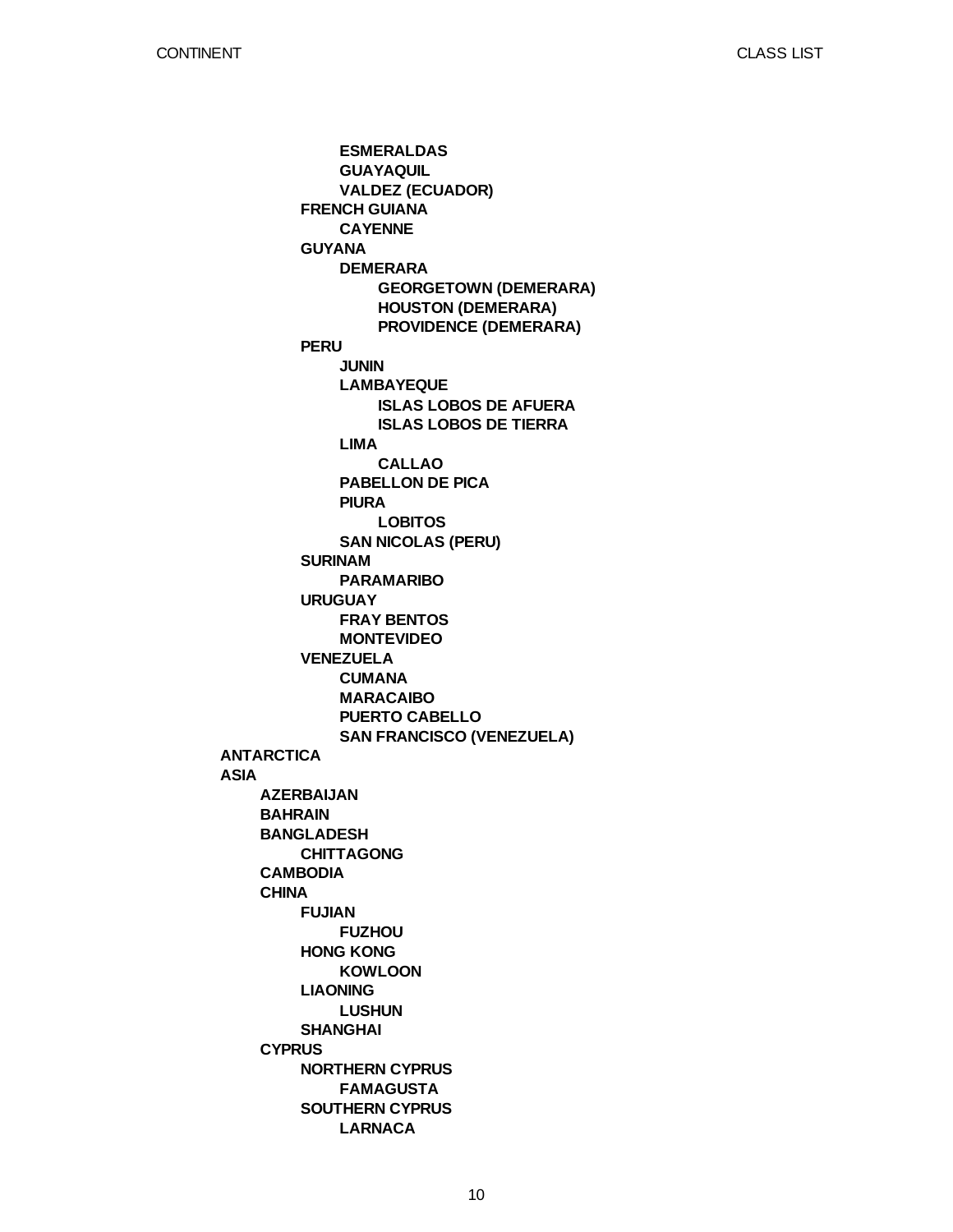**EAST INDIES GEORGIA (CIS) INDIA IRAN IRAQ ISRAEL JAPAN KAZAKHSTAN KUWAIT LEBANON INDONESIA MALAYSIA BATUMI ANDAMAN ISLANDS BENGAL GOA MAHARASHTRA NICOBAR ISLANDS TAMIL NADU WEST BENGAL KHUZESTAN TEL AVIV YAFO HONSHU TOKYO MINA AL AHMADI TRIPOLI (LEBANON) LIMASSOL BORNEO JAVA MALUKU SUMATRA PINANG MORMUGAO BOMBAY VASAI MADRAS CALCUTTA ABADAN KOBE YOKOHAMA KALIMANTAN BANTEN DOBO JAKARTA SEMARANG SURABAYA TEGAL BREUEH ISLAND PADANG GEORGE TOWN (PINANG) SAMARINDA**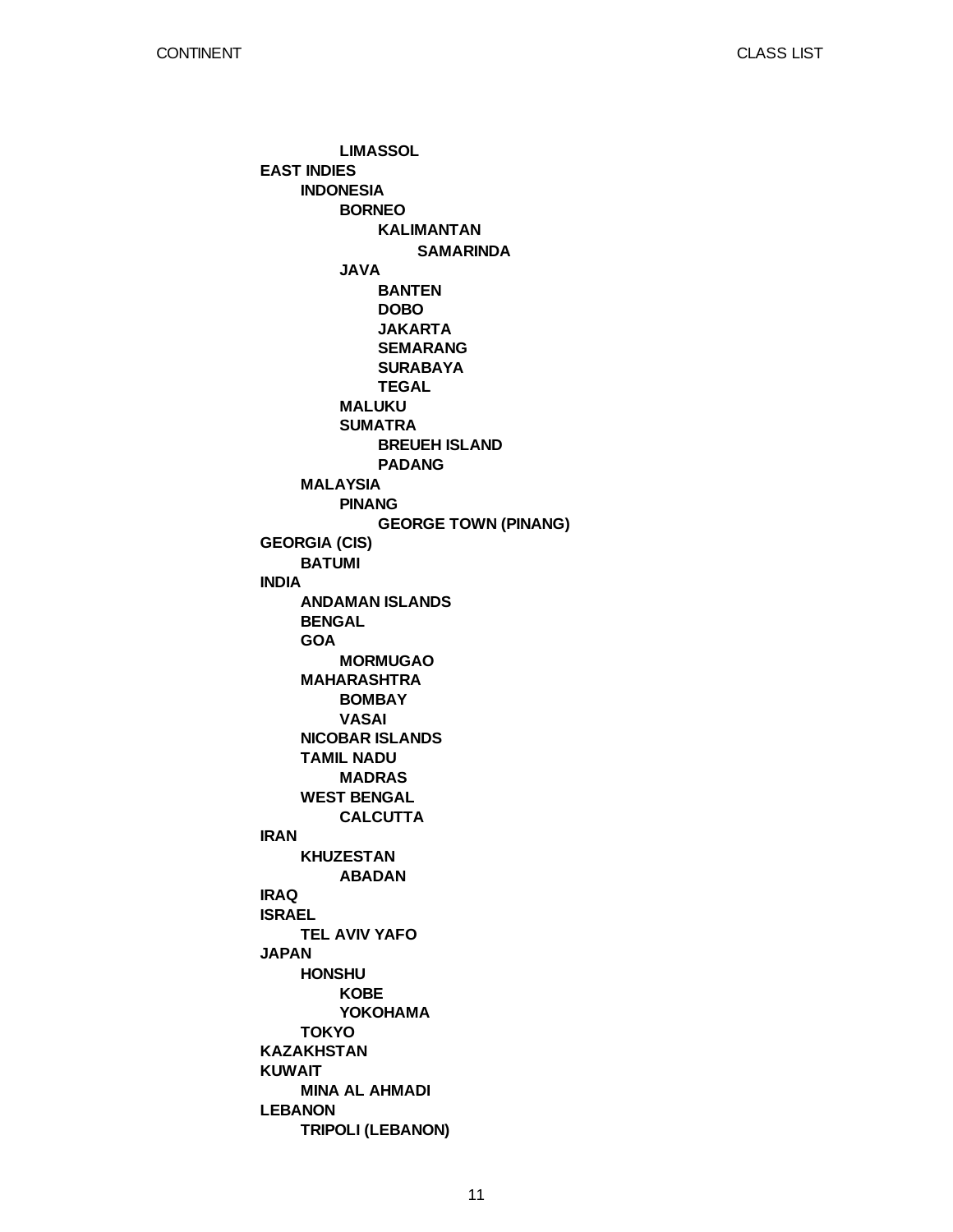**MYANMAR NORTH KOREA OMAN PAKISTAN PHILIPPINES QATAR RUSSIA SAUDI ARABIA SINGAPORE SOUTH KOREA SRI LANKA SYRIA TAIWAN THAILAND TURKEY AKYAB BASSEIN MOULMEIN RANGOON ZADETKALE KYUN KARACHI CEBU LUZON MINDANAO NEGROS ARKHANGELSK KALININGRAD KEM KRASNODAR LENINGRAD MOSKVA MURMANSK ROSTOV COLOMBO POINT DE GALLE BANGKOK GELIBOLU ISKENDERUN ISTANBUL IZMIR LUCENA SAN FRANCISCO (LUZON) BOSTON (MINDANAO) CADIZ (NEGROS) ARCHANGEL ONEGA BALTIYSK NOVOROSSISK KRONSHTADT ST PETERSBURG VYBORG MOSCOW TAGANROG**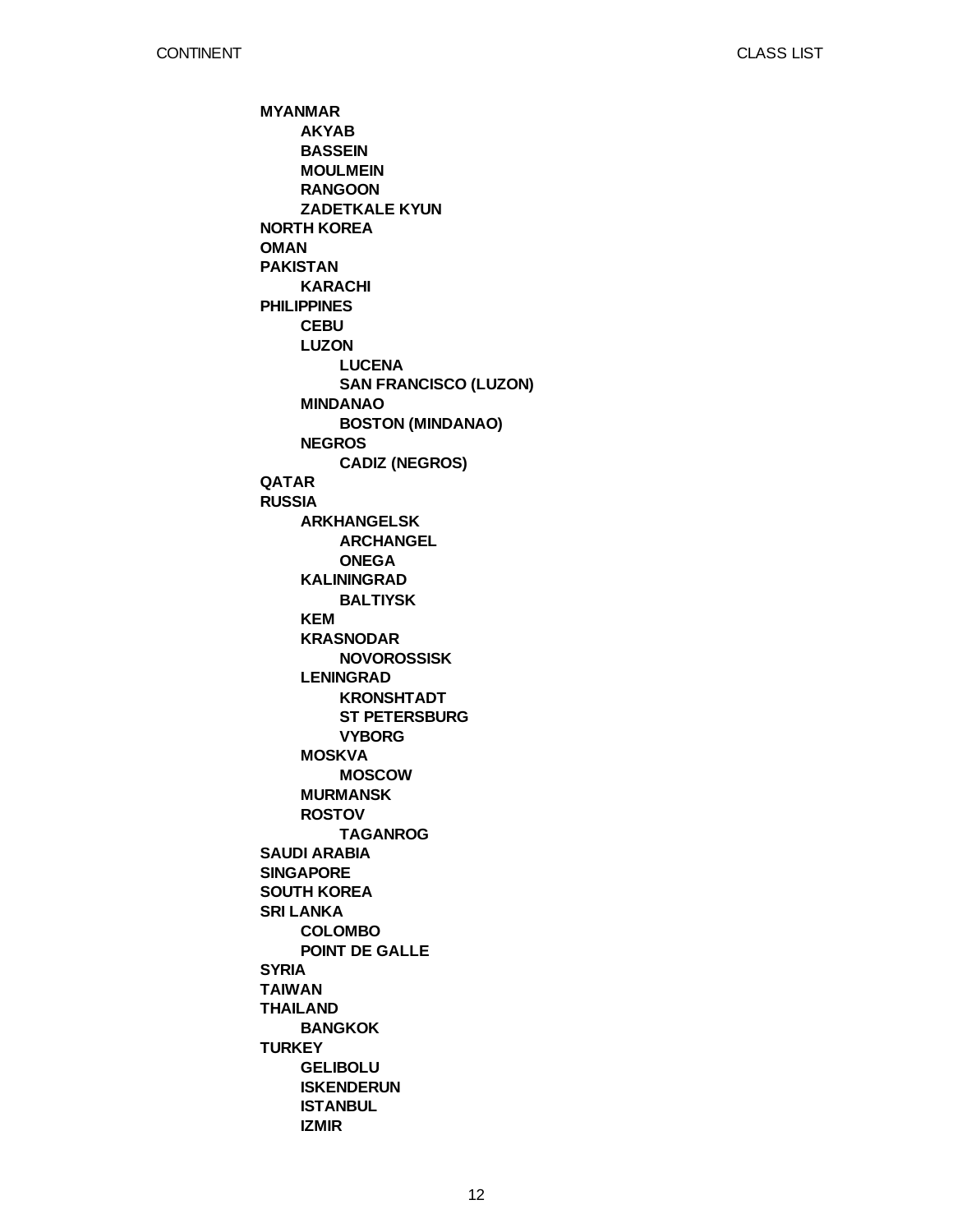**AUSTRALASIA EUROPE TURKMENISTAN UNITED ARAB EMIRATES VIETNAM YEMEN AUSTRALIA NEW ZEALAND PAPUA NEW GUINEA ALBANIA AUSTRIA KUSADASI SAMSUN HO CHI MINH CITY ADEN NEW SOUTH WALES NORFOLK ISLAND QUEENSLAND SOUTH AUSTRALIA TASMANIA VICTORIA WESTERN AUSTRALIA NORTH ISLAND SOUTH ISLAND VIENNA NEWPORT (NEW SOUTH WALES) SYDNEY (NEW SOUTH WALES) BRISBANE CAPE CLEVELAND MACKAY SCARBOROUGH (QUEENSLAND) ADELAIDE BOSTON ISLAND PORT LINCOLN PORT PIRIE GEORGE TOWN (TASMANIA) HOBART LAUNCESTON PORT ARTHUR (TASMANIA) MELBOURNE PORT PHILIP PORTLAND (VICTORIA) PORTSEA (AUSTRALIA) FREMANTLE PERTH (WESTERN AUSTRALIA) AUCKLAND PORTLAND (NORTH ISLAND) WELLINGTON BLUFF HARBOUR CHARLESTON (SOUTH ISLAND) LYTTELTON RICHMOND (SOUTH ISLAND)**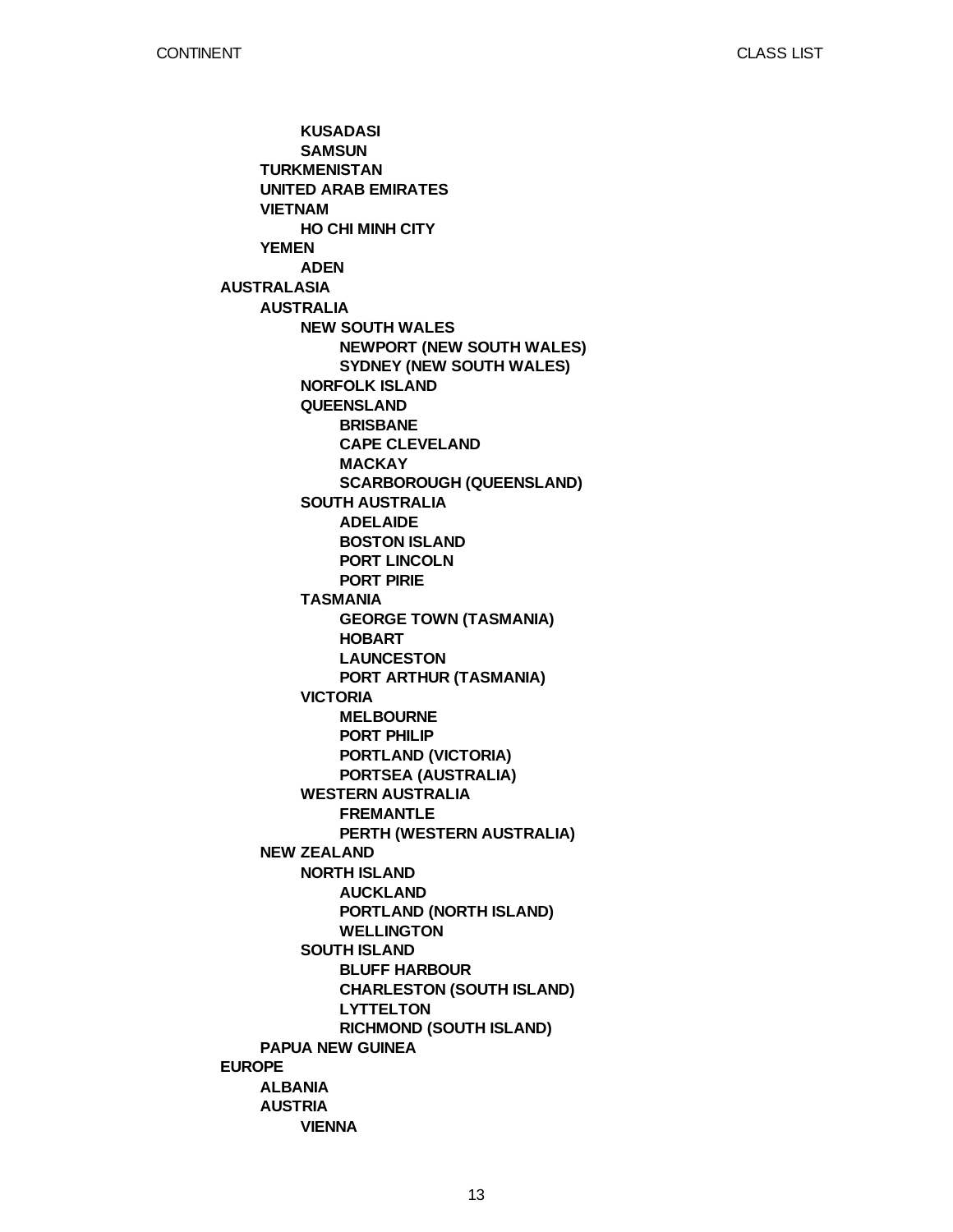**BELGIUM BOSNIA HERZEGOVINA BULGARIA CHANNEL ISLANDS CROATIA CYPRUS CZECH REPUBLIC CZECHOSLOVAKIA DENMARK ANTWERP BRABANT EAST FLANDERS NIEUWPOORT (BELGIUM) WEST FLANDERS BOURGAS VARNA ALDERNEY GUERNSEY JERSEY BAKAR DUBROVNIK KORCULA LOSINJ MALI LOSINJ PLOCE RIJEKA SUSAK VELI LOSINJ NORTHERN CYPRUS SOUTHERN CYPRUS AARHUS BORNHOLM FYN BRUSSELS KAPELLE OP DEN BOS GHENT BRUGES OSTEND ZEEBRUGGE ZELZATE ST PETER PORT ST SAMPSON GOREY ST AUBIN ST HELIER FAMAGUSTA LARNACA LIMASSOL RANDERS RONNE AERO ODENSE RUDKOBING**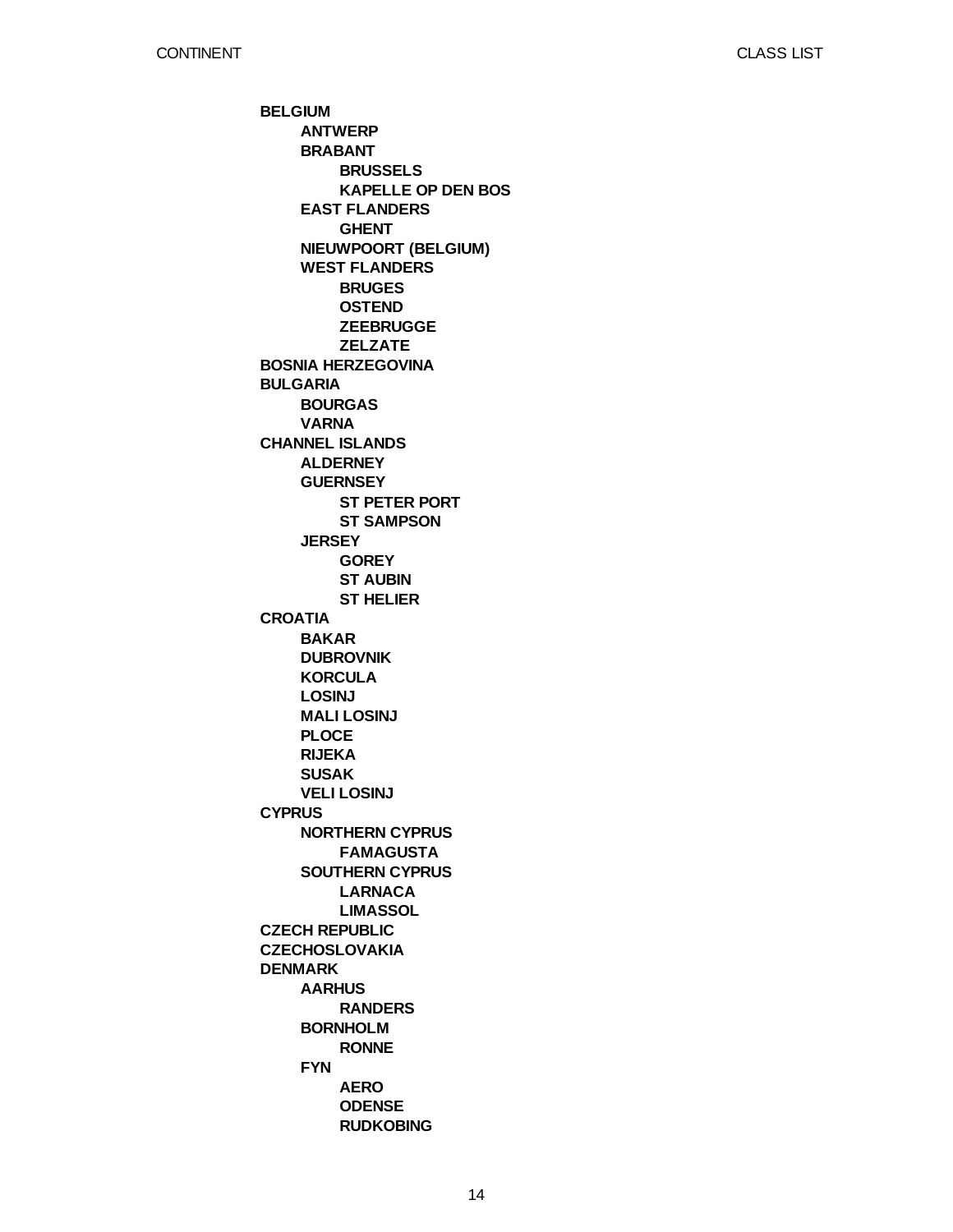**EIRE HASLE LAESO MARSTAL NAKSKOV NORDJYLLAND RIBE RINGKOBING SAMSO SJAELLAND SONDERJYLLAND SVENDBORG VEJLE VIBORG ARKLOW BALLINAMARRA COUNTY CLARE THURO AALBORG FREDERIKSHAVN NORRESUNDBY ESBJERG LEMVIG STRUER FREDERIKSBORG HELSINGOR HOLBAEK KALUNDBORG KASTRUP KOBENHAVN (DISTRICT) ROSKILDE SOVANG STORSTROM VESTSJAELLAND SONDERBORG HORSENS SHANNON COPENHAGEN FREDERIKSBERG TUBORG HAVN KOGE FALSTER HELLESTED LOLLAND NORDBY (VESTSJAELLAND) SEJERO SKAELSOR NYKOBING STUBBEKOBING BANDHOLM RODBYHAVN**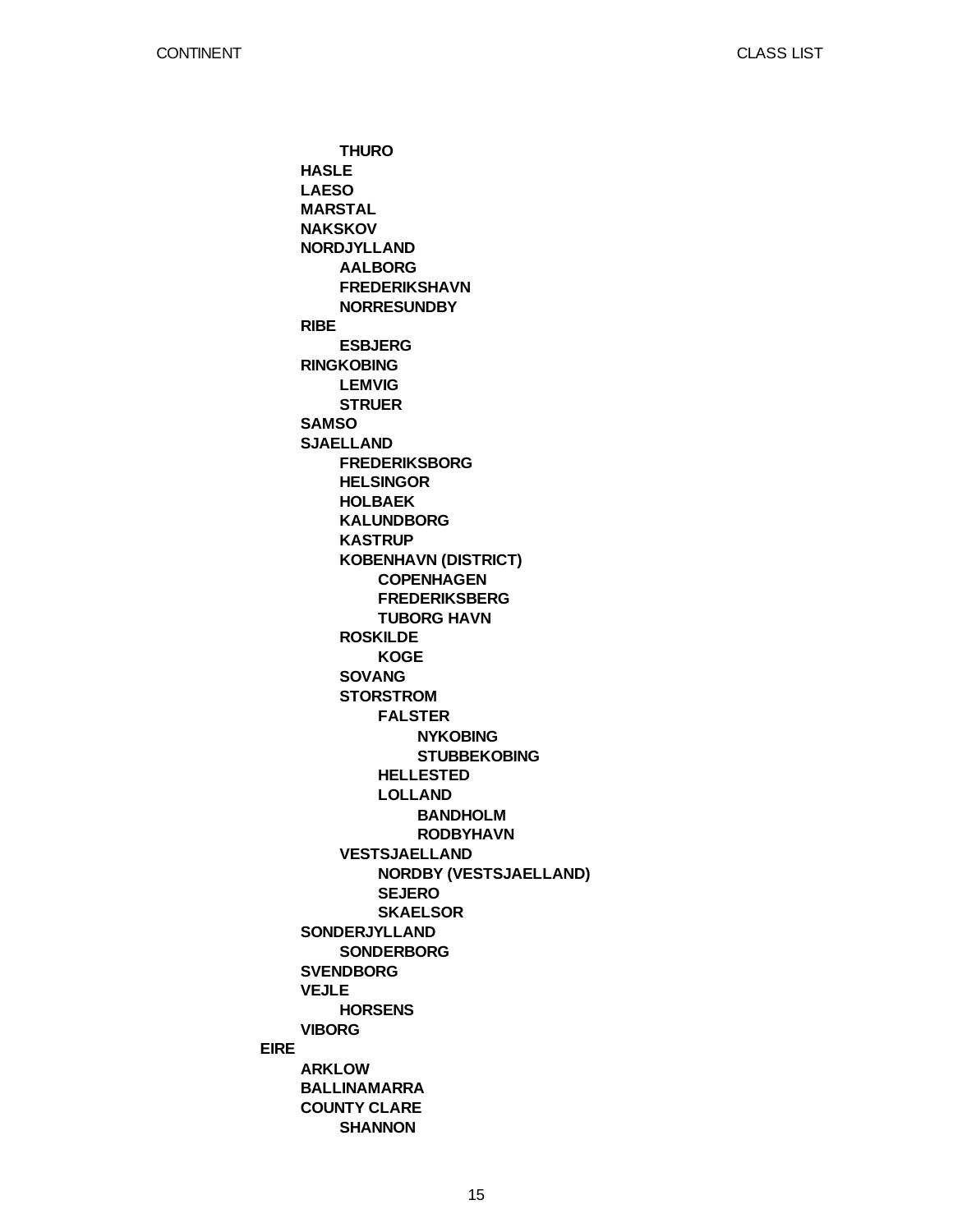**ESTONIA COUNTY CORK COUNTY DONEGAL COUNTY GALWAY COUNTY KERRY COUNTY LEITRIM COUNTY LIMERICK COUNTY LOUTH COUNTY MAYO COUNTY SLIGO COUNTY WATERFORD COUNTY WEXFORD COUNTY WICKLOW DUBLIN KINKEE ISLAND LEINSTER HIIUMAA BALLINACURRA BALTIMORE (CORK) BANTRY CLONAKILTY COBH CORK KINSALE PASSAGE WEST YOUGHAL BUNCRANA DONEGAL MULROY BAY PORTSALON GALWAY DINGLE (EIRE) TRALEE FOYNES LIMERICK DROGHEDA DUNDALK WESTPORT CONEY ISLAND (COUNTY SLIGO) SLIGO DUNGARVAN PASSAGE EAST WATERFORD NEW ROSS WEXFORD BRAY WICKLOW BALBRIGGAN DUNDRUM (DUBLIN) MALAHIDE SKERRIES KARDLA**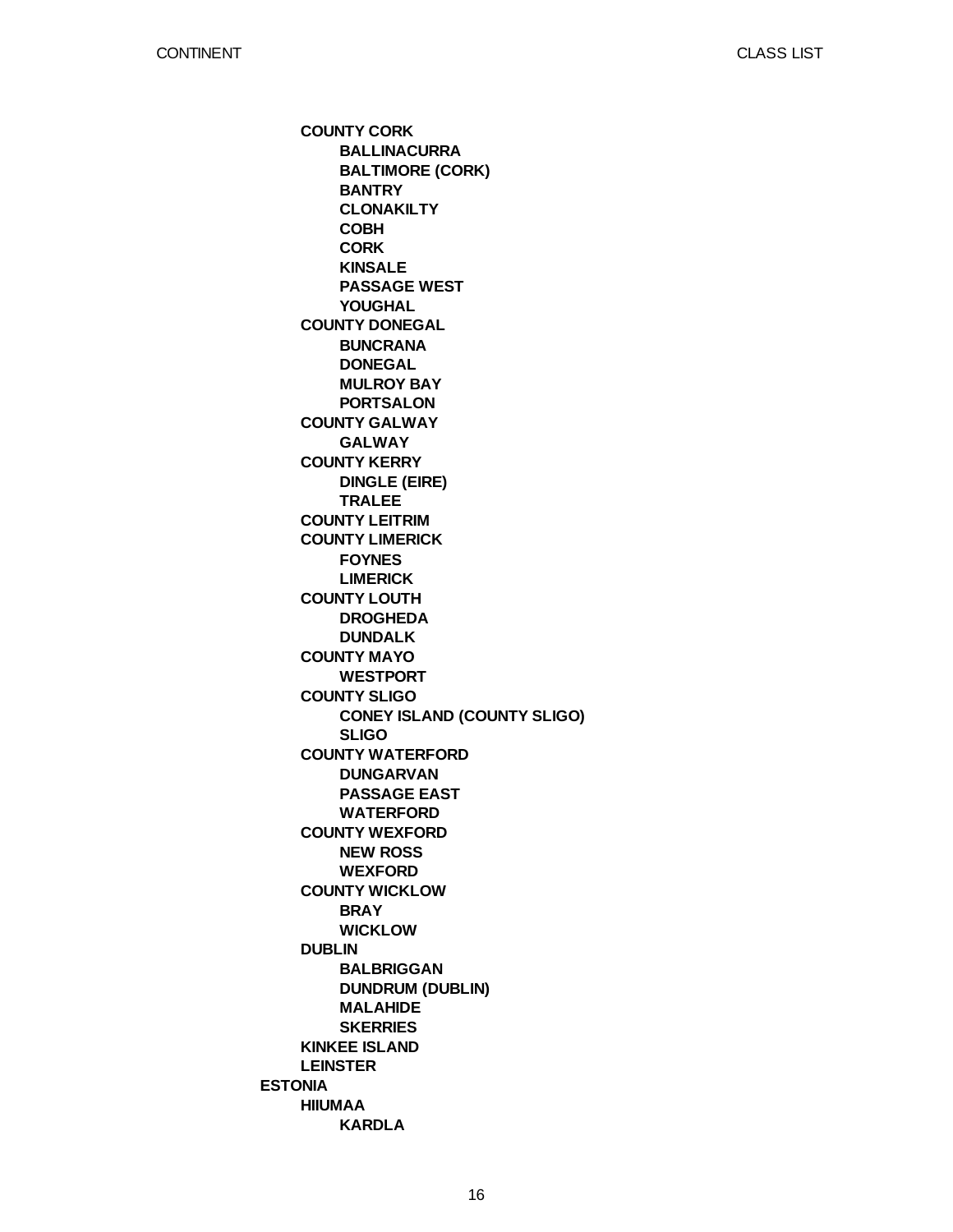**FINLAND FLANDERS FRANCE NARVA PARNU RIGULDI TALLINN ALAND ENO KEMI KOTKA KRISTINESTAD LAPPVIK OULU PEKKALA PORI TORNIO TURKU PORI UUSIKAARLEPYY UUSIKAUPUNKI UUSIMAA VAASA AQUITAINE ARAGON BASTIA BLAYE BRITTANY FOGLO MARIEHAMN SALOINEN MERIKARVIA TURKU HELSINKI LOVIISA PORVOO BERGO KRISTIINANKAUPUNKI PIETARSAARI BAYONNE BELIN BORDEAUX BOUCAU CETTE EYGUN CIBOURE AUDIERNE AURAY BENODET BINIC BREST CAMARET SUR MER SALO (TURKU) SOCOA**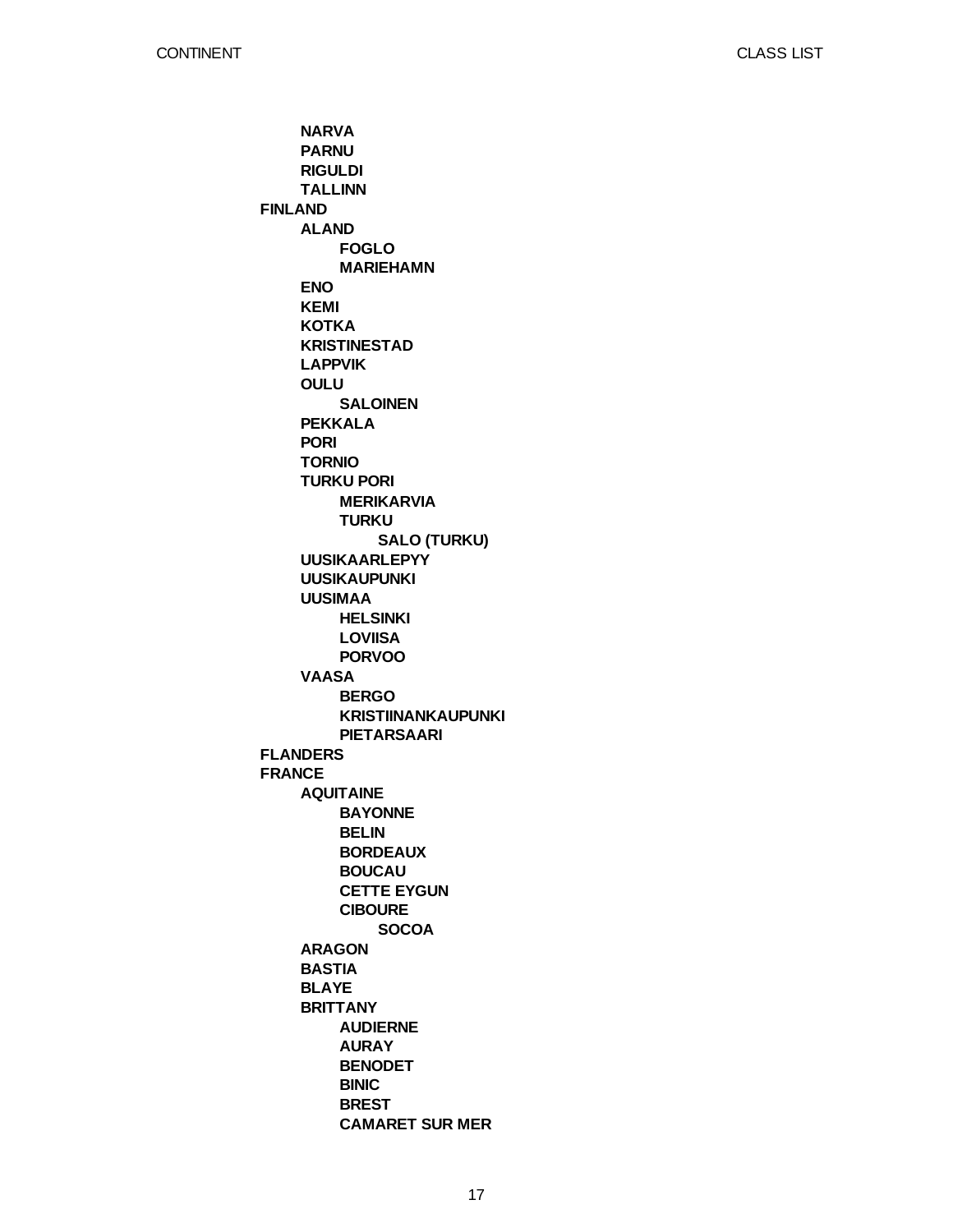**CANCALE CORSE DU SUD CORSICA GASCONY ILE D'YEU ILE DE FRANCE ILE DE RE LA PALZIC LA ROCHE BERNARD LA SEYNE LANGERONNE LANGRUNE CONCARNEAU COTES D'ARMOR DAHOUET DOUARNENEZ FINISTERRE HENNEBONT KERNEVEL LANDERNEAU LANNION LE CONQUET LE CROISIC LE PALAIS LOCTUDY LORIENT MORLAIX PAIMPOL PERROS GUIREC PONT L'ABBE PONTRIEUX PORT LAUNAY PORTSALL QUIBERON QUIMPER REDON ROSCOFF SARZEAU ST BRIEUC ST MALO ST SERVAN TREGUIER VANNES AJACCIO LEON PARIS VAL D'OISE SAINT MARTIN DE RE ERQUY LESCONIL COURCELLES**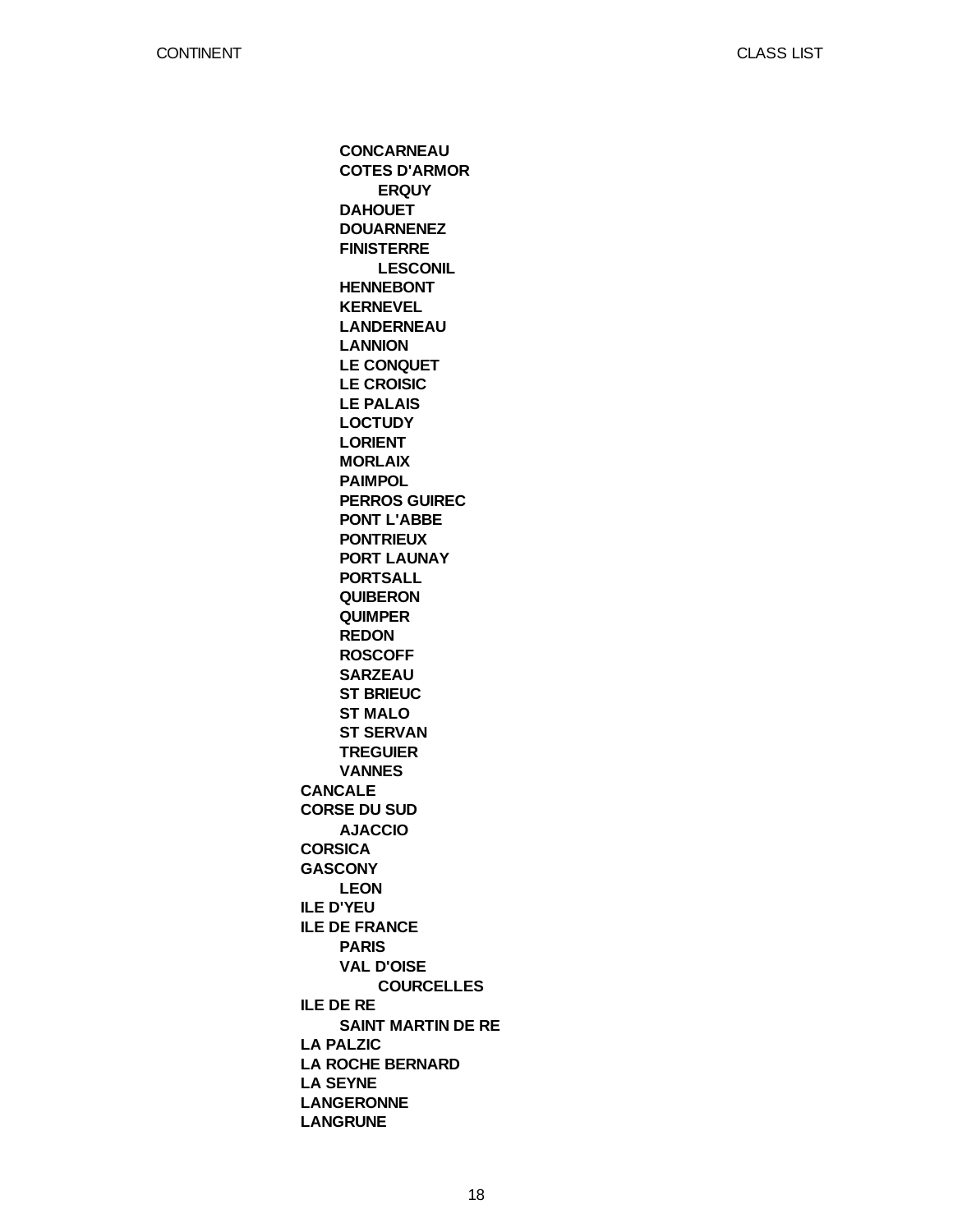**LANGUEDOC ROUSILLON LE HOURDEL LIBOURNE NORD PAS DE CALAIS NORMANDY PAUILLAC PAYS DE LA LOIRE LA NOUVELLE SETE BOULOGNE CALAIS DUNKIRK ETAPLES GRAVELINES MERVILLE WIMEREUX BASSE NORMANDIE HAUTE NORMANDIE BASSE INDRE BOURGNEUF INDRE L'AIGUILLON SUR MER LES SABLES D'OLONNE MESQUER NANTES NOIRMOUTIERS PAIMBOEUF POINTE DE CROISIC CAEN CARENTAN CAUMONT L'EVENTE CHERBOURG GRANVILLE HONFLEUR PONTORSON PORT EN BESSIN HUPPAIN REGNEVILLE SUR MER ST AUBIN SUR MER TROUVILLE SUR MER ARROMANCHES BARFLEUR DIEPPE DUCLAIR FECAMP HARFLEUR ISIGNY SUR MER LE HAVRE LE TREPORT PONT AUDEMER REGNEVILLE ROUEN ST VALERY EN CAUX**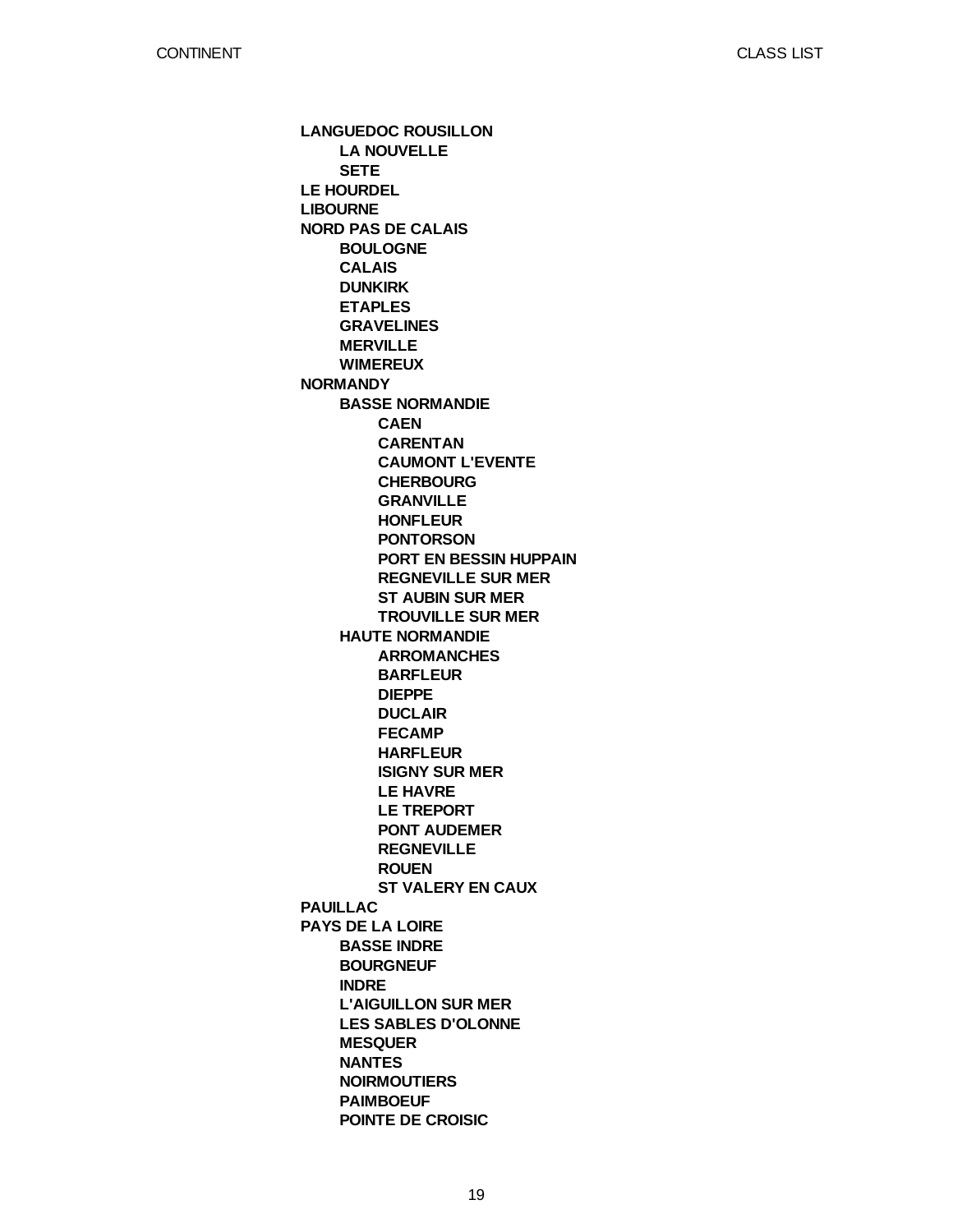**GERMANY PERVENCHES PICARDIE POITOU CHARENTES PORT VENDRES PROVENCE ALPES COTE D'AZUR ST VAAST LA HOUGUE BORKUM BREMEN BURGSTAAKEN COLOGNE EAST FRIESIAN ISLANDS EAST FRIESLAND ELSFLETH FREIBURG HAMBURG PORNIC ST NAZAIRE ABBEVILLE ST VALERY SUR SOMME CHARENTE MARITIME LA PALLICE LA ROCHELLE LA TREMBLADE LUCON MARENNES MORTAGNE SUR SEVRE ROCHEFORT TONNAY CHARENTE ALPES DE HAUTE PROVENCE ALPES MARITIMES BOUCHES DU RHONE HAUTE ALPES LA SEYNE SUR MER VAR VAUCLUSE BREMER LEHE BREMERHAVEN GEESTEMUNDE NORDERNEY SPIEKEROOG CAROLINENSIEL DORNUMERSIEL NORDEN ALTONA MARANS MORTAGNE SUR GIRONDE CANNES NICE MARSEILLE TOULON**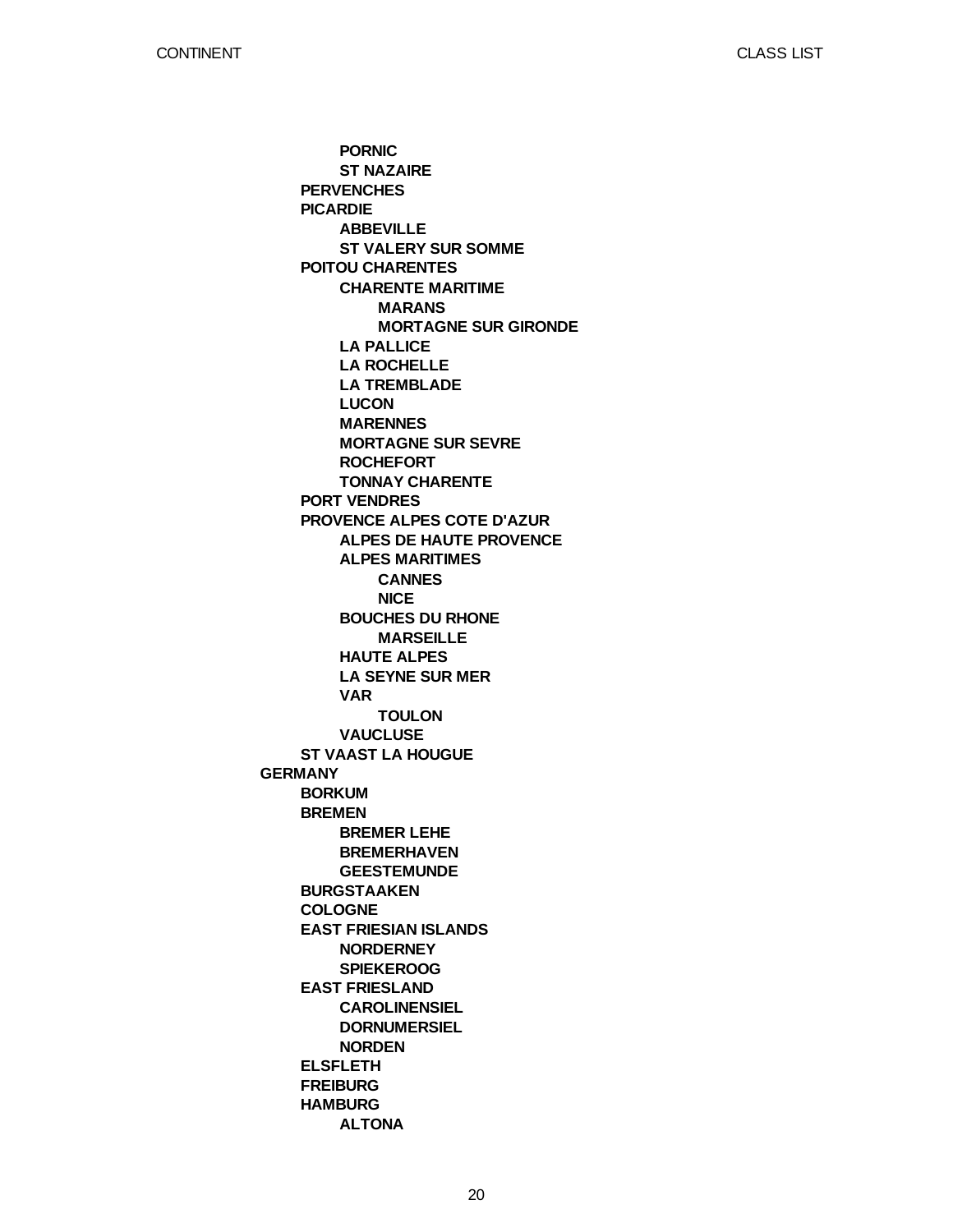**GIBRALTAR GREECE HELGOLAND LOWER SAXONY MECKLENBURG VORPOMMERN OLDERSUM PIRNA SALDER SCHLESWIG HOLSTEIN ANDROS (GREECE) ATHENS CHIOS CRETE CYCLADES BLANKENESE HARBURG BOEKZETELERFEHN CUXHAVEN EMDEN FARGE HANNOVER HAREN HOYA LEER LIEBENAU LUBECK NORDENHAM PAPENBURG RHAUDERFEHN VAREL WILHELMSHAVEN BARTH DEMMIN GREIFSWALD ROSTOCK STRALSUND WISMAR WOLGAST BRUNSBUTTEL FLENSBURG GLUCKSTADT HUSUM (GERMANY) ITZEHOE KIEL OLDENBURG SECHENDORF SYLT TONNING WYK AUF FOHR CHANIA SIROS**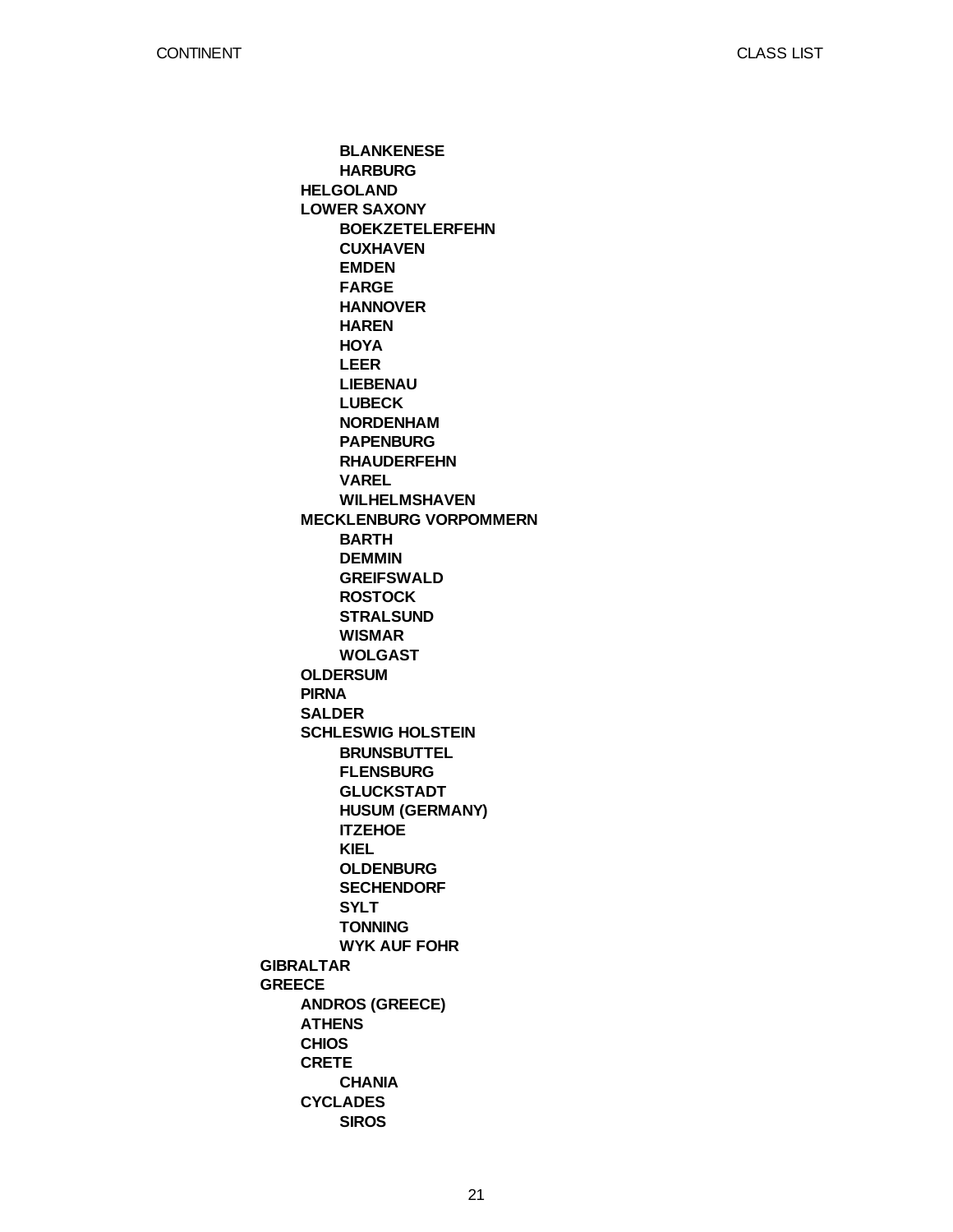**HUNGARY ICELAND ISLE OF MAN ITALY GALAXIDHION HYDRA IONIAN ISLANDS LESBOS MESSINI PATRAS PIRAEUS SALAMIS SKOPELOS THESSALONIKI VOLOS REYKJAVIK CASTLETOWN DOUGLAS LAXEY PEEL PORT ST MARY RAMSEY APULIA BARI CALABRIA CAMPANIA FRIULI VENEZIA GIULIA LATIUM LIGURI LIGURIA CEPHALONIA CORFU ITHACA ZAKINTHOS LEMNOS GALLIPOLI (ITALY) TARANTO BARLETTA BELVEDERE MARITTIMO SAN LUCA CASTELLAMMARE DI STABIA NAPLES POZZUOLI AQUILEIA CIVITAVECCHIA GENOA LA SPEZIA SAN REMO SAVONA ARGOSTOLI MUDROS META**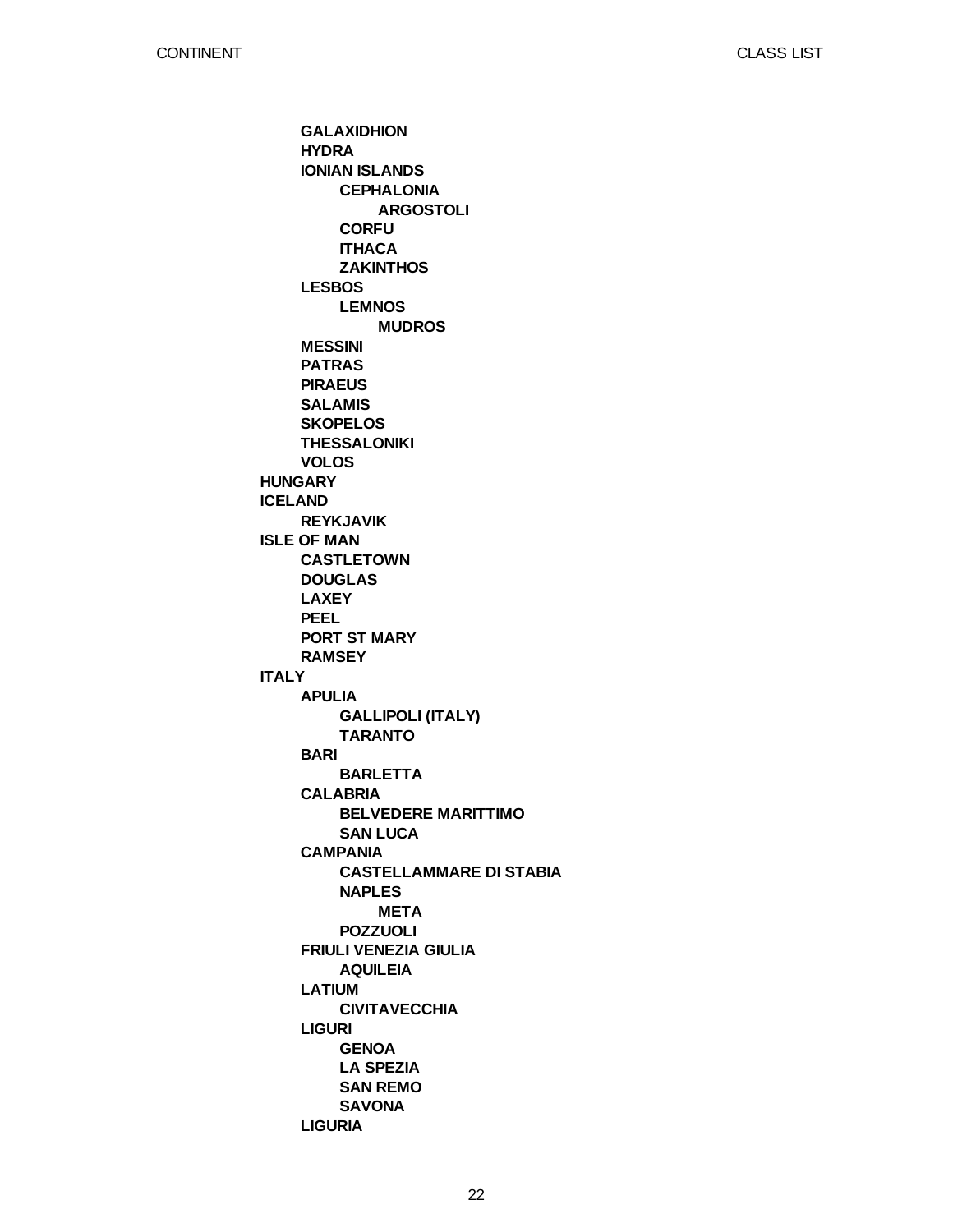**LATVIA LITHUANIA MALTA MONACO NETHERLANDS LOMBARDY MARCHES SARDINIA SERVOLA SICILY TRIESTE TUSCANY VENETO AINAZI JAUNJELGAVA LIEPAJA RIGA VENTSPILS KLAIPEDA VALLETTA DEN HELDER FRIESLAND GELDERLAND GRONINGEN MILAN SALO (LOMBARDY) ANCONA CAGLIARI CARLOFORTE AGRIGENTO CATANIA MESSINA PALERMO SYRACUSE TRAPANI FLORENCE (TUSCANY) LIVORNO PIOMBINO PISA PORTOFERRAIO VENICE HARLINGEN WORKUM CULEMBORG APPINGEDAM DELFZIJL FINSTERWOLDE HOOGEZAND PEKELA SCHEEMDA VEENDAM MARINELLA**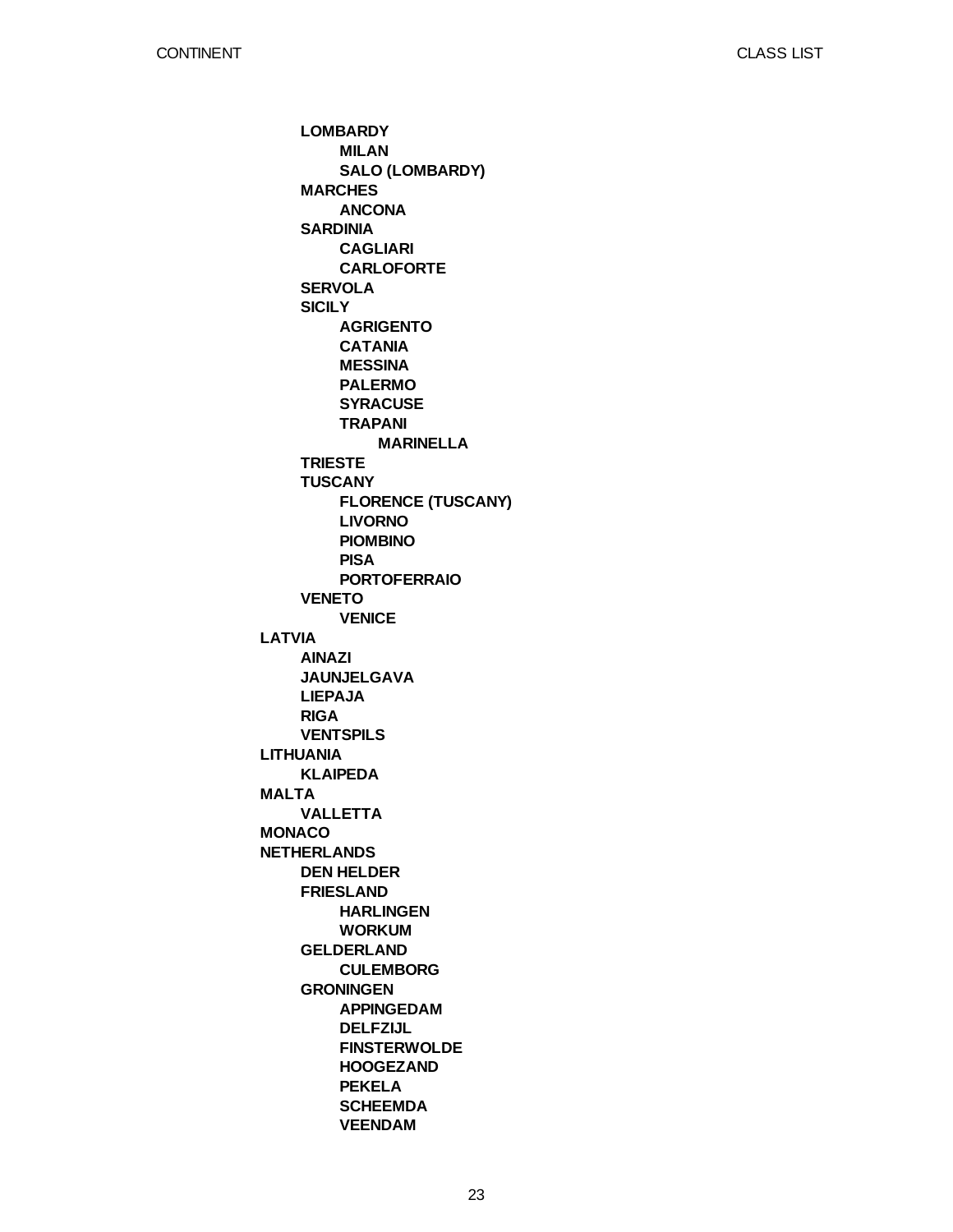**NORWAY HOORN NORTH BRABANT NORTH HOLLAND OVERIJSSEL SOUTH HOLLAND WEST FRIESIAN ISLANDS ZEELAND AKERSHUS AUST AGDER WILDERVANK WINSCHOTEN ZUIDBROEK MIDDELBEERS STEENBERGEN WILLEMSTAD (NORTH BRABANT) AMSTERDAM ENKHUIZEN HAARLEM IJMUIDEN NAARDEN ZAANDAM KAMPEN BRIELLE DELFT DORDRECHT GOEREE OVERFLAKKEE HELLEVOETSLUIS MAASLUIS NIEUWPOORT (NETHERLANDS) PUTTERSHOEK ROTTERDAM ROZENBURG SCHIEDAM SLIEDRECHT THE HAGUE VLAARDINGEN TEXEL FLUSHING (ZEELAND) MIDDELBURG (ZEELAND) SLUIS TERNEUZEN VEERE ZIERIKZEE DROBAK SON ARENDAL ASKEROYA GRIMSTAD DELFSHAVEN SCHEVENINGEN**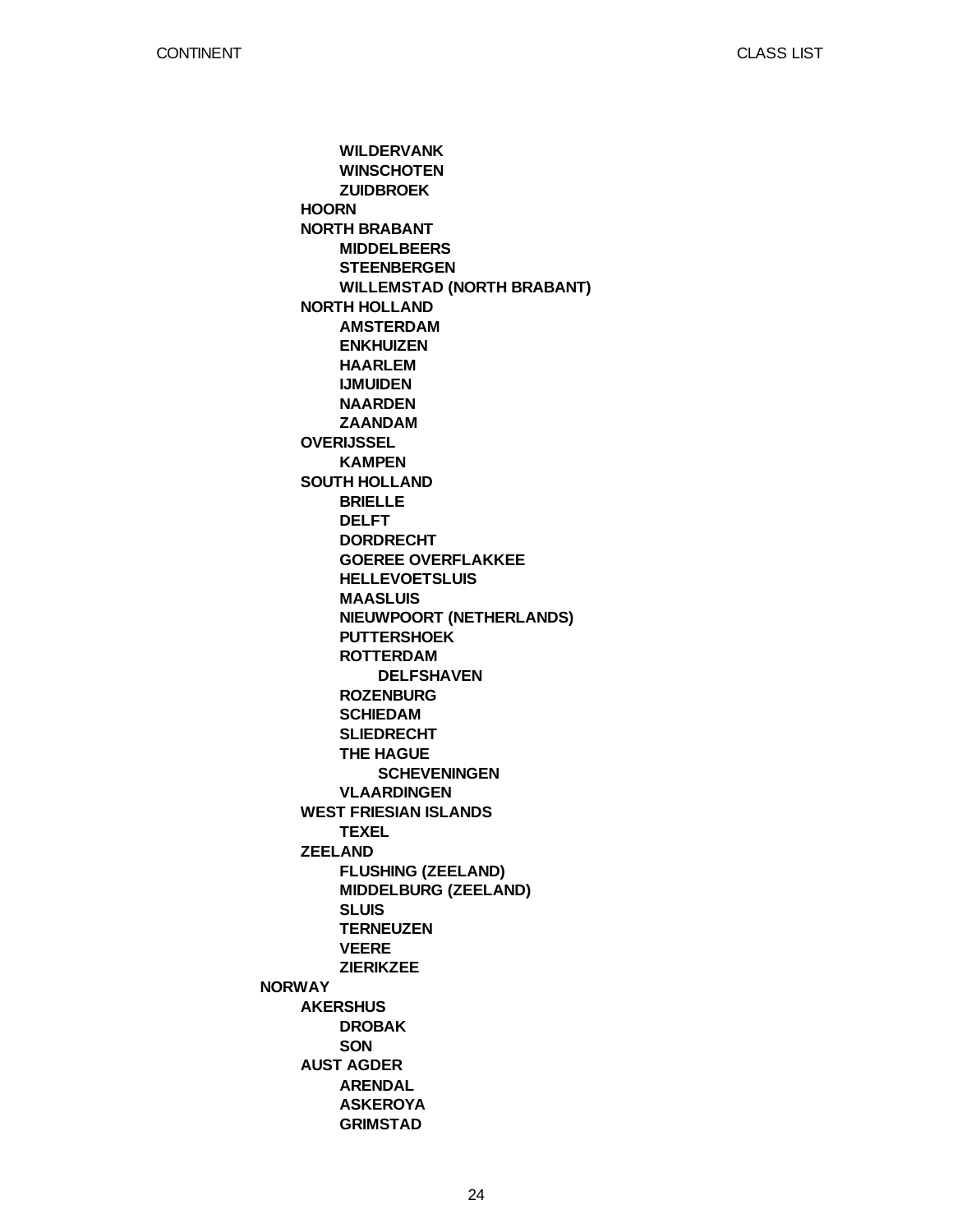**BUSKERUD FINNMARK HEDMARK HORDALAND MORE OG ROMSDAL NORD TRONDELAG NORDLAND NORTH BERGEN OPPLAND OSLO OSTFOLD ROAN ROGALAND SJOVEGAN SOGN OG FJORDANE SOR TRONDELAG SVALBARD LILLESAND LYNGOR RISOR TVEDESTRAND DRAMMEN VARDO BERGEN ODDA TYSSEDAL AALESUND KRISTIANSUND MOLDE NAMSOS STEINKJER BASMOEN HARSTAD NARVIK STOKMARKNES SVOLVAER FREDRIKSTAD HALDEN MOSS SANNESUND SARPSBORG STAVANGER EGERSUND HAUGESUND HELLVIK KOPERVIK SKUDENESHAVN SVELGEN HOMMELVIK TRONDHEIM NORTH BERGEN**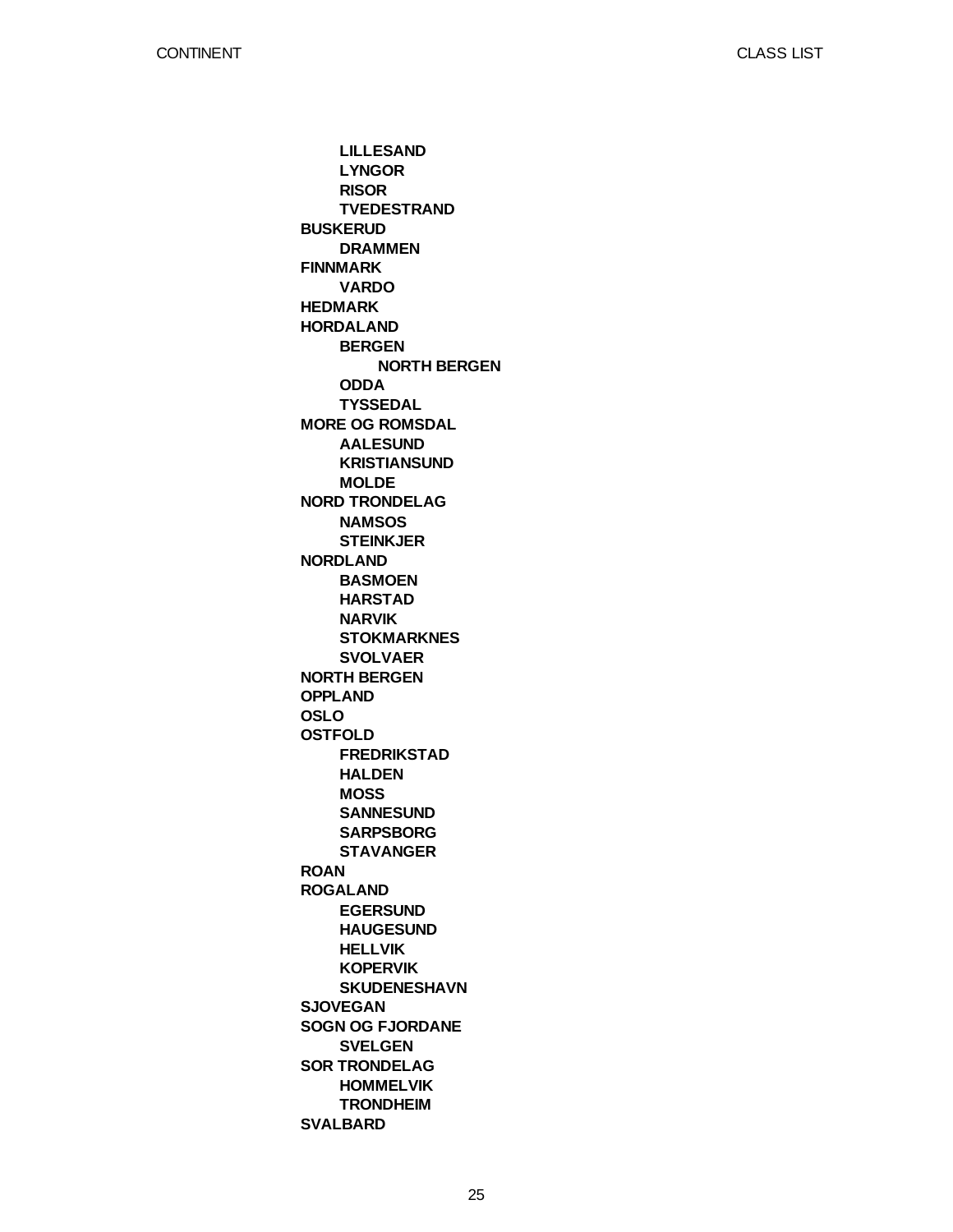**POLAND PORTUGAL ROMANIA RUSSIA TELEMARK TROMS VEST AGDER VESTFOLD GDANSK KOLOBRZEG SWINOUJSCIE SZCZECIN ALGARVE AVEIRO BEJA FIGUEIRA DA FOZ LEIRIA LEIXOES LISBON OPORTO SETUBAL TAVIRA BRAILA CONSTANTZA DEVA GALATZ TULCEA ARKHANGELSK BREVIK KRAGERO LANGESUND PORSGRUNN SKIEN FARSUND FLEKKEFJORD KRISTIANSAND MANDAL AASGAARDSTRAND ASKER HOLMESTRAND HORTEN LARVIK SANDEFJORD SVELVIK TONSBERG ELBLAG GDYNIA FARO POMARAO NAZARE SULINA POMARON**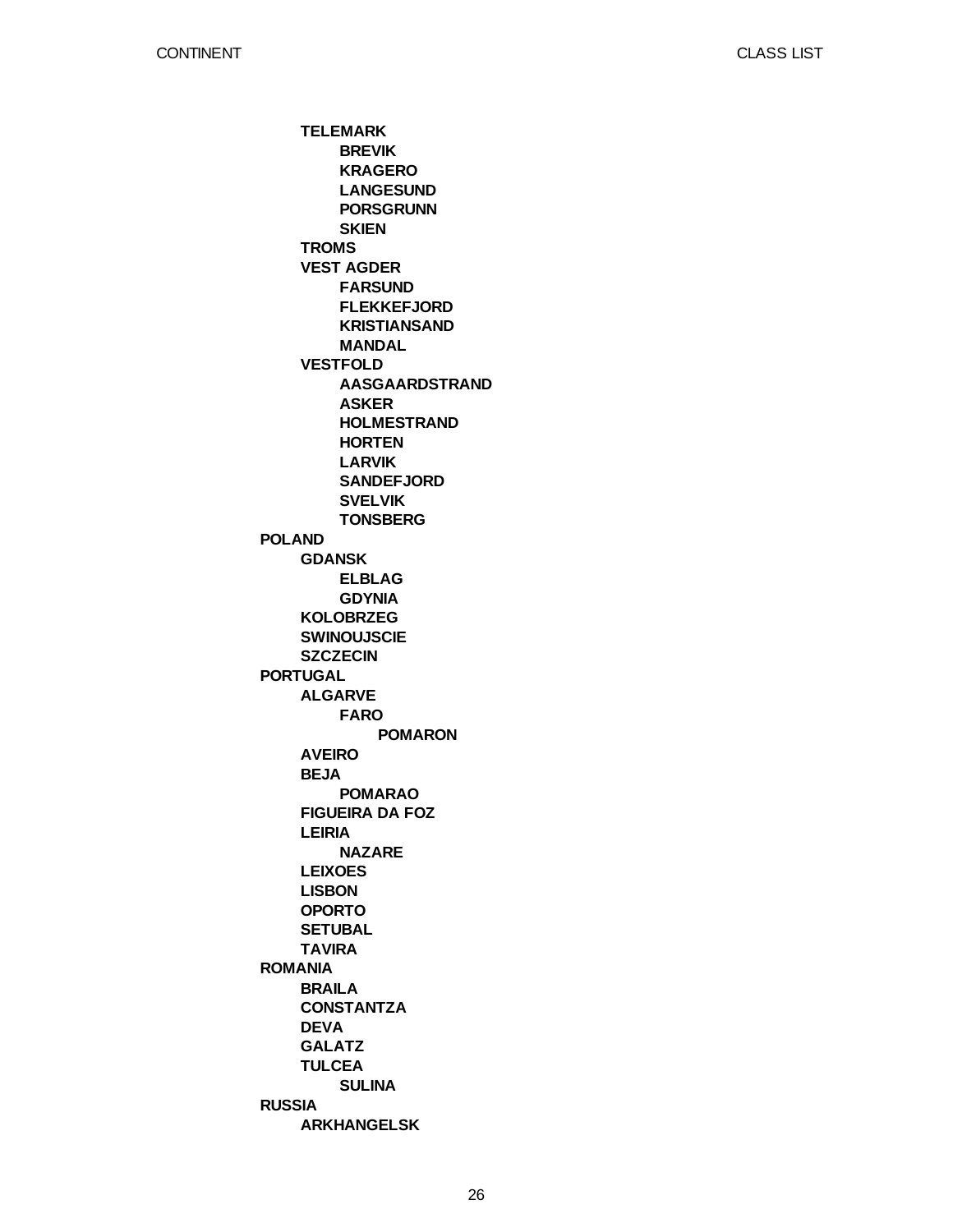**SLOVAKIA SLOVENIA SPAIN KALININGRAD KEM KRASNODAR LENINGRAD MOSKVA MURMANSK ROSTOV ALGECIRAS ANDALUCIA ASTURIAS BALEARIC ISLANDS BASQUE CANTABRIA ARCHANGEL ONEGA BALTIYSK NOVOROSSISK KRONSHTADT ST PETERSBURG VYBORG MOSCOW TAGANROG ALMERIA CADIZ (ANDALUCIA) GARRUCHA GRANADA MALAGA SANLUCAR DE BARRAMEDA SANLUCAR DE GUADIANA SEVILLE TORRE DEL MAR VILLARICOS AVILES IBIZA MAJORCA MINORCA BERMEO BILBAO GUIPUZCOA SAN SEBASTIAN (BASQUE) CASTRO URDIALES DICIDO SANTANDER MOTRIL MARBELLA PALMA MAHON HONDARRIBIA**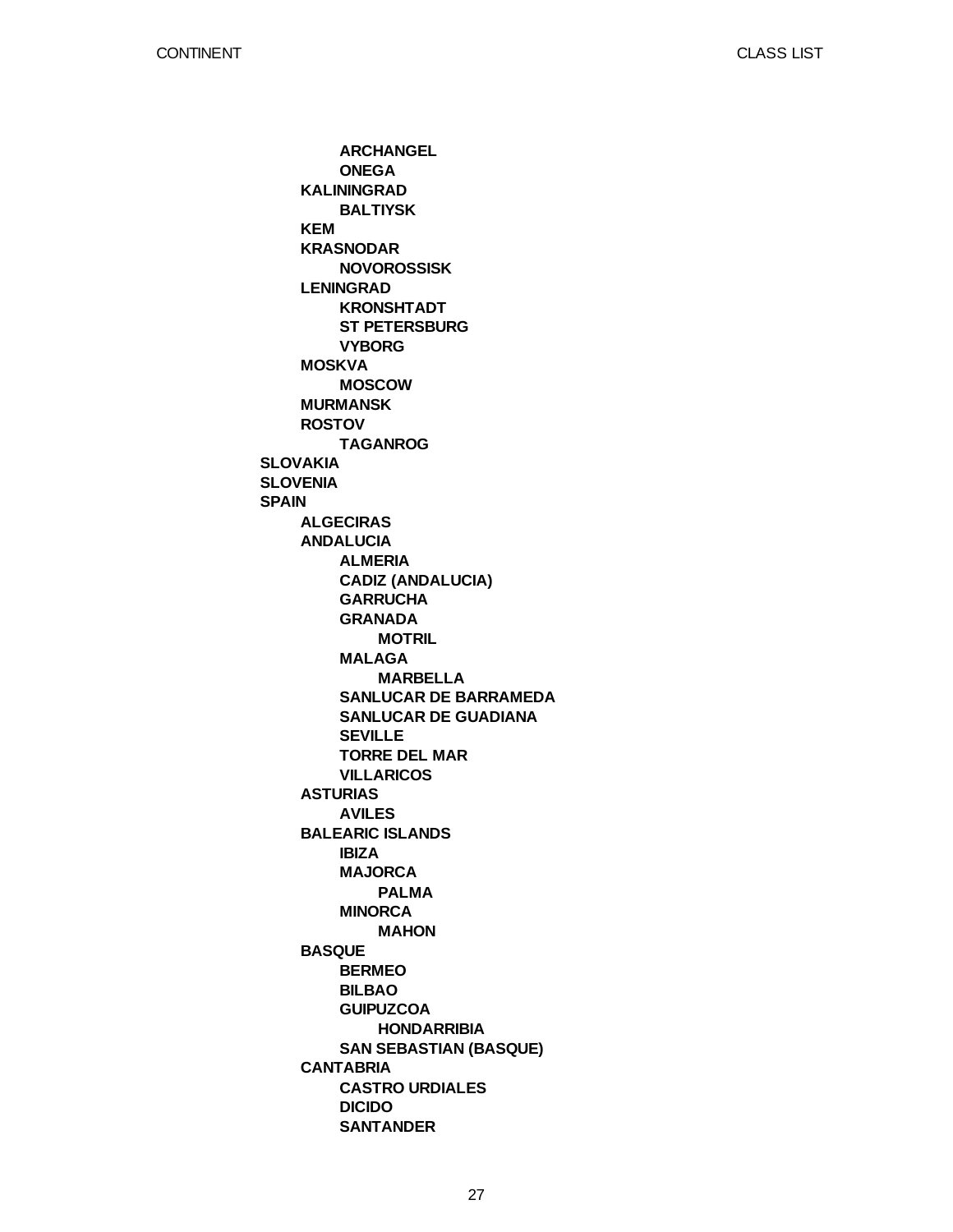**SWEDEN CASTILLE CATALONIA FERROL GALICIA GIJON HUELVA MARIN (SPAIN) MAZARRON MURCIA NAVARRA PASAJES PRESIDIOS REQUEJADA SALTA CABELLO SAN CARLOS VALENCIA VIANA DO CASTELO ALMVIK ALVSBORG BERGKVARA BLANKAHOLM BLEKINGE BOTTEN FIGEHOLM GAVLEBORG BARCELONA TARRAGONA CAMARINAS CORCUBION CORUNNA RIBADEO VIGO VILAGARCIA DE AROUSA VILANOVA DE AROUSA AGUILAS CARTEGENA PORTMAN PAMPLONA MELILLA ALICANTE BENICARLO BURRIANA CULLERA DENIA GANDIA SAGUNTO KARLSKRONA SOLVESBORG OBBOLA GAVLE SALOU**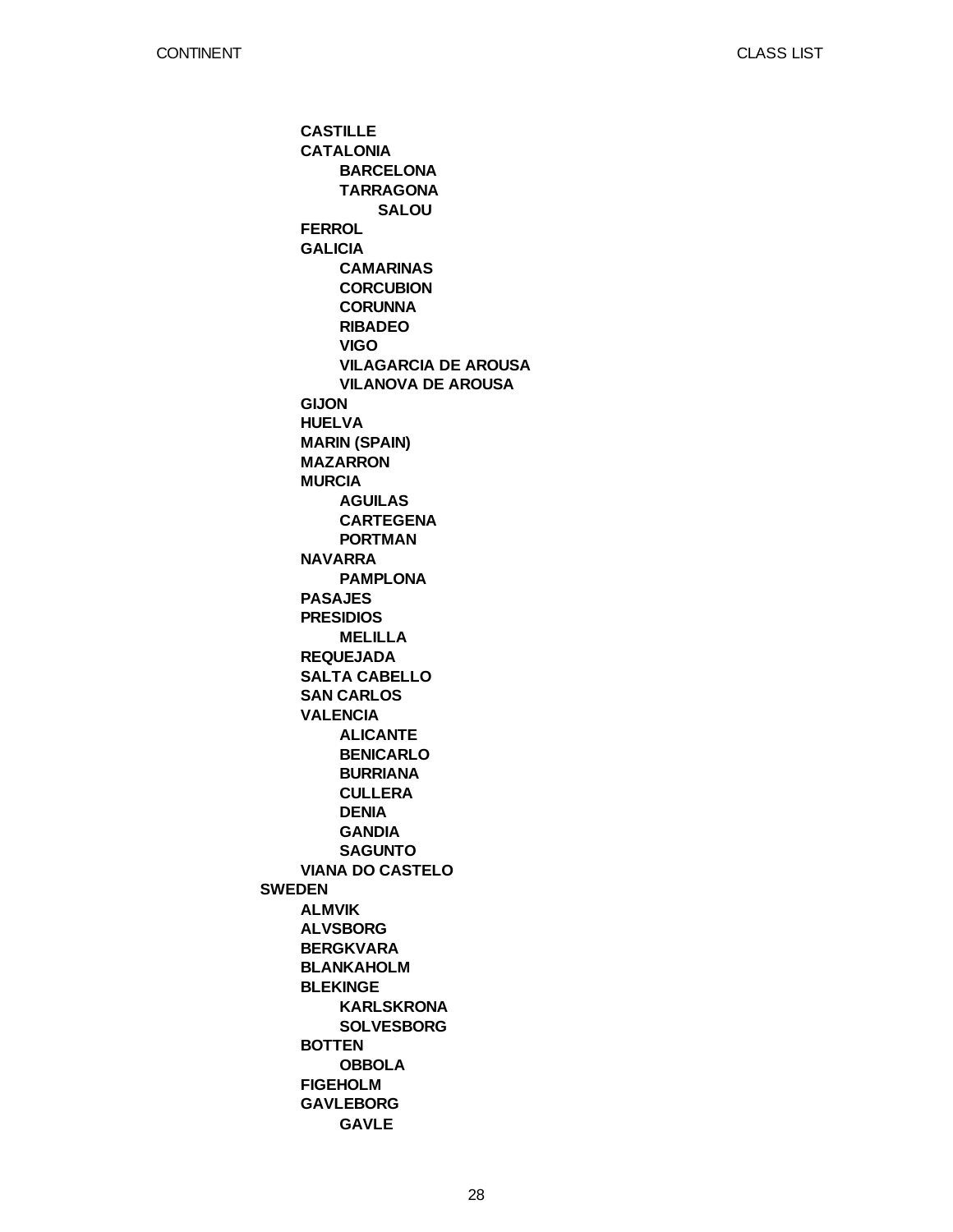**GOTEBORG OCH BOHUS GOTHENBURG GOTLAND HALLAND HALMSTAD HELSINGBORG JAMTLAND JONKOPING KALMAR KOPPARBERG KRISTIANSTAD KRONOBERG LANDSKRONA MALMO MALMOHUS NORDMALING NORRBOTTEN NYHAMN OLAND OREBRO OSKARSHAMN OSTERGOTLAND SKANE SKARABORG SKELLEFTEA SKILLINGE SODERMANLAND SODERTALJE STOCKHOLM STROMSTAD TORO HUDIKSVALL SANDARNE SODERHAMN LYSEKIL MARSTRAND STENSJO VISBY FALKENBERG VARBERG GAMLEBY VASTERVIK AHUS HAPARANDA KALIX LULEA PITEA NORRKOPING ORVIKEN HALLSTA VADDO**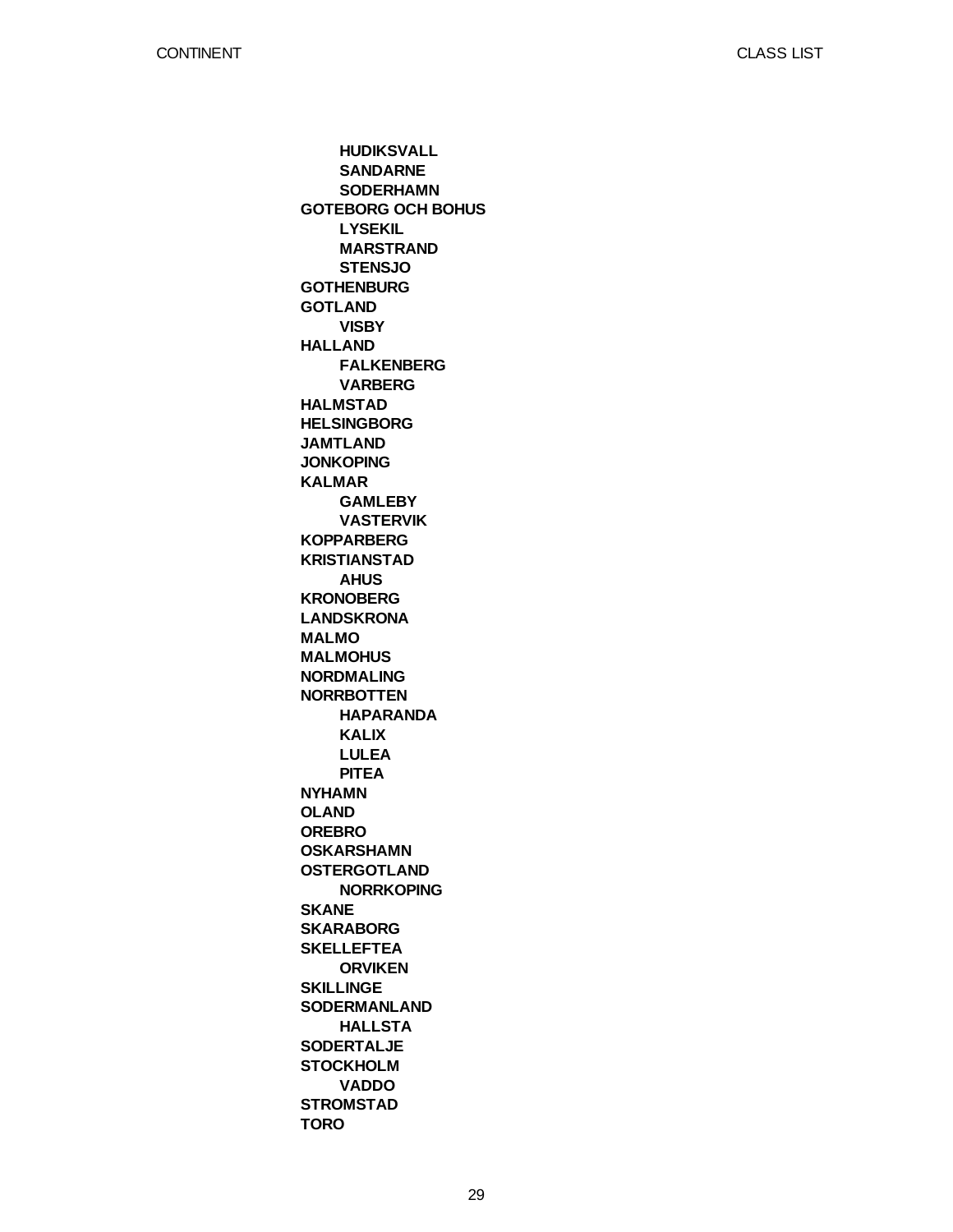**TURKEY UKRAINE UNITED KINGDOM UDDEVALLA UMEA UPPSALA VARMLAND VASTER VASTMANLAND YSTAD GELIBOLU ISKENDERUN ISTANBUL IZMIR KUSADASI SAMSUN CRIMEA KERCH NIKOLAYEV ODESSA SEVASTOPOL THEODOSIA ENGLAND KRISTINEHAMN UDDEHOLM DOMSJO HARNOSAND HUSUM (SWEDEN) KOPMANHOLMEN KRAMFORS SORAKER SUNDSVALL AVON BERKSHIRE CAMBRIDGESHIRE CHESHIRE AVONMOUTH BATH (AVON) BRISTOL CLEVEDON PORTISHEAD WESTON SUPER MARE WINDSOR (BERKSHIRE) PETERBOROUGH WISBECH CHESTER ELLESMERE PORT FRODSHAM PARKGATE RUNCORN STANLOW WARRINGTON**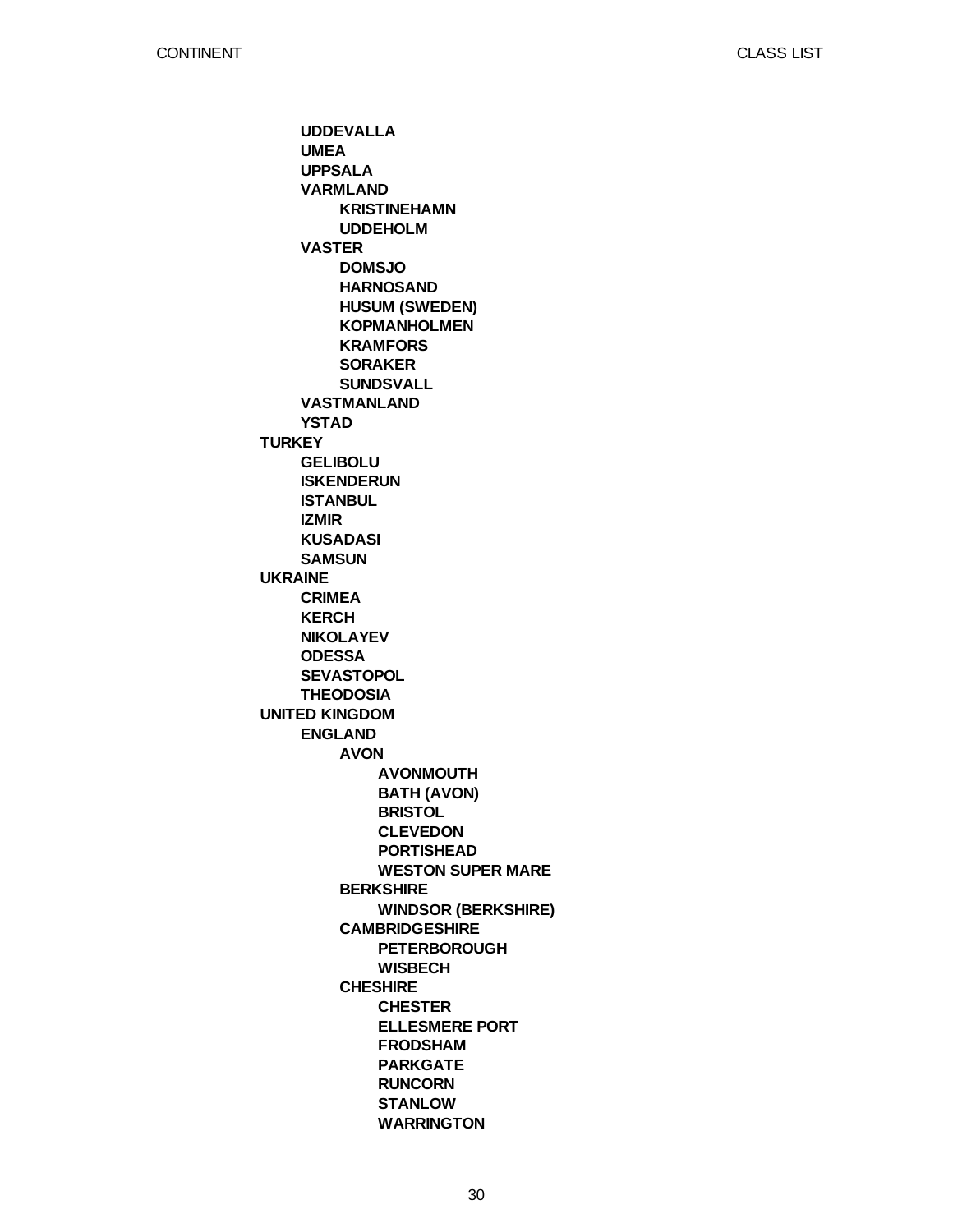**CLEVELAND (ENGLAND) CORNWALL WESTON WESTON POINT WIDNES BILLINGHAM BOULBY EAST HARTLEPOOL HARTLEPOOL MIDDLESBROUGH REDCAR SKINNINGROVE STOCKTON ON TEES THORNABY ON TEES WEST HARTLEPOOL NORTH CORNWALL SOUTH CORNWALL BOSCASTLE BUDE CRACKINGTON HAVEN DELABOLE GUNWALLOE GWENNAP HAYLE NEW POLZEATH NEWQUAY PADSTOW PENTEWAN PENTIRE PENTIRE POINT POLRUAN PORT GAVERNE PORT ISAAC PORTH PORTREATH ROCK SENNON COVE ST AGNES (CORNWALL) ST ENDELLION ST IVES STEPPER POINT TINTAGEL TREBETHERICK (NORTH CORNWALL) TREVAUNANCE COVE WADEBRIDGE CADGWITH CALSTOCK CAWSAND CHARLESTOWN (SOUTH CORNWALL) COVERACK DEVORAN**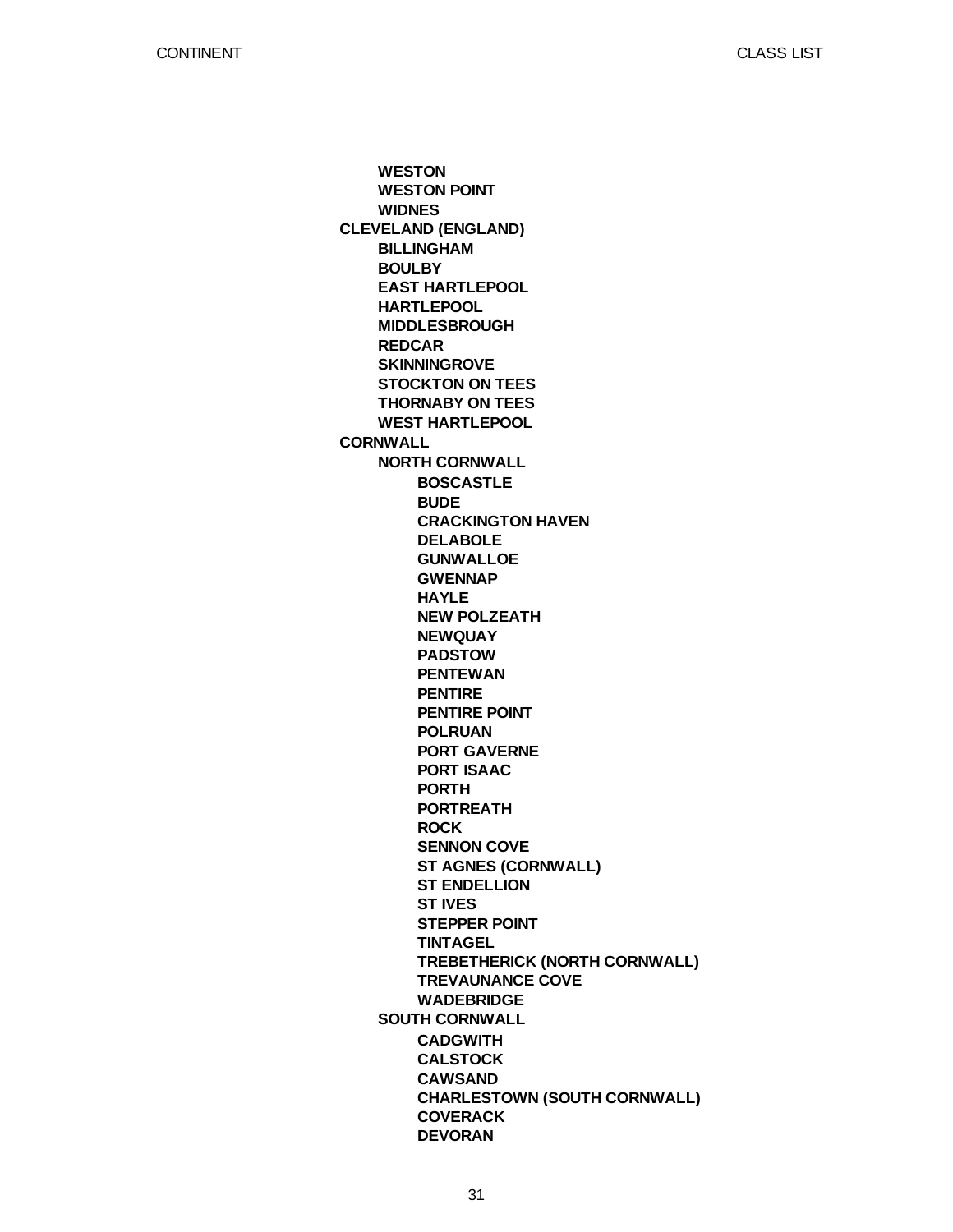**CUMBRIA BARROW IN FURNESS BOWNESS ON SOLWAY CARLISLE DUDDON FLOOKBURGH GRANGE OVER SANDS HARRINGTON MARYPORT MILLOM PIEL RAVENGLASS SILLOTH ULVERSTON WHITEHAVEN FALMOUTH FLUSHING (SOUTH CORNWALL) FOWEY GERRANS GORRAN HAVEN GWEEK HELFORD LELANT LOOE LOSTWITHIEL MARAZION MAWGAN MEVAGISSEY MOUSEHOLE NEWLYN PAR PENLEE PENRYN PENZANCE POLKERRIS POLPERRO PORTHALLOW PORTHLEVEN PORTHOUSTOCK PORTLOE SALTASH ST GERMANS ST MAWES ST MICHAEL CAERHAYS ST MICHAEL PENKEVIL ST MICHAELS MOUNT TORPOINT TREBETHERICK (SOUTH CORNWALL) TREEN COVE TRURO**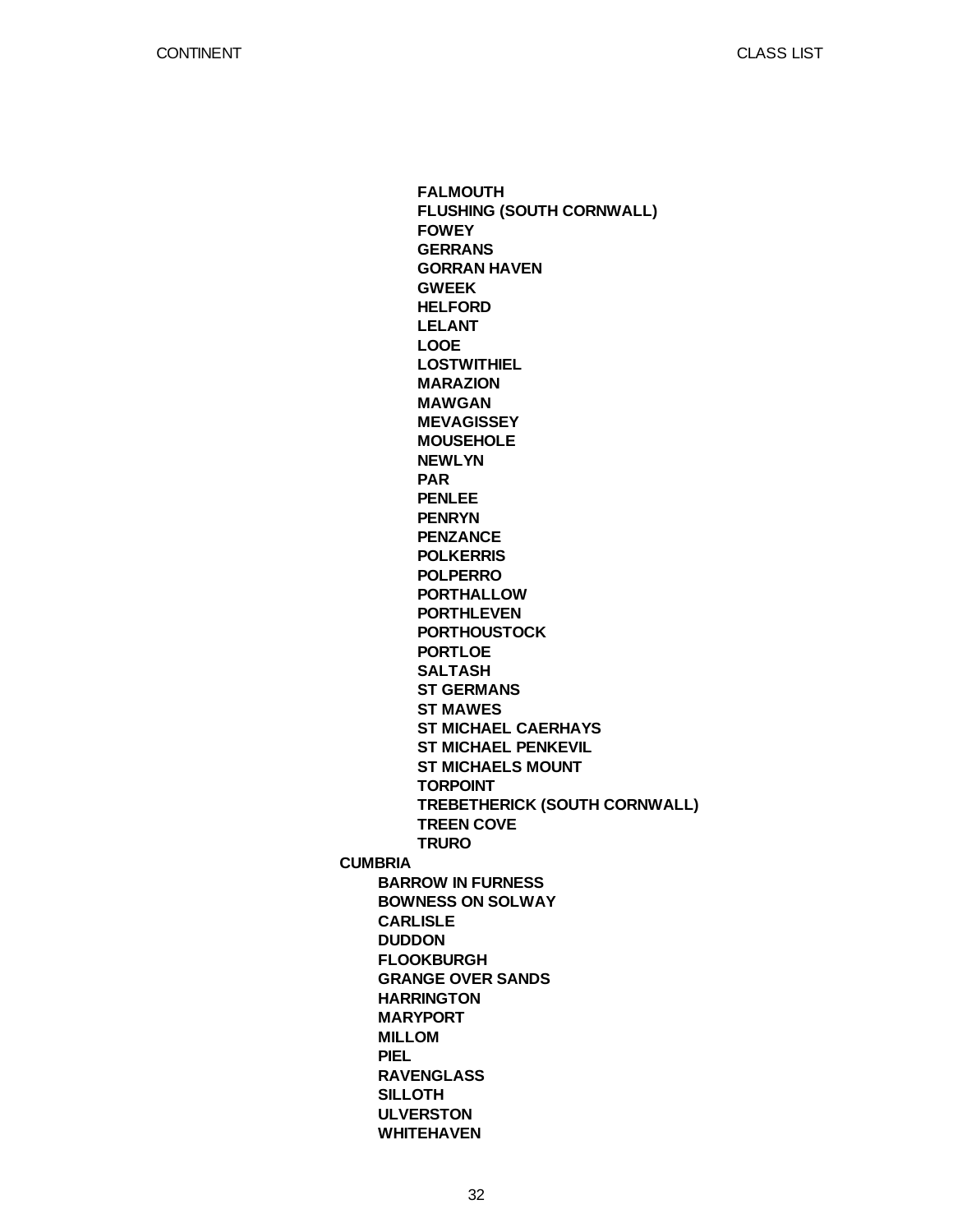**DERBYSHIRE DEVON WORKINGTON CHESTERFIELD NORTH DEVON SOUTH DEVON APPLEDORE BARNSTAPLE BIDEFORD BRAUNTON CLOVELLY COMBE MARTIN FREMINGTON HARTLAND HARTLAND POINT ILFRACOMBE LEE LYNMOUTH MOUTH MILL NORTHAM (DEVON) PEPPERCOMBE WATERMOUTH WHITEHALL WOODY BAY YELLAND AXMOUTH BABBACOMBE BANTHAM BERRY HEAD BRIXHAM DARTMOUTH DEVONPORT EXETER EXMOUTH KINGSBRIDGE LYMPSTONE MOTHECOMBE PAIGNTON PLYMOUTH (DEVON) PRAWLE POINT SALCOMBE SEATON (DEVON) SHALDON SIDMOUTH ST THOMAS (DEVON) STARCROSS TEIGNMOUTH TOPSHAM TORQUAY TOTNES SUTTON POOL**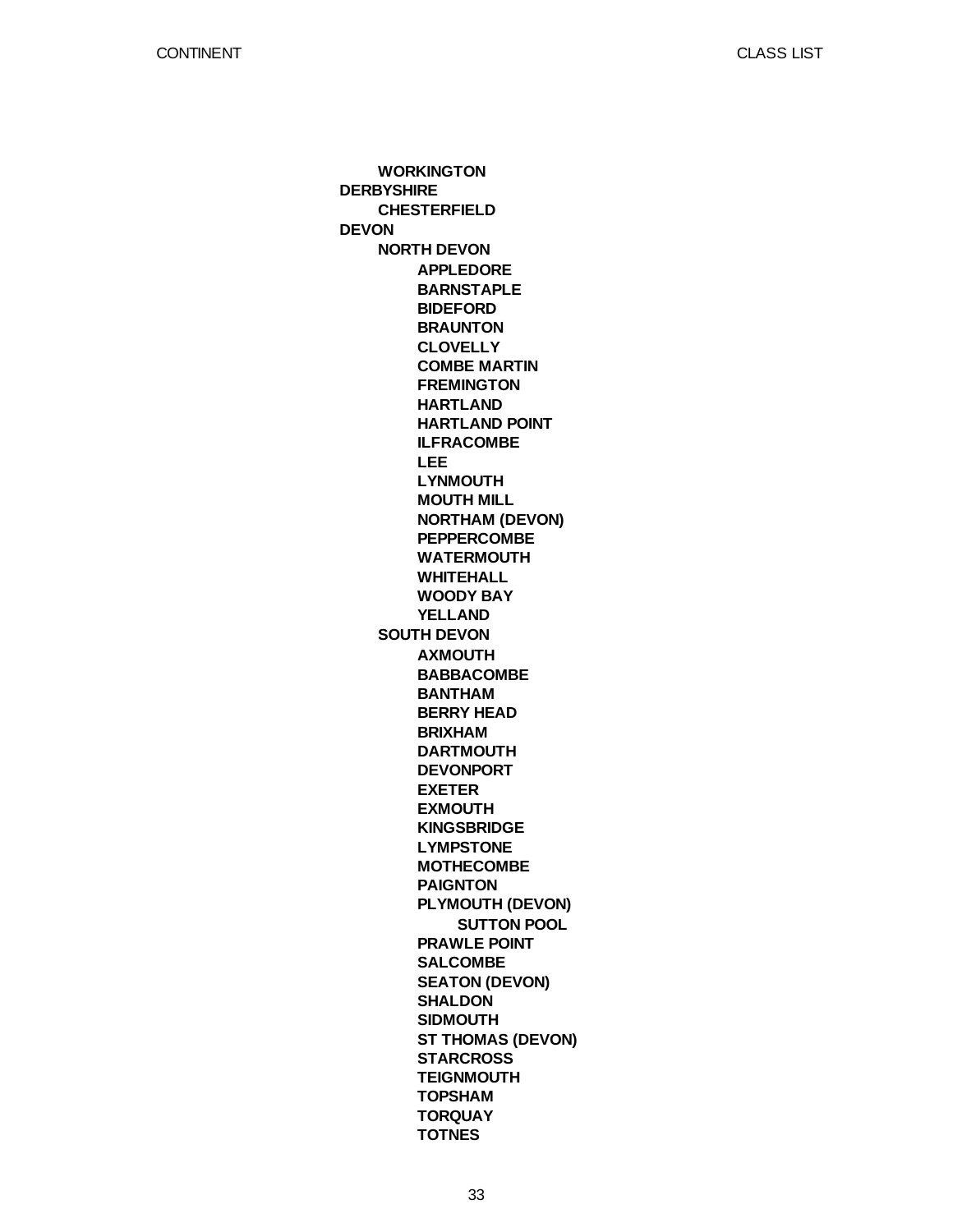**DORSET DURHAM EAST SUSSEX ESSEX BOURNEMOUTH BRIDPORT BROWNSEA ISLAND CHRISTCHURCH DURLSTON HEAD LULWORTH COVE LYME REGIS POOLE PORTLAND (DORSET) PORTLAND HARBOUR ST ALBANS HEAD SWANAGE WAREHAM WEYMOUTH DARLINGTON SEAHAM BIRLING GAP BRIGHTON CUCKMERE HAVEN EASTBOURNE FAIRLIGHT HASTINGS LEWES NEWHAVEN PEACEHAVEN PORTOBELLO (EAST SUSSEX) PORTSLADE BY SEA ROTTINGDEAN RYE WINCHELSEA BRADWELL ON SEA BRIGHTLINGSEA BURNHAM ON CROUCH CLACTON ON SEA COLCHESTER FOBBING FOULNESS ISLAND GRAYS GREAT WAKERING HADLEIGH HARWICH HOLE HAVEN HULLBRIDGE LEIGH ON SEA MALDON MANNINGTREE MISTLEY PURFLEET**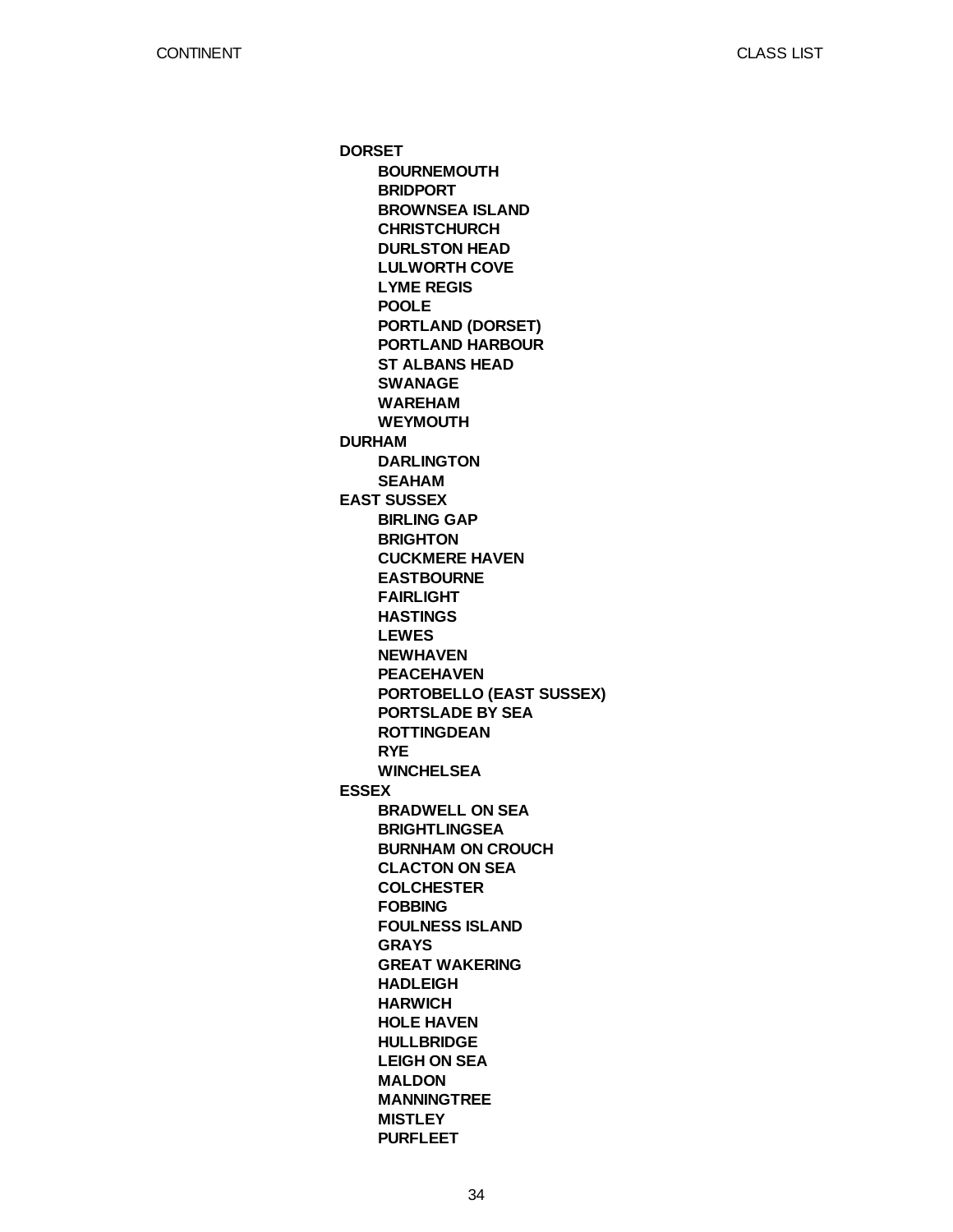CLASS LIST

**GLOUCESTERSHIRE GREATER LONDON GREATER MANCHESTER HAMPSHIRE ROCHFORD SHELL HAVEN SHOEBURYNESS SOUTH BENFLEET SOUTHEND ON SEA ST OSYTH THAMES HAVEN TILBURY WEST THURROCK WESTCLIFF ON SEA WIVENHOE ARLINGHAM BEACHLEY GLOUCESTER LYDNEY MINSTERWORTH NEW PASSAGE NEWNHAM SHARPNESS STROUD TEWKESBURY BARKING BECKTON BLACKWALL CHARLTON DAGENHAM ERITH GREENWICH KINGSTON UPON THAMES LONDON MILLWALL ROTHERHITHE SHADWELL TEDDINGTON WOOLWICH BOLTON BURY MANCHESTER PARTINGTON STOCKPORT BEAULIEU BURSLEDON ELING EMSWORTH BILLINGSGATE ISLINGTON**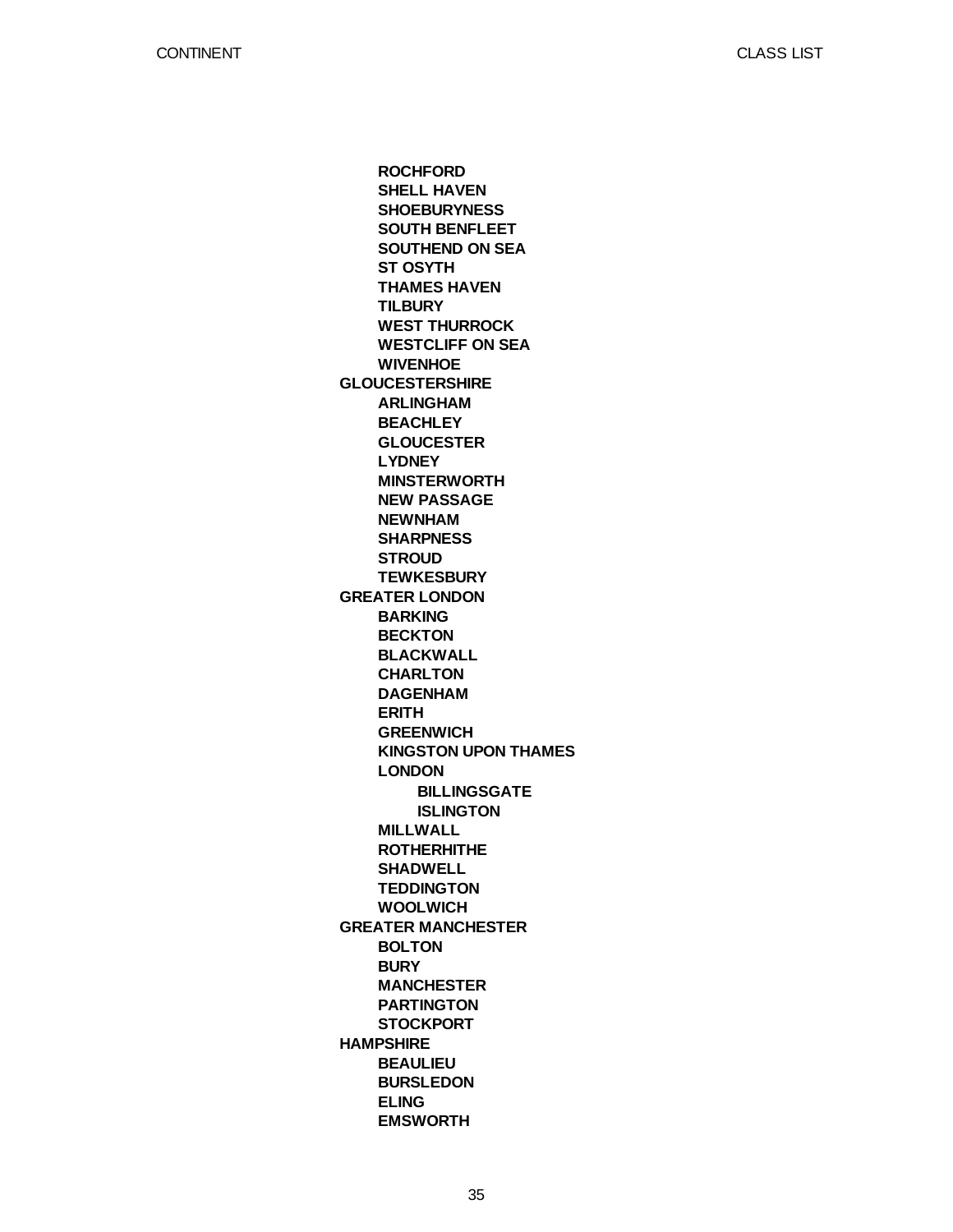CLASS LIST

**HUMBERSIDE ISLE OF WIGHT FAREHAM GOSPORT HAMBLE HURST CASTLE LANGSTONE LANGSTONE HARBOUR LEE ON THE SOLENT LYMINGTON NORTHAM (HAMPSHIRE) OWER PAULSGROVE PORTCHESTER PORTSEA (HAMPSHIRE) PORTSMOUTH (HAMPSHIRE) REDBRIDGE SOUTHAMPTON SOUTHSEA SPITHEAD SWANWICK BARTON UPON HUMBER BEVERLEY BOYNTON BRIDLINGTON FLAMBOROUGH FLIXBOROUGH GOOLE GRIMSBY HORNSEA HOWDEN IMMINGHAM KEADBY KILLINGHOLME KINGSTON UPON HULL NEW HOLLAND PATRINGTON PAULL SALT END BARTON BEMBRIDGE BRADING COWES EAST COWES NEWPORT (ISLE OF WIGHT) RYDE SEAVIEW ST HELENS (ISLE OF WIGHT) TOTLAND VENTNOR YARMOUTH**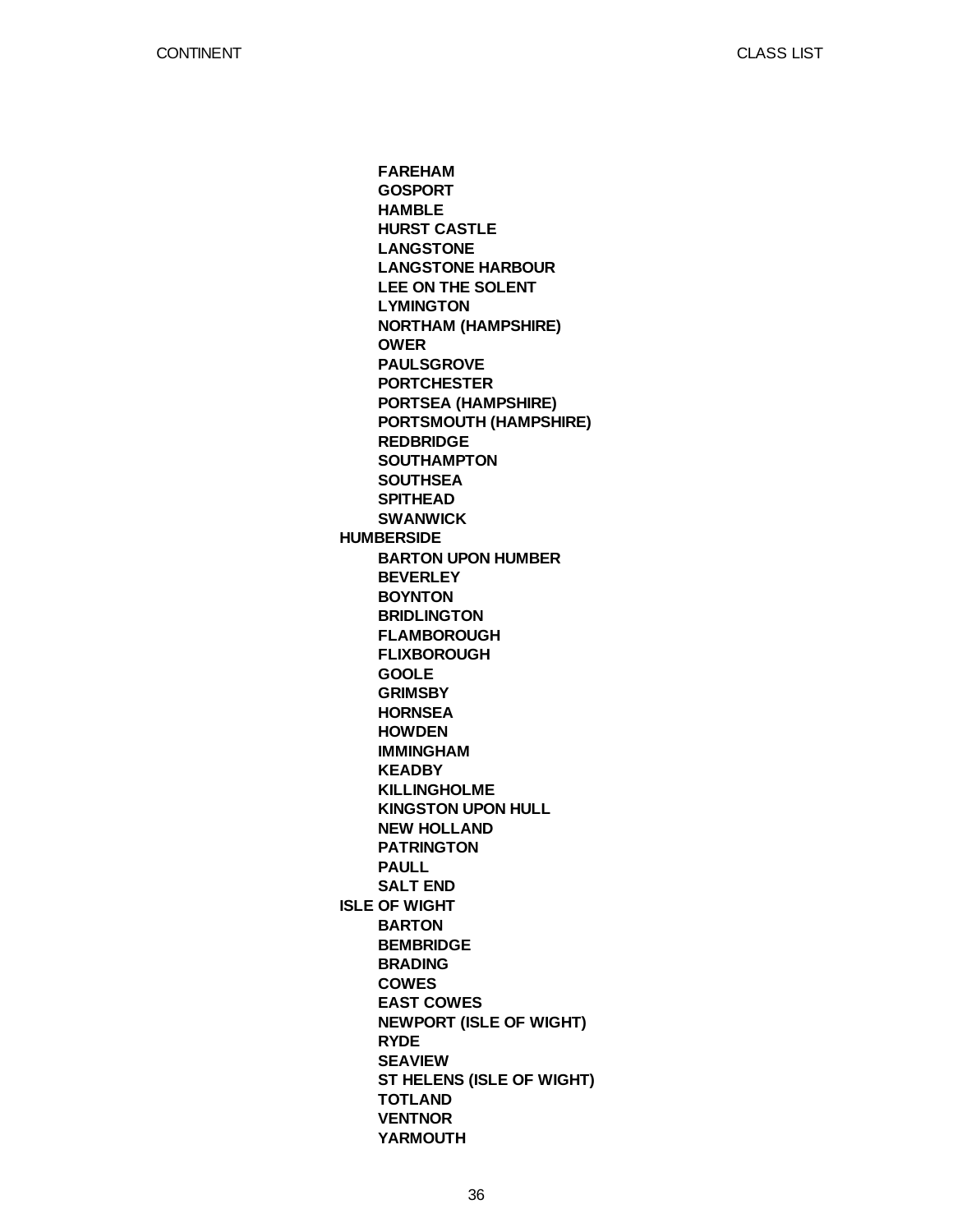**ISLES OF SCILLY KENT BRYHER ST AGNES (ISLES OF SCILLY) ST HELENS (ISLES OF SCILLY) ST MARYS TRESCO AYLESFORD BIRCHINGTON BROADSTAIRS BURNHAM CHATHAM CLIFFE CREEK COLEMOUTH CREEK CUXTON DARTFORD DEAL DEPTFORD DOVER DUNGENESS DYMCHURCH FAVERSHAM FOLKESTONE GARRISON POINT GILLINGHAM GRAVESEND GREENHITHE HERNE BAY HYTHE ISLE OF GRAIN KINGSDOWN LOWER HALSTOW LOWER UPNOR MAIDSTONE MARGATE MILTON REGIS NORTHFLEET OTTERHAM QUAY QUEENBOROUGH RAINHAM RAMSGATE RICHBOROUGH RIDHAM DOCK ROCHESTER ROMNEY SANDWICH SHEERNESS SITTINGBOURNE STANGATE CREEK STOKE STROOD SWANSCOMBE**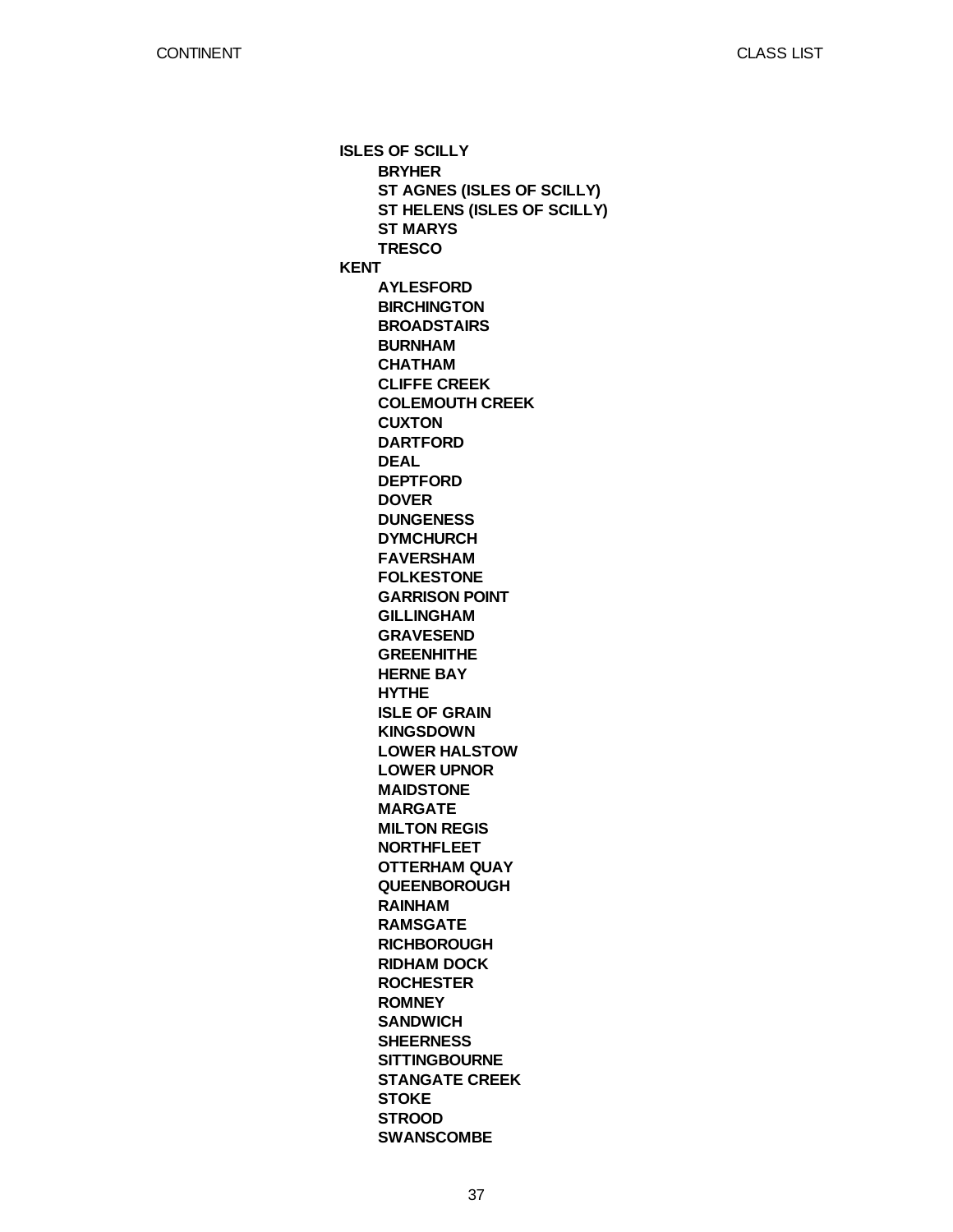**LANCASHIRE LINCOLNSHIRE LUNDY MERSEYSIDE TONBRIDGE UPNOR WALMER WHITSTABLE WOULDHAM BLACKPOOL FLEETWOOD FRECKLETON GLASSON HEYSHAM LANCASTER LYTHAM ST ANNES MILLHEAD MORECAMBE PREESALL PRESTON WIGAN BOSTON (LINCOLNSHIRE) FOSDYKE GAINSBOROUGH GUNNESS LINCOLN MARSHCHAPEL SALTFLEET SKEGNESS SPALDING STOCKWITH THEDDLETHORPE BIRKENHEAD BRAMLEY MOORE DOCK BRUNSWICK DOCK DINGLE (MERSEYSIDE) EASTHAM GARSTON HESWALL HOYLAKE LIVERPOOL NESTON NEW BRIGHTON (MERSEYSIDE) NEW FERRY PORT SUNLIGHT POULTON ROCK FERRY SOUTHPORT TRANMERE WALLASEY WEST KIRBY**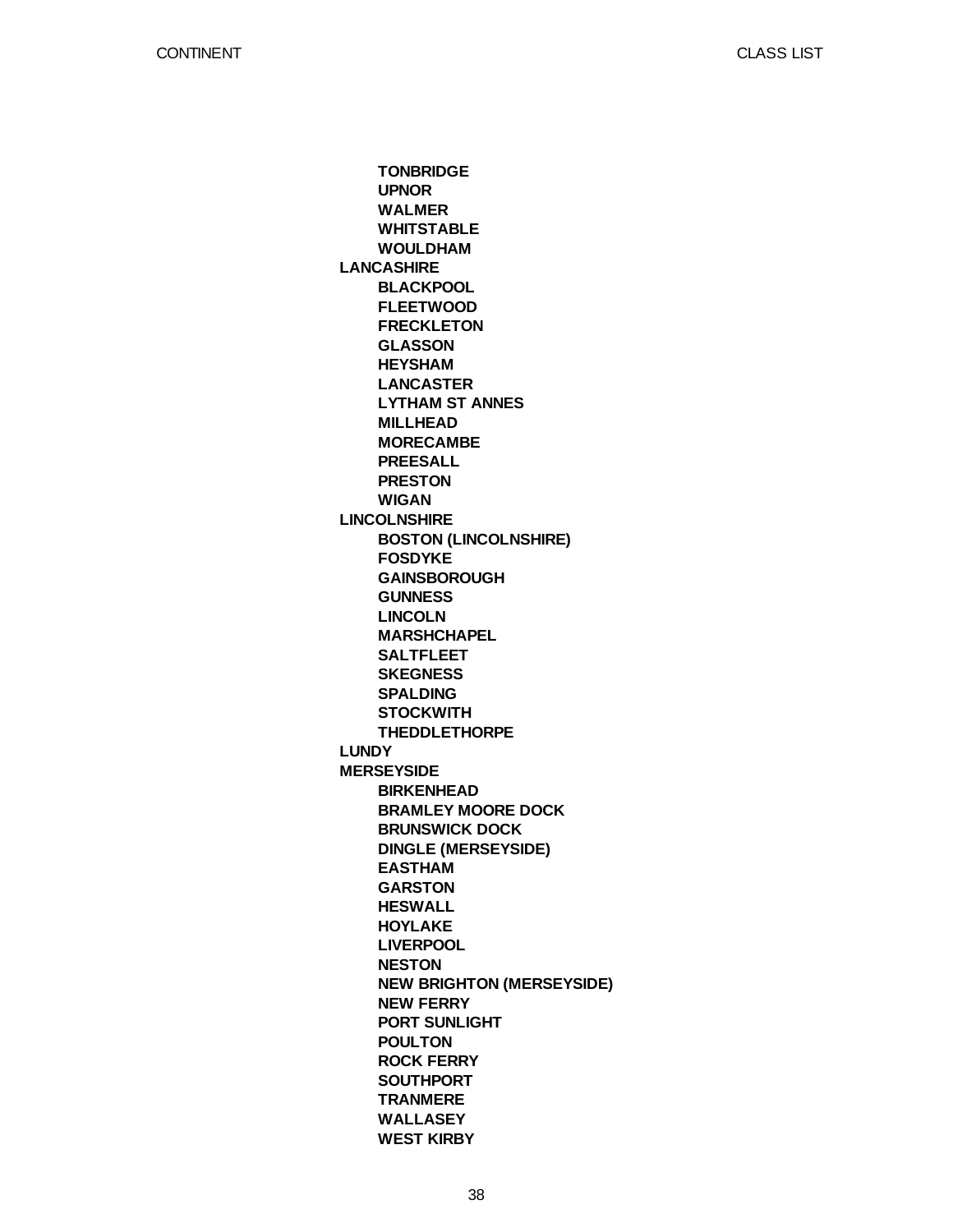**NORFOLK (ENGLAND) NORTH YORKSHIRE NORTHUMBERLAND BACTON BLAKENEY BRANCASTER BURNHAM OVERY CAISTER ON SEA CANTLEY CLEY NEXT THE SEA CROMER GORLESTON ON SEA GREAT YARMOUTH HEACHAM HUNSTANTON KINGS LYNN LYNN DEEPS MUNDESLEY NORWICH SHERINGHAM SNETTISHAM SOUTHTOWN THORNHAM WALCOTT WELLS NEXT THE SEA WINTERTON ON SEA ALDBOROUGH BOROUGHBRIDGE FILEY KETTLENESS PORT MULGRAVE RAVENSCAR ROBIN HOODS BAY RUNSWICK SANDSEND SCARBOROUGH (NORTH YORKSHIRE) SELBY STAITHES WHITBY YORK ALNMOUTH AMBLE BEADNELL BERWICK UPON TWEED BIRLING BLYTH BOULMER CAMBOIS COQUET ISLAND CRASTER FARNE ISLANDS HARTLEY**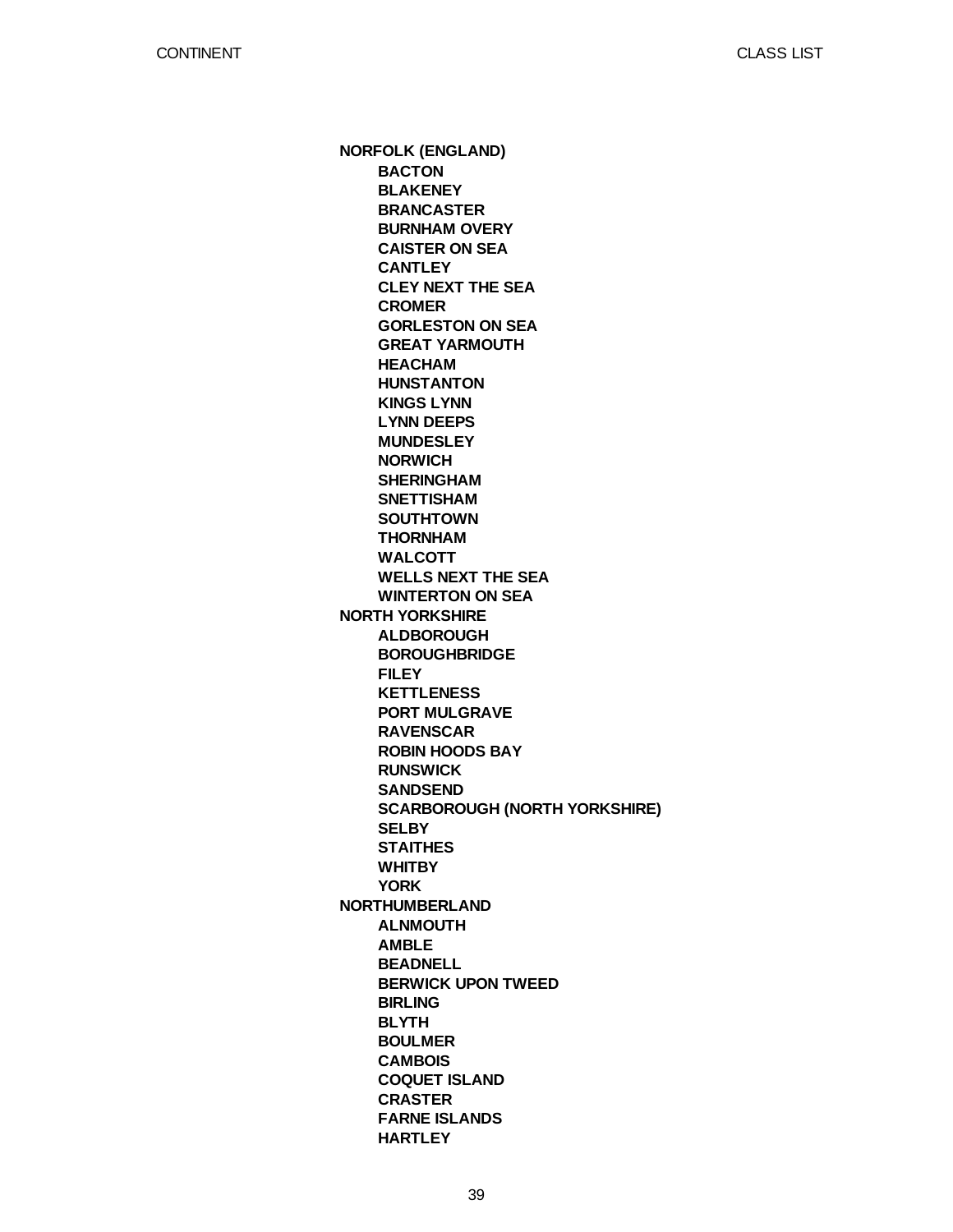CLASS LIST

**NOTTINGHAMSHIRE SOMERSET SOUTH YORKSHIRE SUFFOLK SURREY TYNE AND WEAR LINDISFARNE LOW NEWTON BY THE SEA NEWBIGGIN BY THE SEA SEAHOUSES SEATON (NORTHUMBERLAND) SEATON SLUICE WAREN MILL WARKWORTH NEWARK ON TRENT BRIDGWATER BURNHAM ON SEA DUNBALL EAST QUANTOXHEAD HIGHBRIDGE LITTLE STOKE MINEHEAD PILL PORLOCK WATCHET BARNSLEY DONCASTER FISHLAKE ROTHERHAM THORNE ALDEBURGH BECCLES BRANTHAM CHELMONDISTON DUNWICH FELIXSTOWE IPSWICH KIRKLEY LOWESTOFT MELTON NACTON ORFORD SOUTHWOLD WALDRINGFIELD WOODBRIDGE WOODBRIDGE HAVEN GUILDFORD RICHMOND UPON THAMES CULLERCOATS DUNSTON**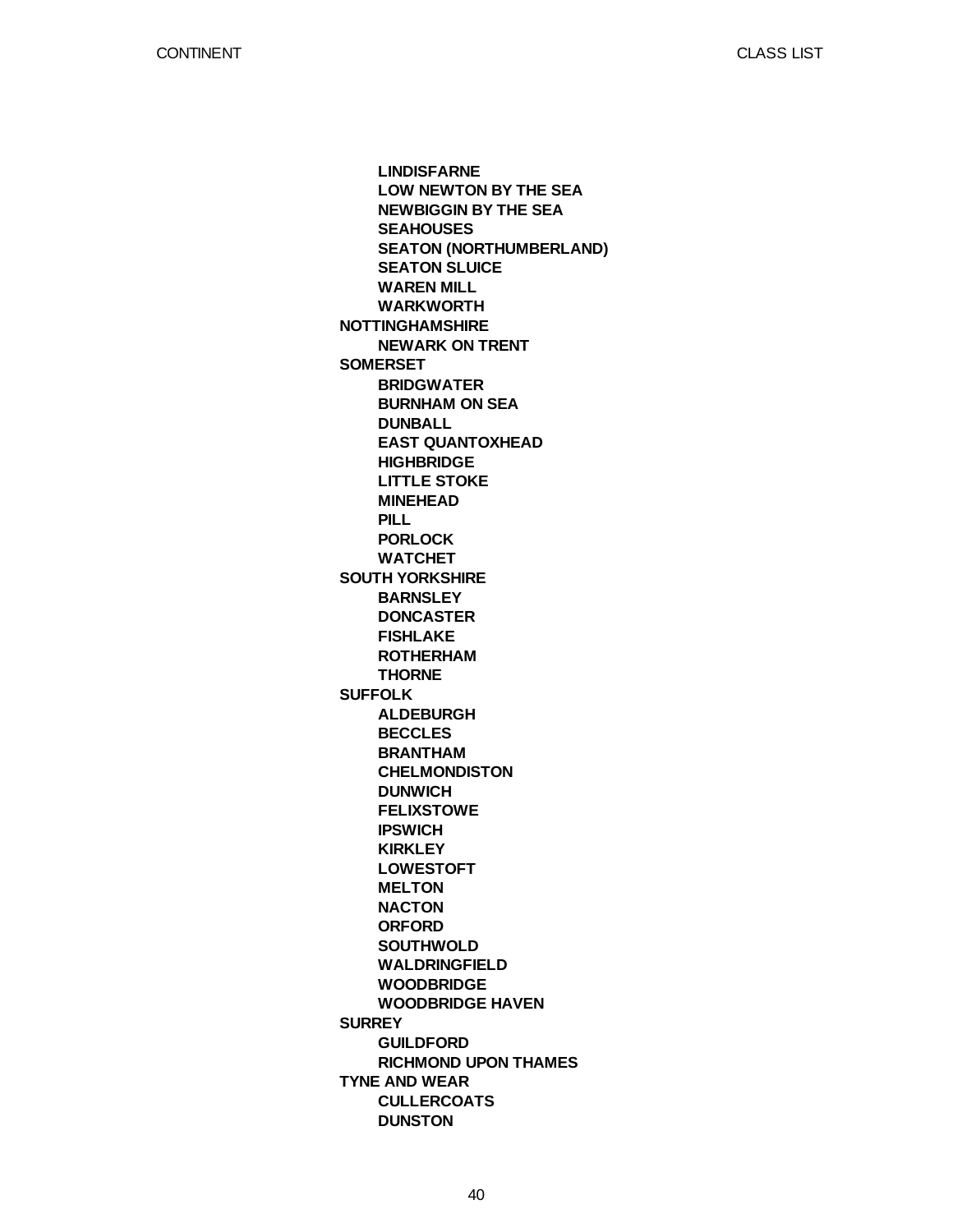**NORTHERN IRELAND WEST SUSSEX WEST YORKSHIRE WORCESTERSHIRE ANTRIM ARMAGH ELSWICK GATESHEAD HEBBURN JARROW MONKWEARMOUTH NEWBURN (TYNE AND WEAR) NEWCASTLE UPON TYNE SHIELDS SOUTHWICK (TYNE AND WEAR) SUNDERLAND TROW TYNEMOUTH WALKER WALLSEND WHITBURN WHITLEY BAY ARUNDEL BOGNOR REGIS BOSHAM CHICHESTER ELMER SANDS KINGSTON BY SEA LANCING LITTLEHAMPTON SELSEY SHOREHAM BY SEA SOUTH LANCING SOUTHWICK (WEST SUSSEX) WEST ITCHENOR WORTHING BRADFORD KNOTTINGLEY LEEDS WAKEFIELD BEWDLEY DROITWICH WORCESTER BELFAST LARNE PORTRUSH NEWRY NORTH SHIELDS SOUTH SHIELDS NORTH SUNDERLAND**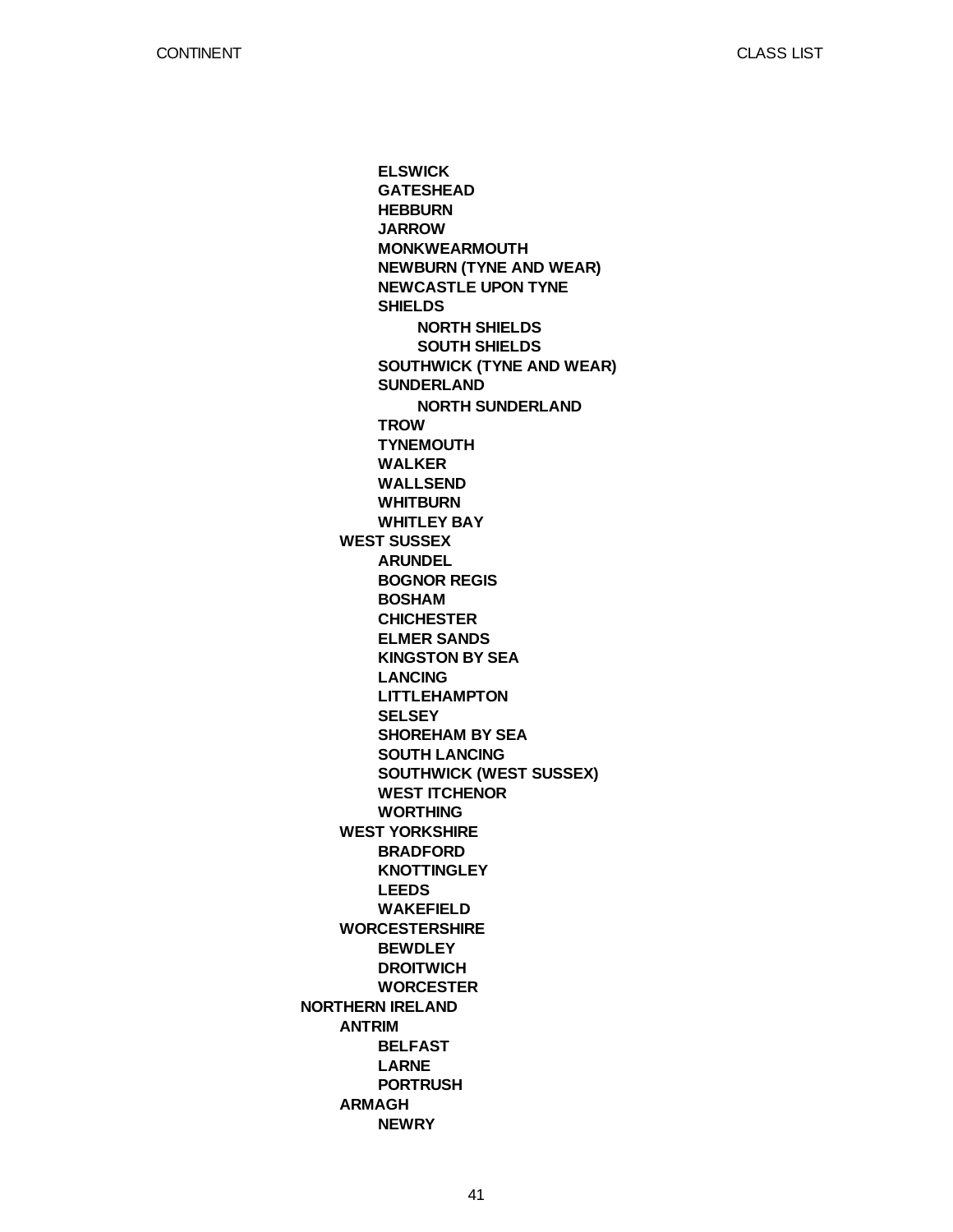**SCOTLAND CARRICKFERGUS COLERAINE COUNTY ANTRIM COUNTY DOWN COUNTY LONDONDERRY LONDONDERRY NEWRY AND MOURN ABERDEENSHIRE ANGUS ARGYLL AND BUTE BORDERS CENTRAL (SCOTLAND) DUMFRIES AND GALLOWAY ANNALONG ARDGLASS DONAGHADEE DOWNPATRICK DUNDRUM (COUNTY DOWN) KILKEEL KILLOUGH PORTAFERRY ROSTREVOR STRANGFORD (COUNTY DOWN) CROVIE PORT ERROLL ROSEHEARTY BRECHIN ROTHESAY BURNMOUTH COCKBURNSPATH COLDINGHAM EYEMOUTH ALLOA BORROWSTOUNNESS BRIDGENESS CARRON (CENTRAL SCOTLAND) CLACKMANNAN GRANGEMOUTH STIRLING ANNAN CAIRNRYAN CARSETHORN CREETOWN DALBEATTIE DRUMMORE DUMFRIES GARLIESTON KIRKCOLM KIRKCUDBRIGHT KENNETPANS**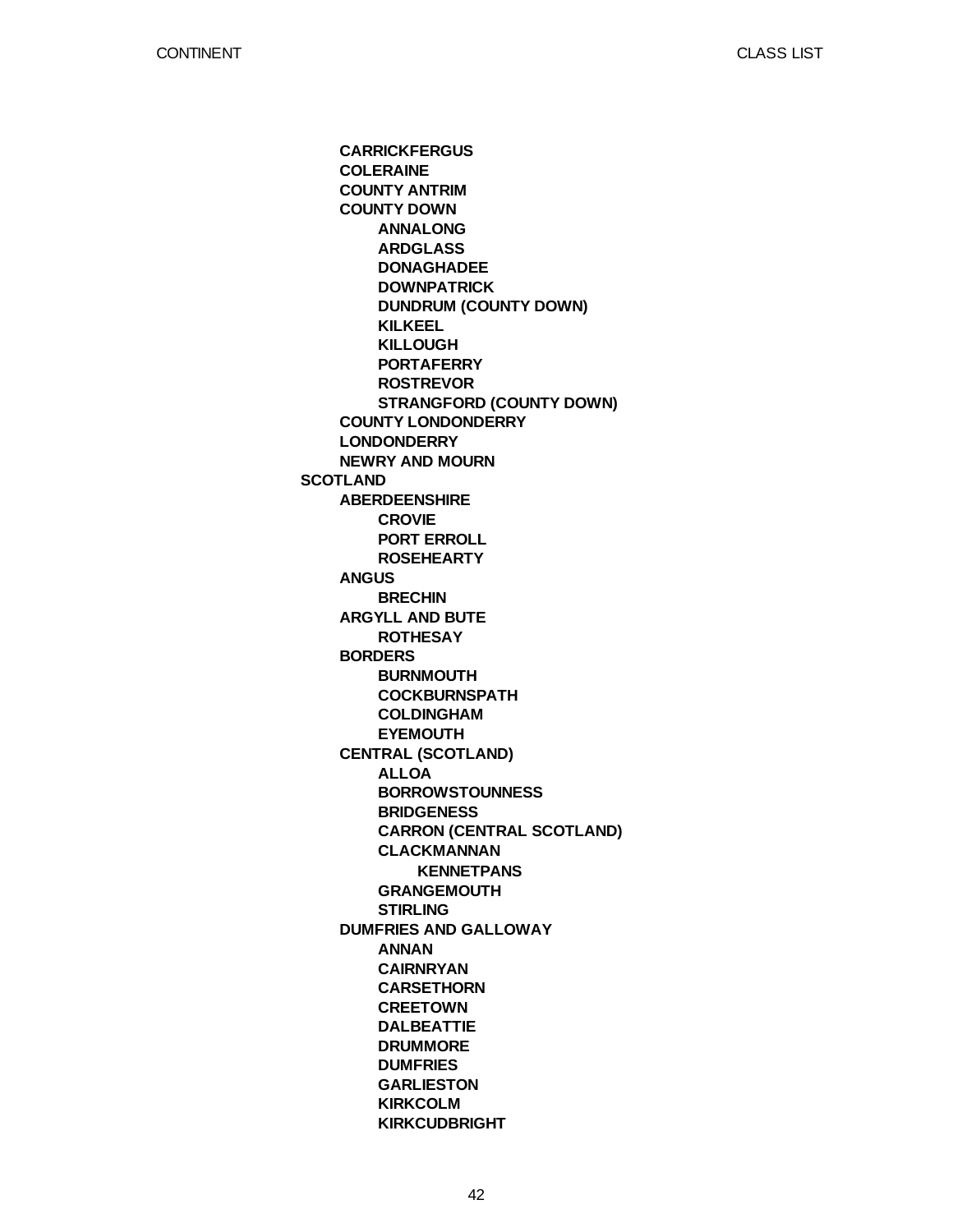**EAST LOTHIAN FIFE GRAMPIAN PORT WILLIAM PORTPATRICK PORTYERROCK ROSS STRANRAER WIGTOWN PORT SETON PRESTONPANS SKATERAW ABERDOUR ANSTRUTHER BUCKHAVEN BURNTISLAND CRAIL DYSART ELIE INVERKEITHING ISLE OF MAY KINCARDINE ON FORTH KIRKCALDY LEVEN LIMEKILNS METHIL NEWBURGH NORTH QUEENSFERRY PETTYCUR PITTENWEEM QUEENSFERRY ROSYTH ST ANDREWS ST DAVIDS ST MONANCE TAYPORT WEMYSS ABERDEEN BANFF BLACKNESS BURGHEAD CARRON (GRAMPIAN) CASTLE HAVEN FINDHORN FRASERBURGH GARDENSTOWN LOSSIEMOUTH MACDUFF PETERHEAD PORTGORDON PORTSOY**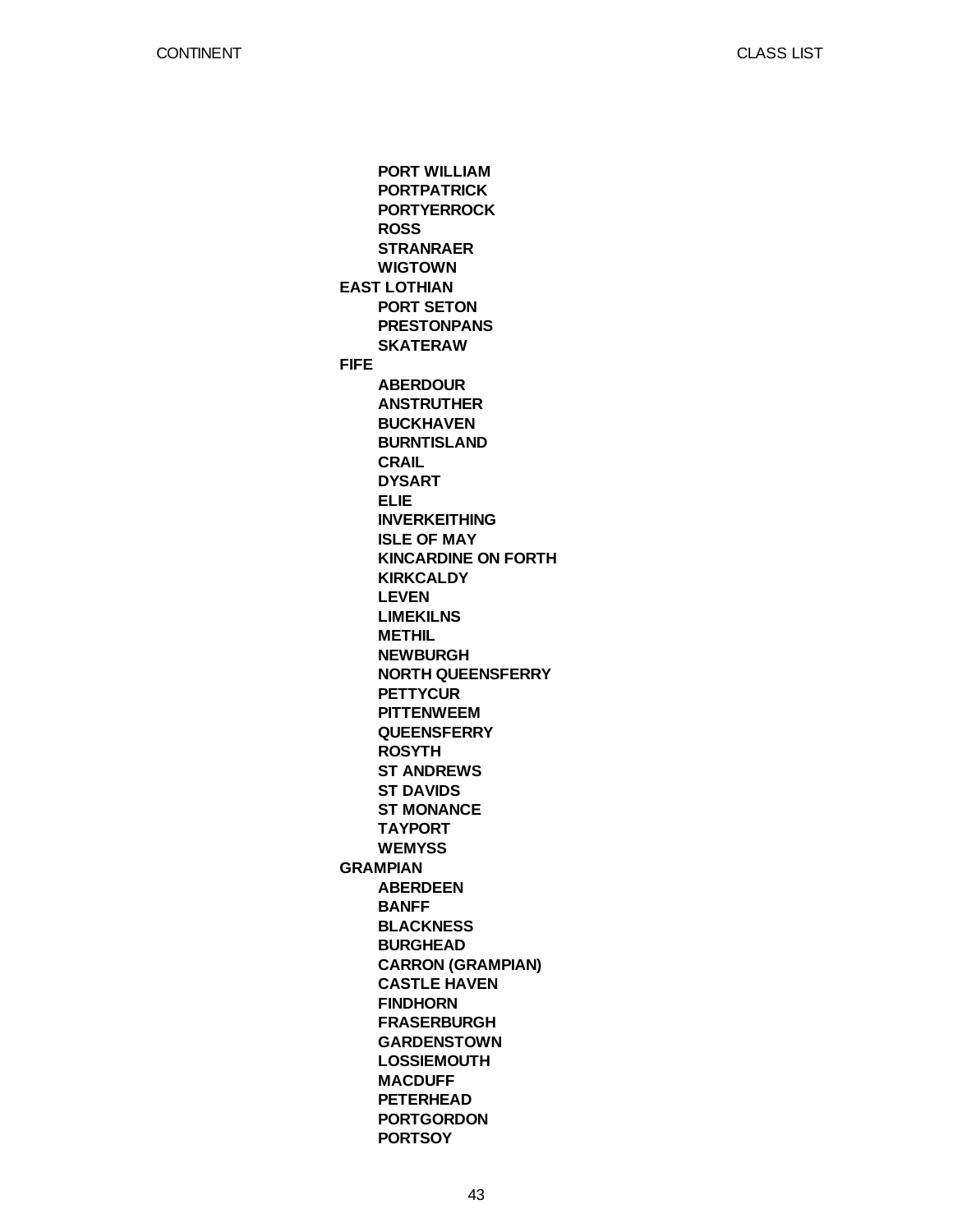**HIGHLAND INNER HEBRIDES KINTYRE LOTHIAN MORAY NEWHAVEN ON FORTH NORTH AYRSHIRE ORKNEY ISLANDS STONEHAVEN BONAR BRIDGE BRIMS NESS (HIGHLAND) CROMARTY DUNBEATH FORT WILLIAM HELMSDALE INVERGORDON INVERNESS LITTLEFERRY LYBSTER NAIRN PORTMAHOMACK SUTHERLAND THURSO ULLAPOOL WICK MULL CAMPBELTOWN DUNBAR EDINBURGH FISHERROW GRANTON LEITH MORRISONS HAVEN MUSSELBURGH PORTOBELLO (LOTHIAN) BUCKIE CULLEN PORTKNOCKIE LARGS BURRAY EDAY FLOTTA HOY LONGHOPE MAINLAND (ORKNEY ISLANDS) NORTH RONALDSAY TOBERMORY BRIMS NESS (ORKNEY) KIRKWALL BRIDES NESS**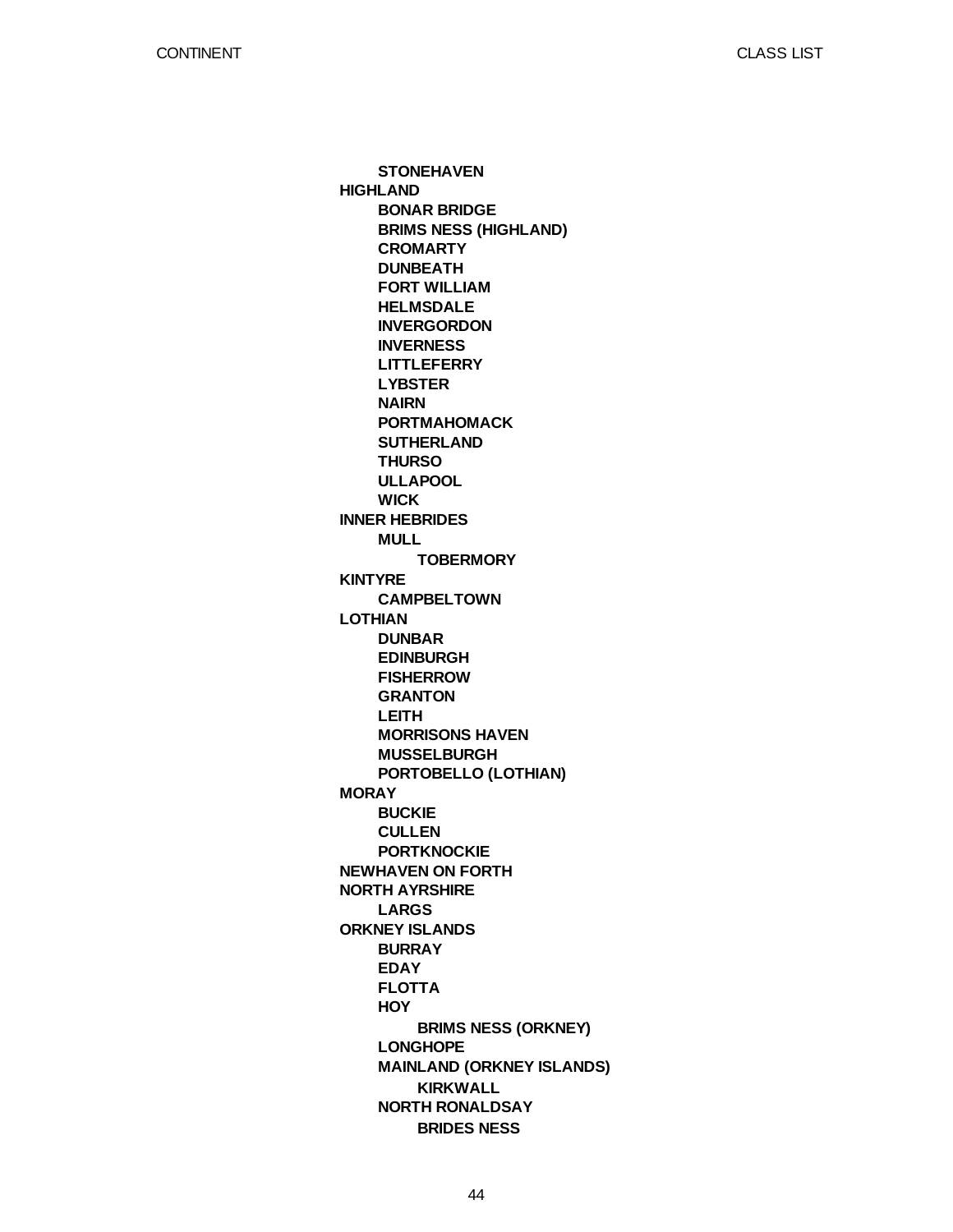CLASS LIST

**WALES OUTER HEBRIDES SHETLAND ISLES STRATHCLYDE TAYSIDE WESTERN ISLES ANGLESEY CLWYD PAPA WESTRAY ROUSAY SANDAY SCAPA SHAPINSAY SOUTH RONALDSAY STROMNESS STRONSAY UNST WESTRAY BRESSAY FETLAR MAINLAND (SHETLAND ISLES) THE SKERRIES (SHETLAND ISLES) WESTERWICK WHALSAY YELL ARDROSSAN AYR BOWLING DUMBARTON GLASGOW GOUROCK GREENOCK IRVINE OBAN TROON ARBROATH DUNDEE MONTROSE PERTH (TAYSIDE) STORNOWAY AMLWCH HOLYHEAD CONNAHS QUAY FLINT HAWARDEN LLANDULAS MOSTYN POINT OF AYR NEWARK LERWICK**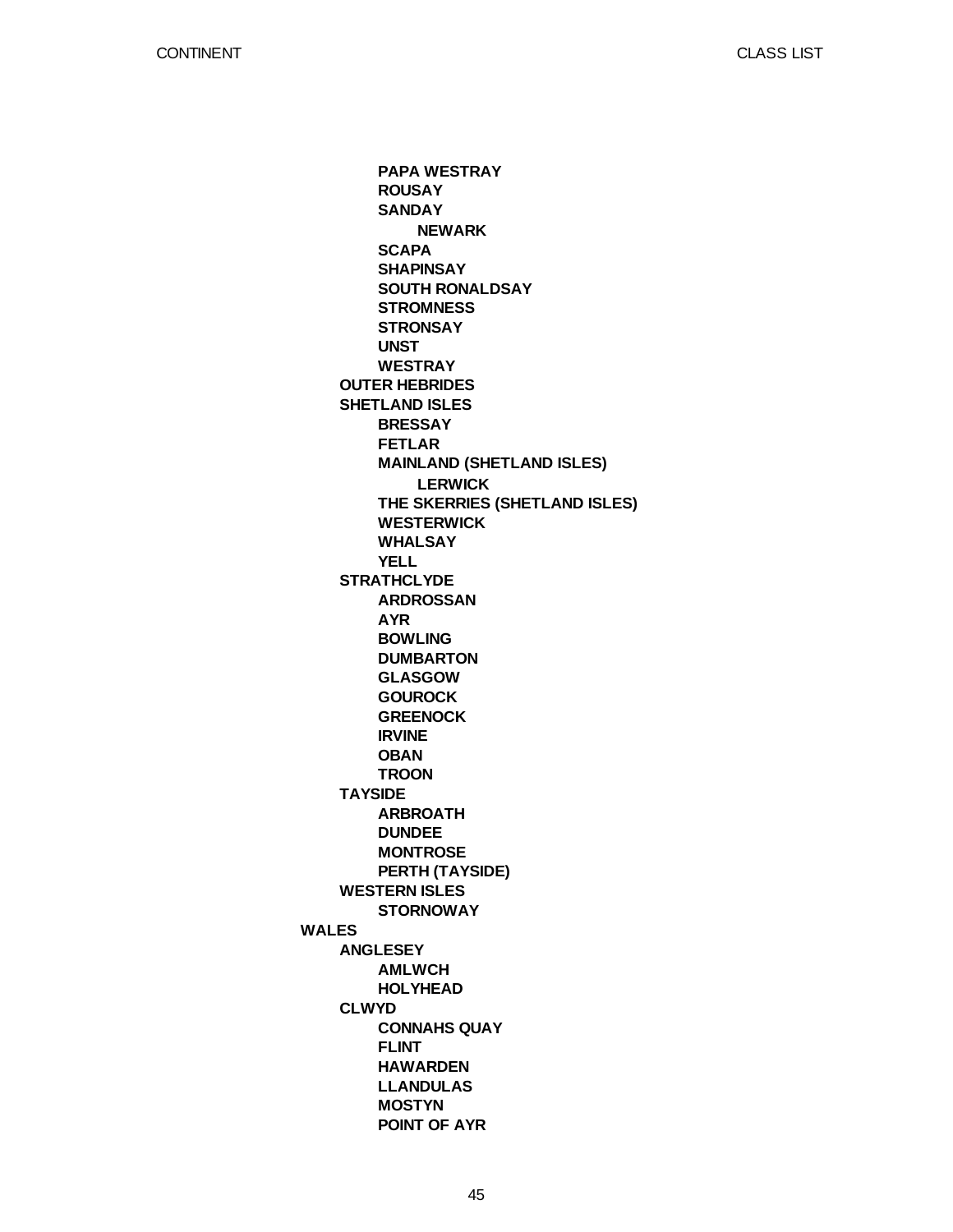**DYFED FLINTSHIRE GWENT GWYNEDD MID GLAMORGAN SOUTH GLAMORGAN RHYL ABERAERON ABERYSTWYTH BURRY PORT CALDY ISLAND CARDIGAN CARMARTHEN FISHGUARD HAVERFORDWEST LLANELLI MILFORD HAVEN MILL BAY NEWPORT (DYFED) PEMBREY PEMBROKE PORTHGAIN SAUNDERSFOOT ST DOGMAELS TENBY HOLYWELL CHEPSTOW MONMOUTH NEW QUAY NEWPORT (GWENT) ROGERSTONE ABERDOVEY ABERDOVEY BAR BANGOR BARDSEY ISLAND BARMOUTH BEAUMARIS CAERNARVON CONWY PENMAENMAWR PENRHYN PENRHYNDEUDRAETH PORT DINORWIC PORTHMADOC PWLLHELI THE SKERRIES (GWYNEDD) BARRY BARRY ROADS CARDIFF FLAT HOLM**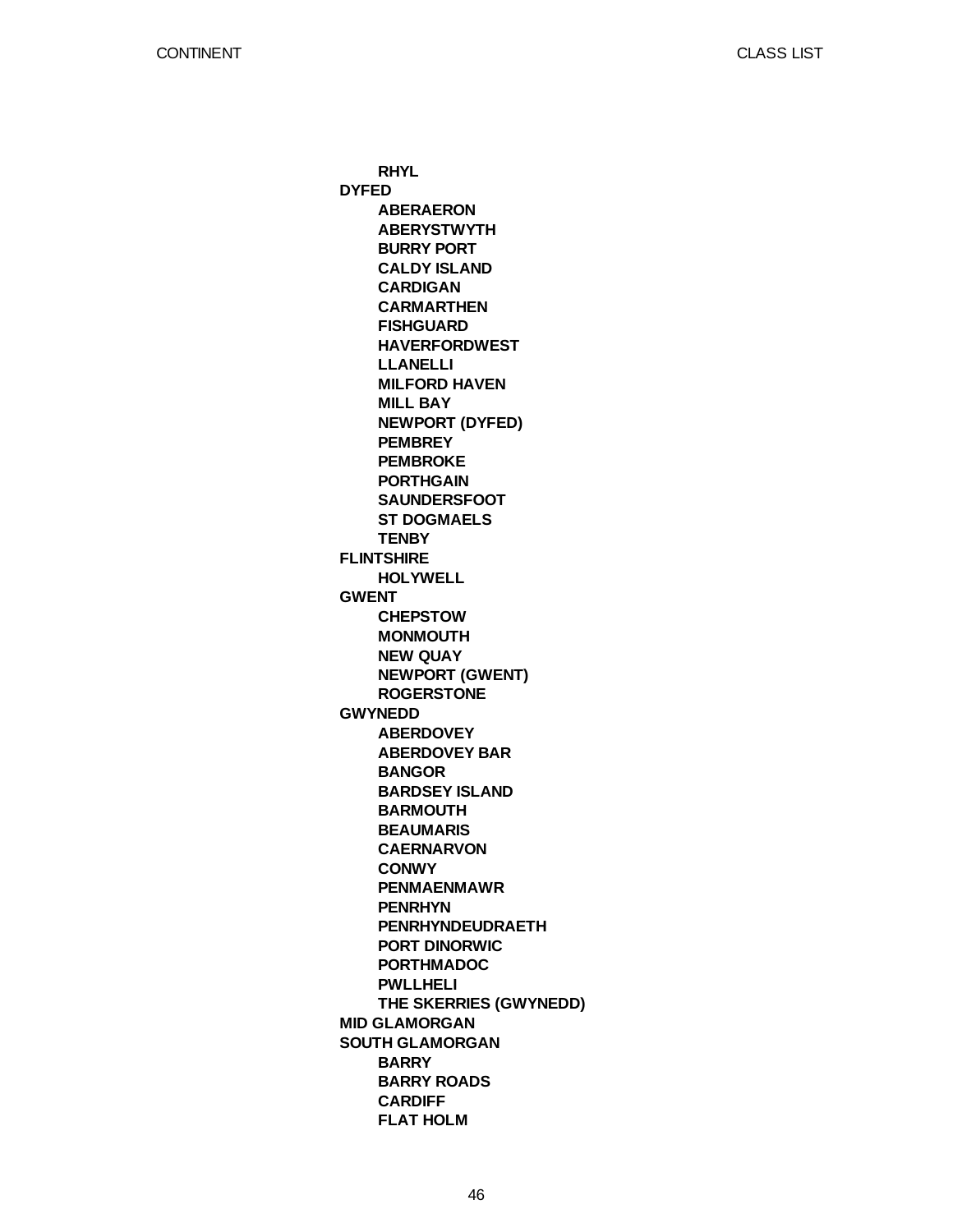**YUGOSLAVIA MONTENEGRO SERBIA STRANGFORD (WALES) WEST GLAMORGAN PENARTH PORTHCAWL BRITON FERRY MUMBLES NEATH PORT TALBOT SWANSEA**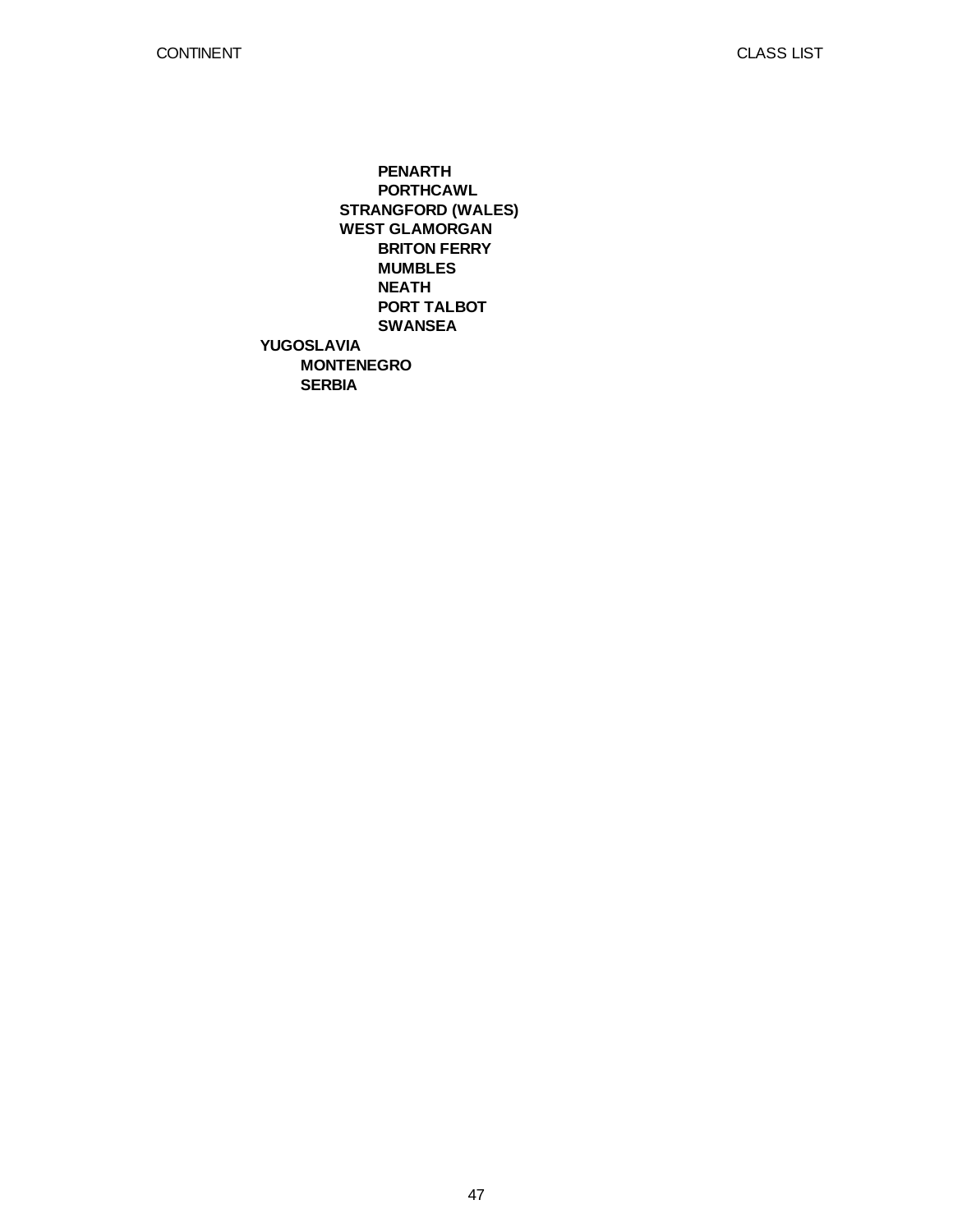**ANDAMAN ISLANDS ANGLESEY ASCENSION ISLAND AUSTRALIA AZORES BAFFIN ISLAND BALEARIC ISLANDS BERMUDA BORNEO BRITISH ISLES AMLWCH HOLYHEAD GEORGETOWN (ASCENSION ISLAND) NEW SOUTH WALES NORFOLK ISLAND QUEENSLAND SOUTH AUSTRALIA TASMANIA VICTORIA WESTERN AUSTRALIA ANGRA DE HEROISMO FAIAL (AZORES) SAN MIGUEL TERCEIRA IBIZA MAJORCA MINORCA HAMILTON ST GEORGES ISLAND KALIMANTAN GREAT BRITAIN NEWPORT (NEW SOUTH WALES) SYDNEY (NEW SOUTH WALES) BRISBANE CAPE CLEVELAND MACKAY SCARBOROUGH (QUEENSLAND) ADELAIDE BOSTON ISLAND PORT LINCOLN PORT PIRIE GEORGE TOWN (TASMANIA) HOBART LAUNCESTON PORT ARTHUR (TASMANIA) MELBOURNE PORT PHILIP PORTLAND (VICTORIA) PORTSEA (AUSTRALIA) FREMANTLE PERTH (WESTERN AUSTRALIA) PALMA MAHON SAMARINDA**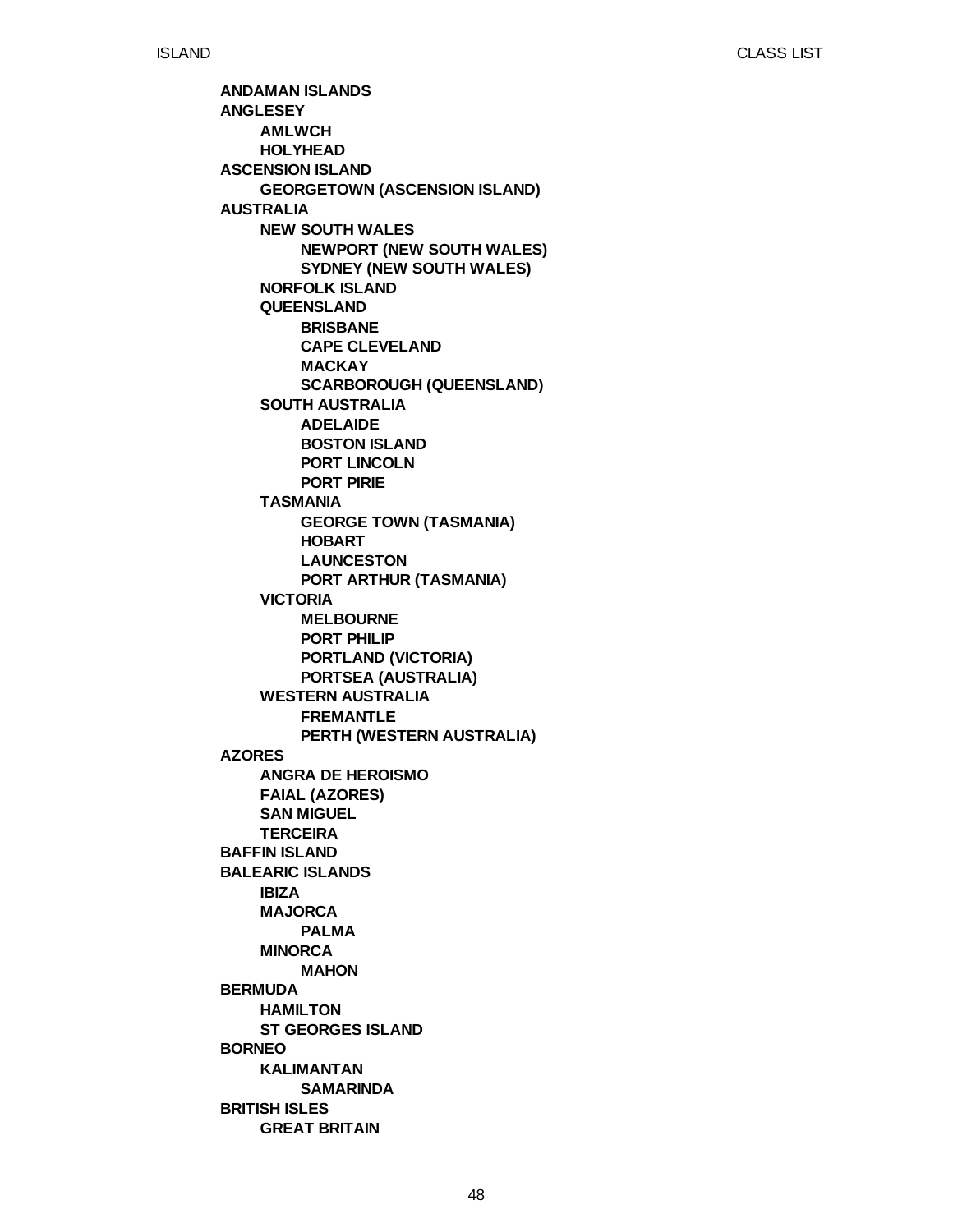**ENGLAND AVON BERKSHIRE CAMBRIDGESHIRE CHESHIRE CLEVELAND (ENGLAND) CORNWALL AVONMOUTH BATH (AVON) BRISTOL CLEVEDON PORTISHEAD WESTON SUPER MARE WINDSOR (BERKSHIRE) PETERBOROUGH WISBECH CHESTER ELLESMERE PORT FRODSHAM PARKGATE RUNCORN STANLOW WARRINGTON WESTON WESTON POINT WIDNES BILLINGHAM BOULBY EAST HARTLEPOOL HARTLEPOOL MIDDLESBROUGH REDCAR SKINNINGROVE STOCKTON ON TEES THORNABY ON TEES WEST HARTLEPOOL NORTH CORNWALL BOSCASTLE BUDE CRACKINGTON HAVEN DELABOLE GUNWALLOE GWENNAP HAYLE NEW POLZEATH NEWQUAY PADSTOW PENTEWAN PENTIRE PENTIRE POINT POLRUAN PORT GAVERNE PORT ISAAC**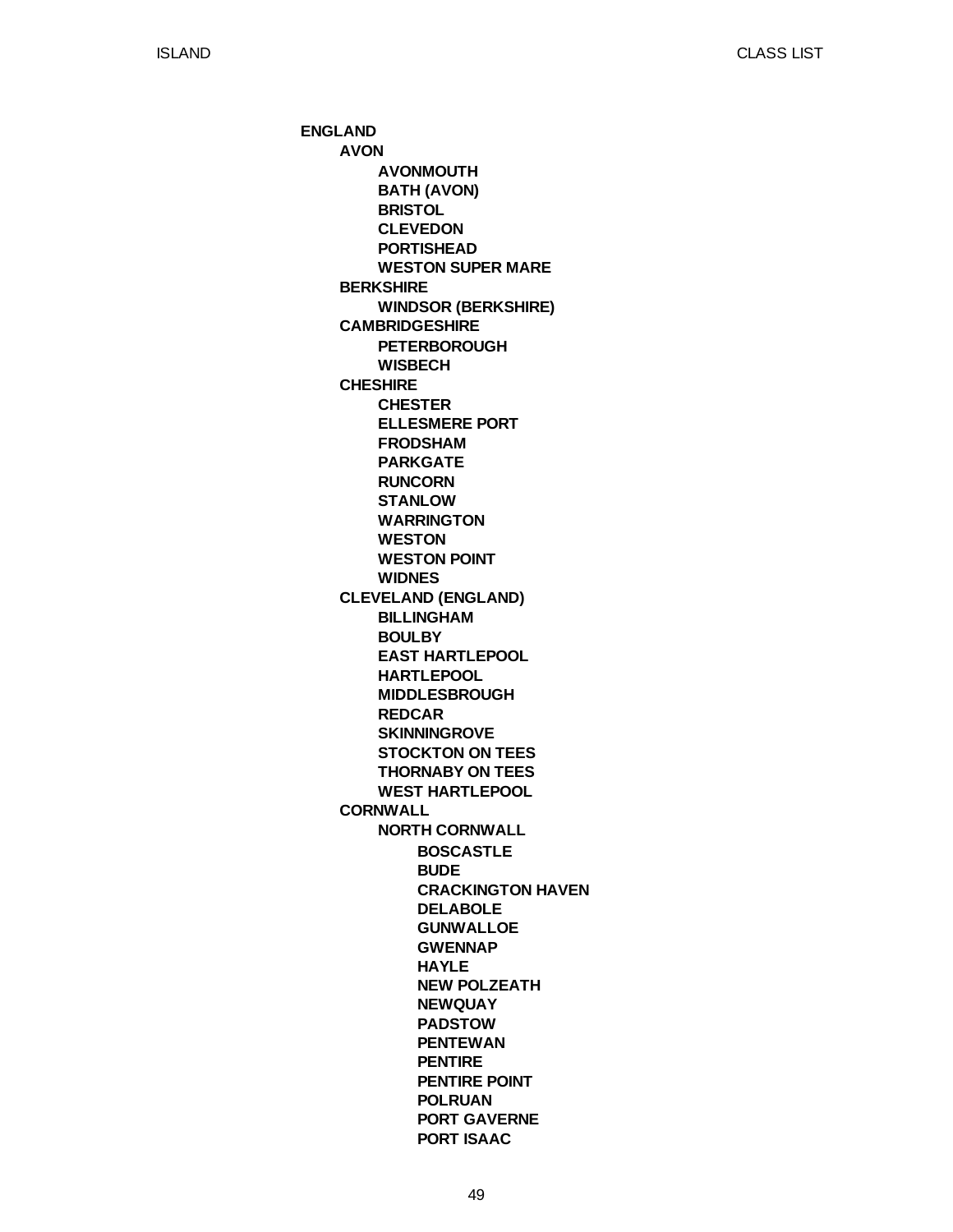**SOUTH CORNWALL PORTH PORTREATH ROCK SENNON COVE ST AGNES (CORNWALL) ST ENDELLION ST IVES STEPPER POINT TINTAGEL TREBETHERICK (NORTH CORNWALL) TREVAUNANCE COVE WADEBRIDGE CADGWITH CALSTOCK CAWSAND CHARLESTOWN (SOUTH CORNWALL) COVERACK DEVORAN FALMOUTH FLUSHING (SOUTH CORNWALL) FOWEY GERRANS GORRAN HAVEN GWEEK HELFORD LELANT LOOE LOSTWITHIEL MARAZION MAWGAN MEVAGISSEY MOUSEHOLE NEWLYN PAR PENLEE PENRYN PENZANCE POLKERRIS POLPERRO PORTHALLOW PORTHLEVEN PORTHOUSTOCK PORTLOE SALTASH ST GERMANS ST MAWES ST MICHAEL CAERHAYS ST MICHAEL PENKEVIL ST MICHAELS MOUNT**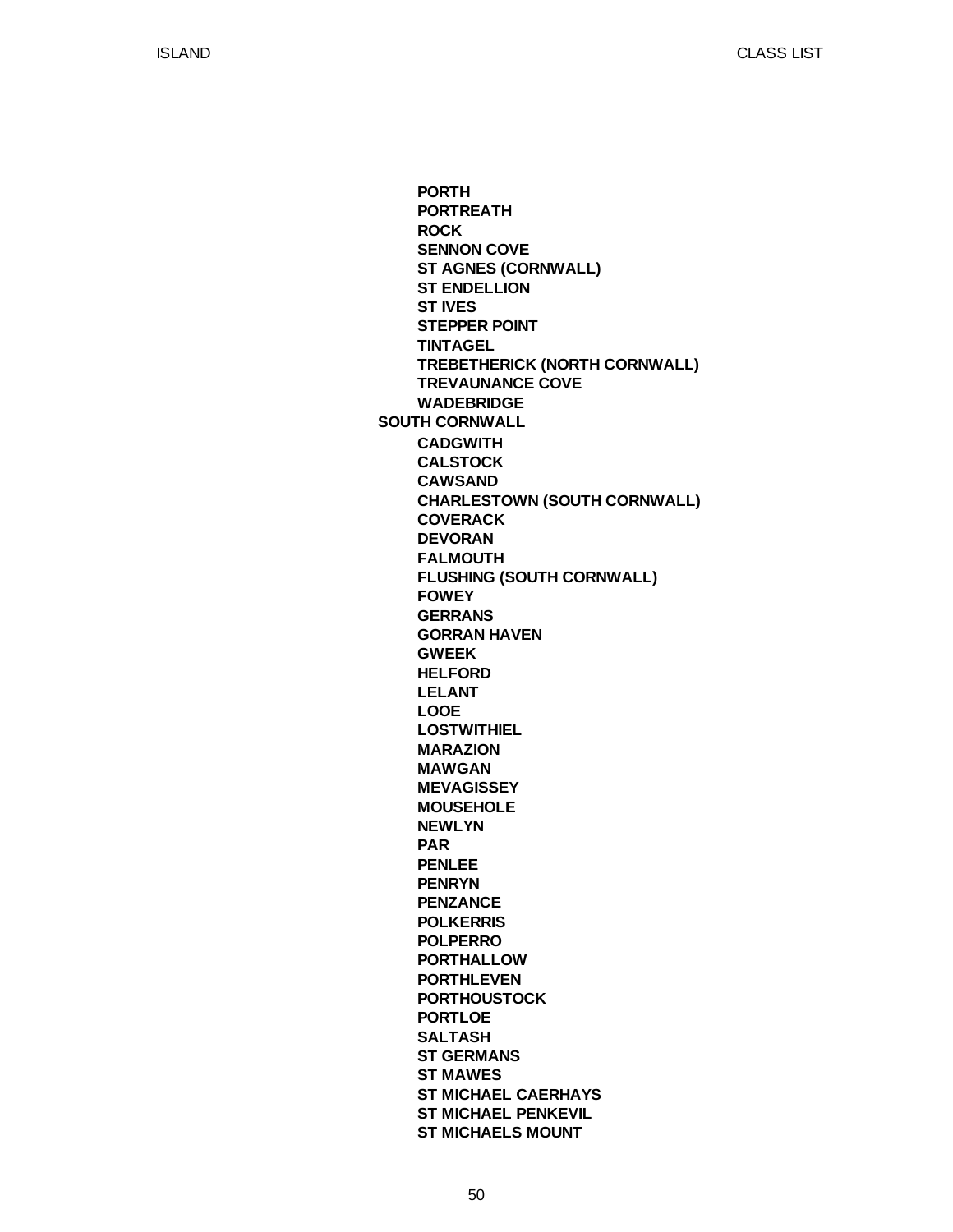**CUMBRIA DERBYSHIRE DEVON BARROW IN FURNESS BOWNESS ON SOLWAY CARLISLE DUDDON FLOOKBURGH GRANGE OVER SANDS HARRINGTON MARYPORT MILLOM PIEL RAVENGLASS SILLOTH ULVERSTON WHITEHAVEN WORKINGTON CHESTERFIELD NORTH DEVON SOUTH DEVON TORPOINT TREBETHERICK (SOUTH CORNWALL) TREEN COVE TRURO APPLEDORE BARNSTAPLE BIDEFORD BRAUNTON CLOVELLY COMBE MARTIN FREMINGTON HARTLAND HARTLAND POINT ILFRACOMBE LEE LYNMOUTH MOUTH MILL NORTHAM (DEVON) PEPPERCOMBE WATERMOUTH WHITEHALL WOODY BAY YELLAND AXMOUTH BABBACOMBE BANTHAM BERRY HEAD BRIXHAM**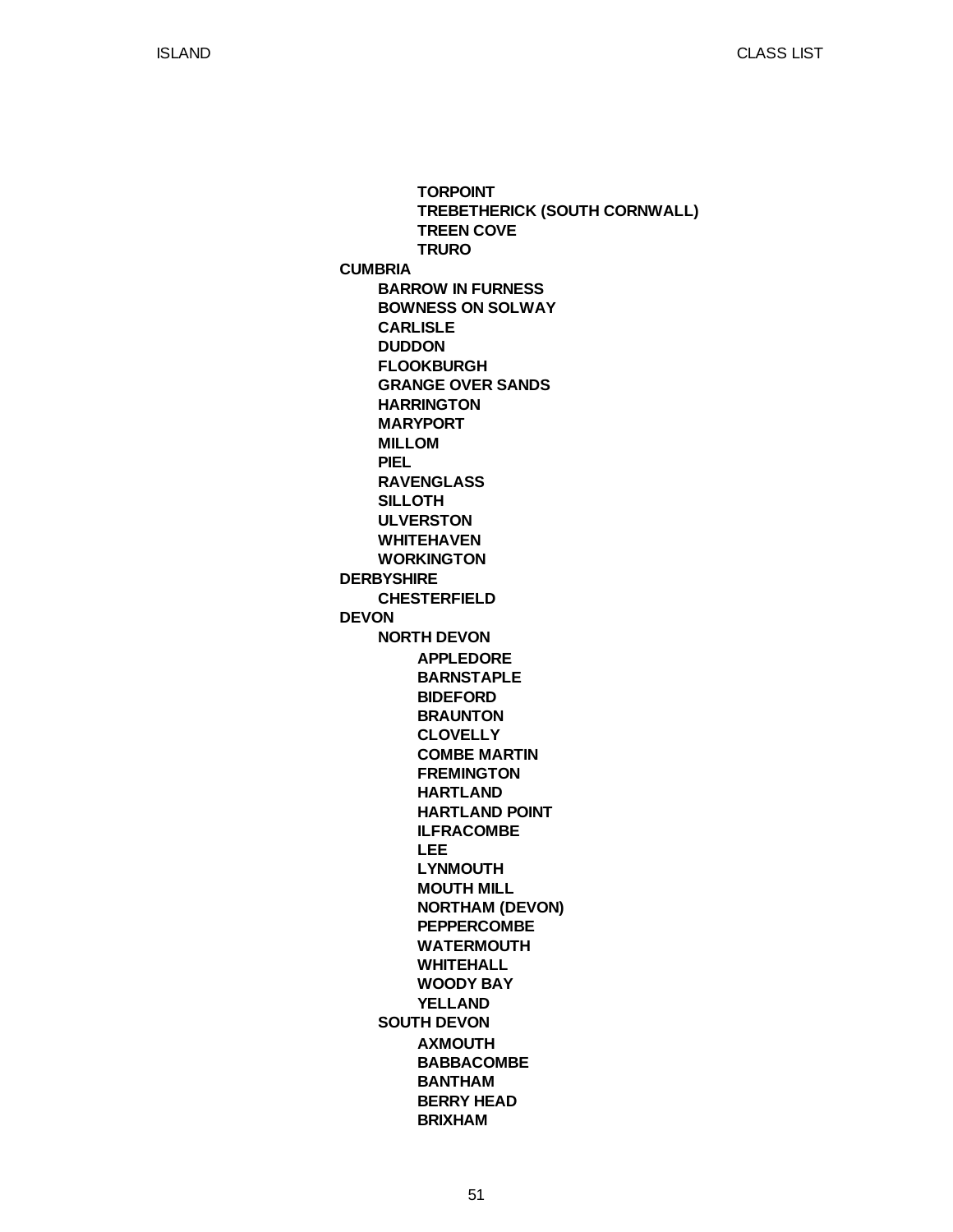**DORSET DURHAM EAST SUSSEX BOURNEMOUTH BRIDPORT BROWNSEA ISLAND CHRISTCHURCH DURLSTON HEAD LULWORTH COVE LYME REGIS POOLE PORTLAND (DORSET) PORTLAND HARBOUR ST ALBANS HEAD SWANAGE WAREHAM WEYMOUTH DARLINGTON SEAHAM BIRLING GAP BRIGHTON CUCKMERE HAVEN EASTBOURNE FAIRLIGHT HASTINGS LEWES NEWHAVEN PEACEHAVEN PORTOBELLO (EAST SUSSEX) DARTMOUTH DEVONPORT EXETER EXMOUTH KINGSBRIDGE LYMPSTONE MOTHECOMBE PAIGNTON PLYMOUTH (DEVON) PRAWLE POINT SALCOMBE SEATON (DEVON) SHALDON SIDMOUTH ST THOMAS (DEVON) STARCROSS TEIGNMOUTH TOPSHAM TORQUAY TOTNES SUTTON POOL**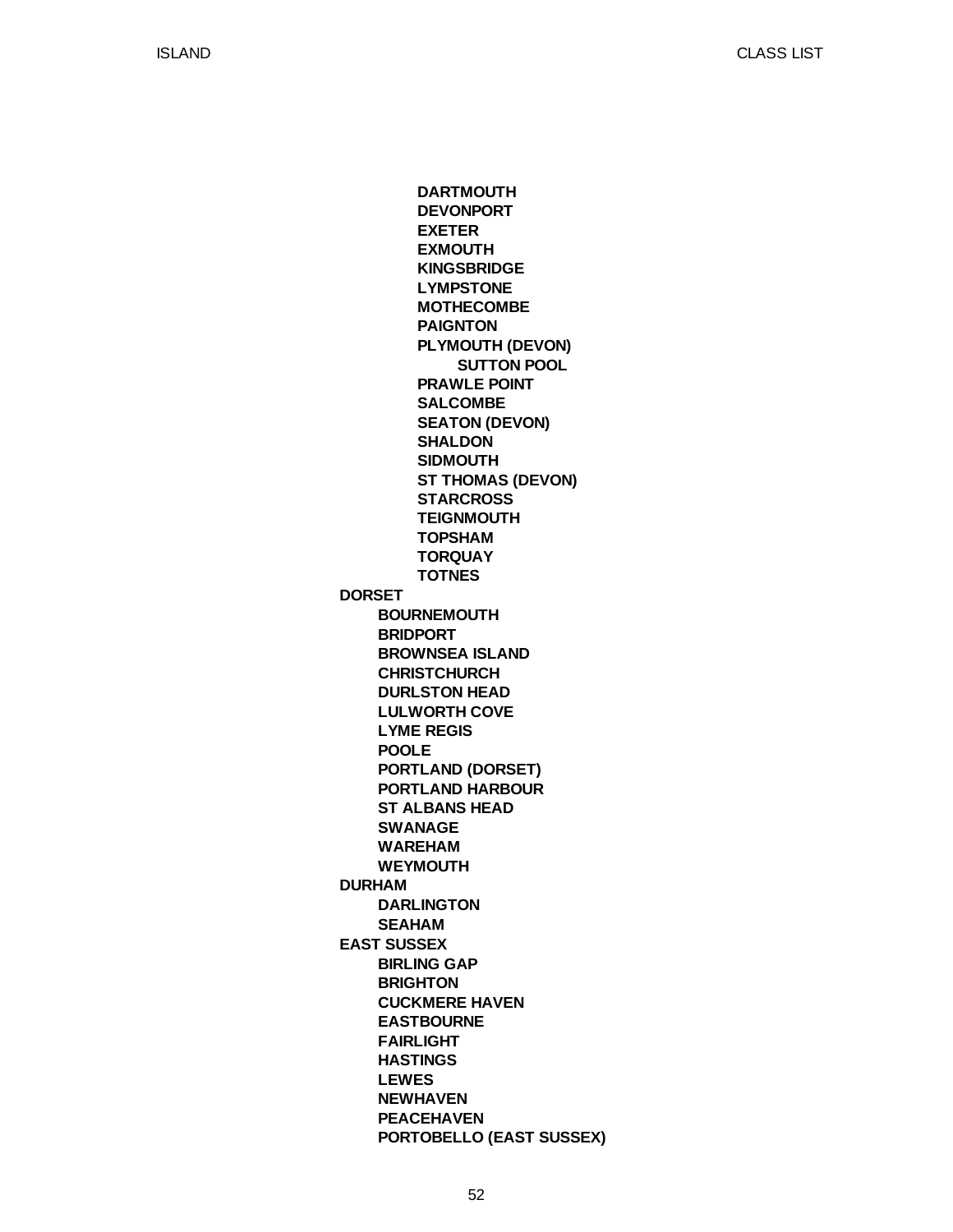**ESSEX GLOUCESTERSHIRE GREATER LONDON PORTSLADE BY SEA ROTTINGDEAN RYE WINCHELSEA BRADWELL ON SEA BRIGHTLINGSEA BURNHAM ON CROUCH CLACTON ON SEA COLCHESTER FOBBING FOULNESS ISLAND GRAYS GREAT WAKERING HADLEIGH HARWICH HOLE HAVEN HULLBRIDGE LEIGH ON SEA MALDON MANNINGTREE MISTLEY PURFLEET ROCHFORD SHELL HAVEN SHOEBURYNESS SOUTH BENFLEET SOUTHEND ON SEA ST OSYTH THAMES HAVEN TILBURY WEST THURROCK WESTCLIFF ON SEA WIVENHOE ARLINGHAM BEACHLEY GLOUCESTER LYDNEY MINSTERWORTH NEW PASSAGE NEWNHAM SHARPNESS STROUD TEWKESBURY BARKING BECKTON BLACKWALL CHARLTON DAGENHAM**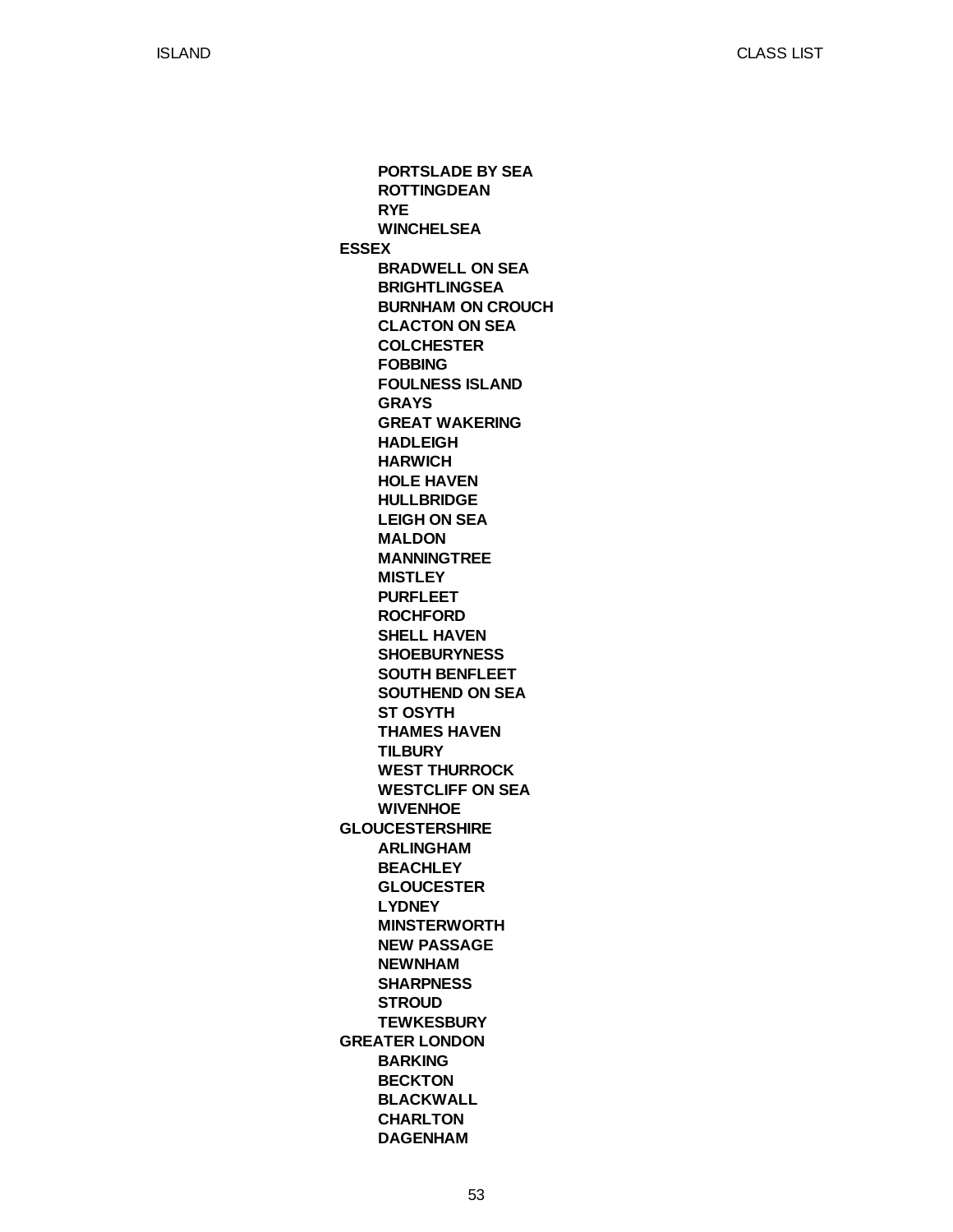**GREATER MANCHESTER HAMPSHIRE HUMBERSIDE ERITH GREENWICH KINGSTON UPON THAMES LONDON MILLWALL ROTHERHITHE SHADWELL TEDDINGTON WOOLWICH BOLTON BURY MANCHESTER PARTINGTON STOCKPORT BEAULIEU BURSLEDON ELING EMSWORTH FAREHAM GOSPORT HAMBLE HURST CASTLE LANGSTONE LANGSTONE HARBOUR LEE ON THE SOLENT LYMINGTON NORTHAM (HAMPSHIRE) OWER PAULSGROVE PORTCHESTER PORTSEA (HAMPSHIRE) PORTSMOUTH (HAMPSHIRE) REDBRIDGE SOUTHAMPTON SOUTHSEA SPITHEAD SWANWICK BARTON UPON HUMBER BEVERLEY BOYNTON BRIDLINGTON FLAMBOROUGH FLIXBOROUGH GOOLE GRIMSBY BILLINGSGATE ISLINGTON**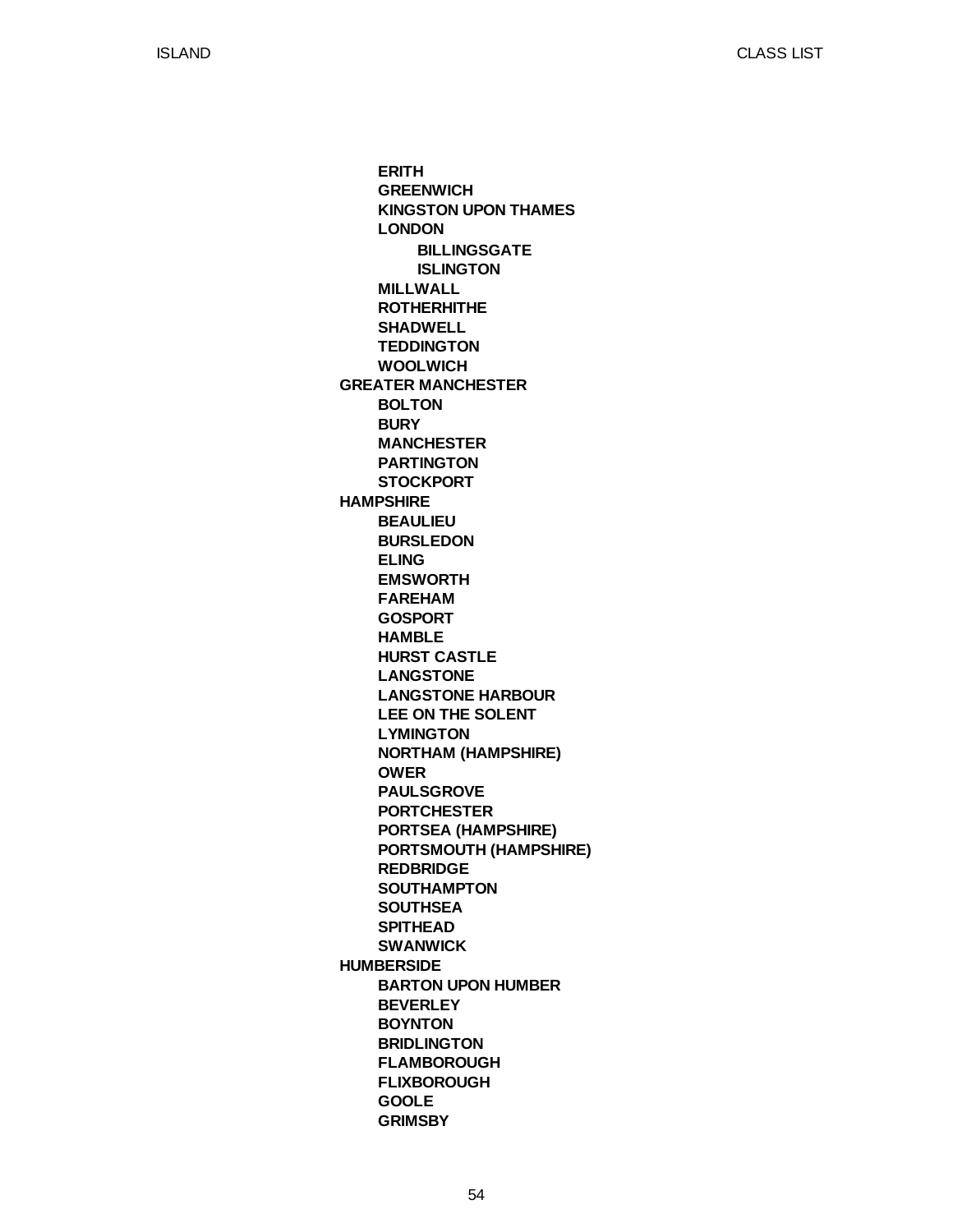**ISLE OF WIGHT ISLES OF SCILLY KENT HORNSEA HOWDEN IMMINGHAM KEADBY KILLINGHOLME KINGSTON UPON HULL NEW HOLLAND PATRINGTON PAULL SALT END BARTON BEMBRIDGE BRADING COWES EAST COWES NEWPORT (ISLE OF WIGHT) RYDE SEAVIEW ST HELENS (ISLE OF WIGHT) TOTLAND VENTNOR YARMOUTH BRYHER ST AGNES (ISLES OF SCILLY) ST HELENS (ISLES OF SCILLY) ST MARYS TRESCO AYLESFORD BIRCHINGTON BROADSTAIRS BURNHAM CHATHAM CLIFFE CREEK COLEMOUTH CREEK CUXTON DARTFORD DEAL DEPTFORD DOVER DUNGENESS DYMCHURCH FAVERSHAM FOLKESTONE GARRISON POINT GILLINGHAM GRAVESEND GREENHITHE HERNE BAY**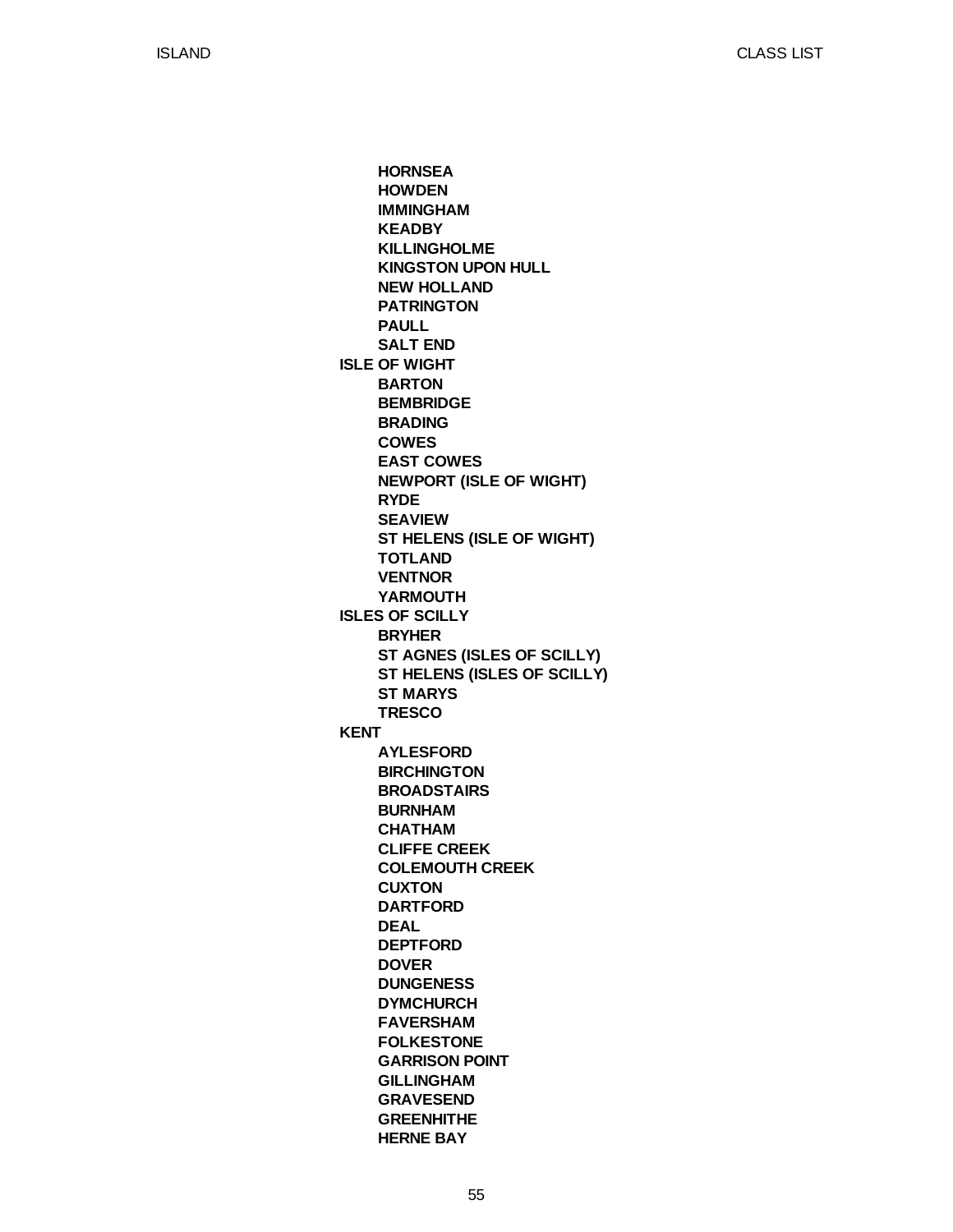**LANCASHIRE LINCOLNSHIRE HYTHE ISLE OF GRAIN KINGSDOWN LOWER HALSTOW LOWER UPNOR MAIDSTONE MARGATE MILTON REGIS NORTHFLEET OTTERHAM QUAY QUEENBOROUGH RAINHAM RAMSGATE RICHBOROUGH RIDHAM DOCK ROCHESTER ROMNEY SANDWICH SHEERNESS SITTINGBOURNE STANGATE CREEK STOKE STROOD SWANSCOMBE TONBRIDGE UPNOR WALMER WHITSTABLE WOULDHAM BLACKPOOL FLEETWOOD FRECKLETON GLASSON HEYSHAM LANCASTER LYTHAM ST ANNES MILLHEAD MORECAMBE PREESALL PRESTON WIGAN BOSTON (LINCOLNSHIRE) FOSDYKE GAINSBOROUGH GUNNESS LINCOLN MARSHCHAPEL SALTFLEET SKEGNESS**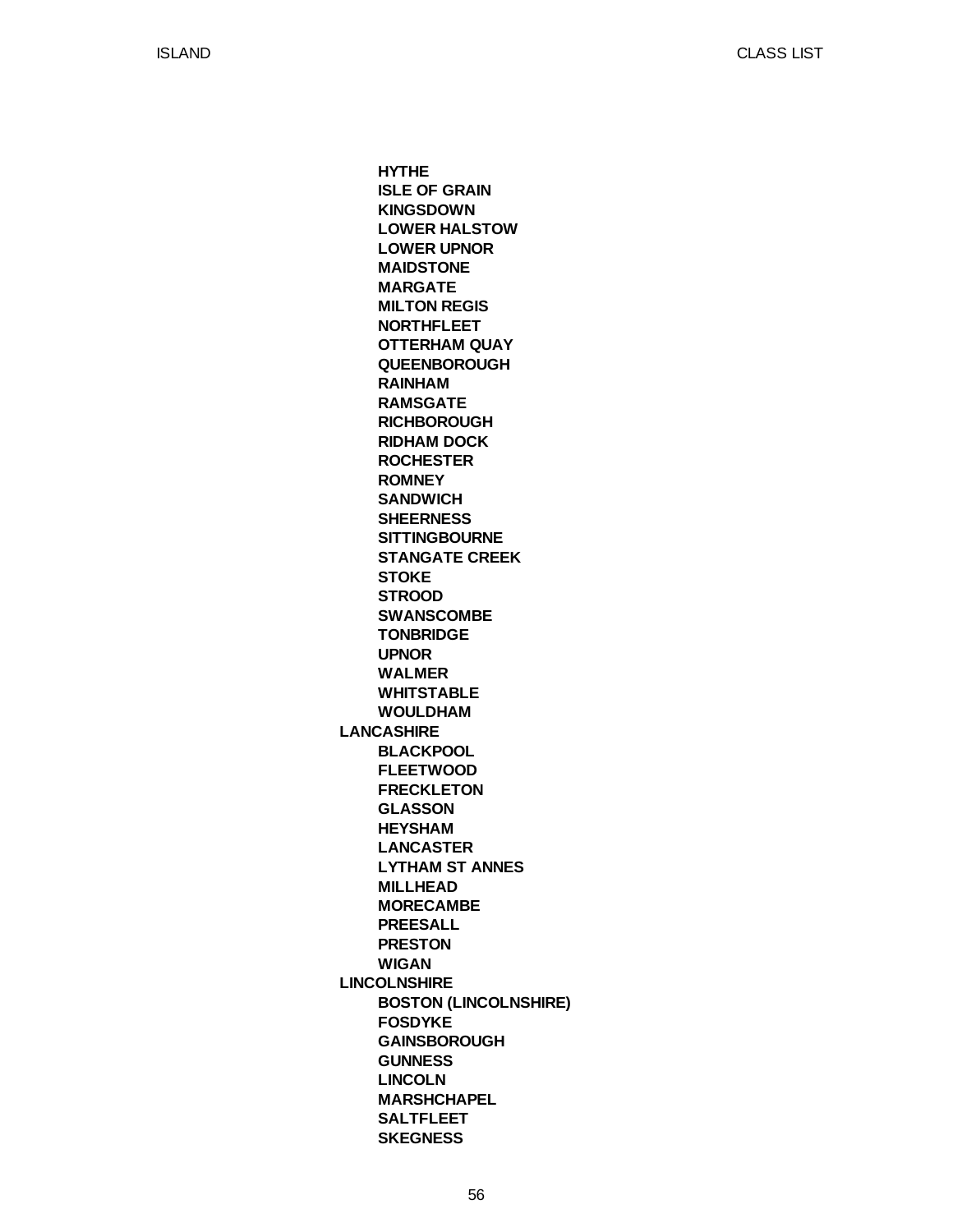**LUNDY MERSEYSIDE NORFOLK (ENGLAND) NORTH YORKSHIRE SPALDING STOCKWITH THEDDLETHORPE BIRKENHEAD BRAMLEY MOORE DOCK BRUNSWICK DOCK DINGLE (MERSEYSIDE) EASTHAM GARSTON HESWALL HOYLAKE LIVERPOOL NESTON NEW BRIGHTON (MERSEYSIDE) NEW FERRY PORT SUNLIGHT POULTON ROCK FERRY SOUTHPORT TRANMERE WALLASEY WEST KIRBY BACTON BLAKENEY BRANCASTER BURNHAM OVERY CAISTER ON SEA CANTLEY CLEY NEXT THE SEA CROMER GORLESTON ON SEA GREAT YARMOUTH HEACHAM HUNSTANTON KINGS LYNN LYNN DEEPS MUNDESLEY NORWICH SHERINGHAM SNETTISHAM SOUTHTOWN THORNHAM WALCOTT WELLS NEXT THE SEA WINTERTON ON SEA ALDBOROUGH BOROUGHBRIDGE**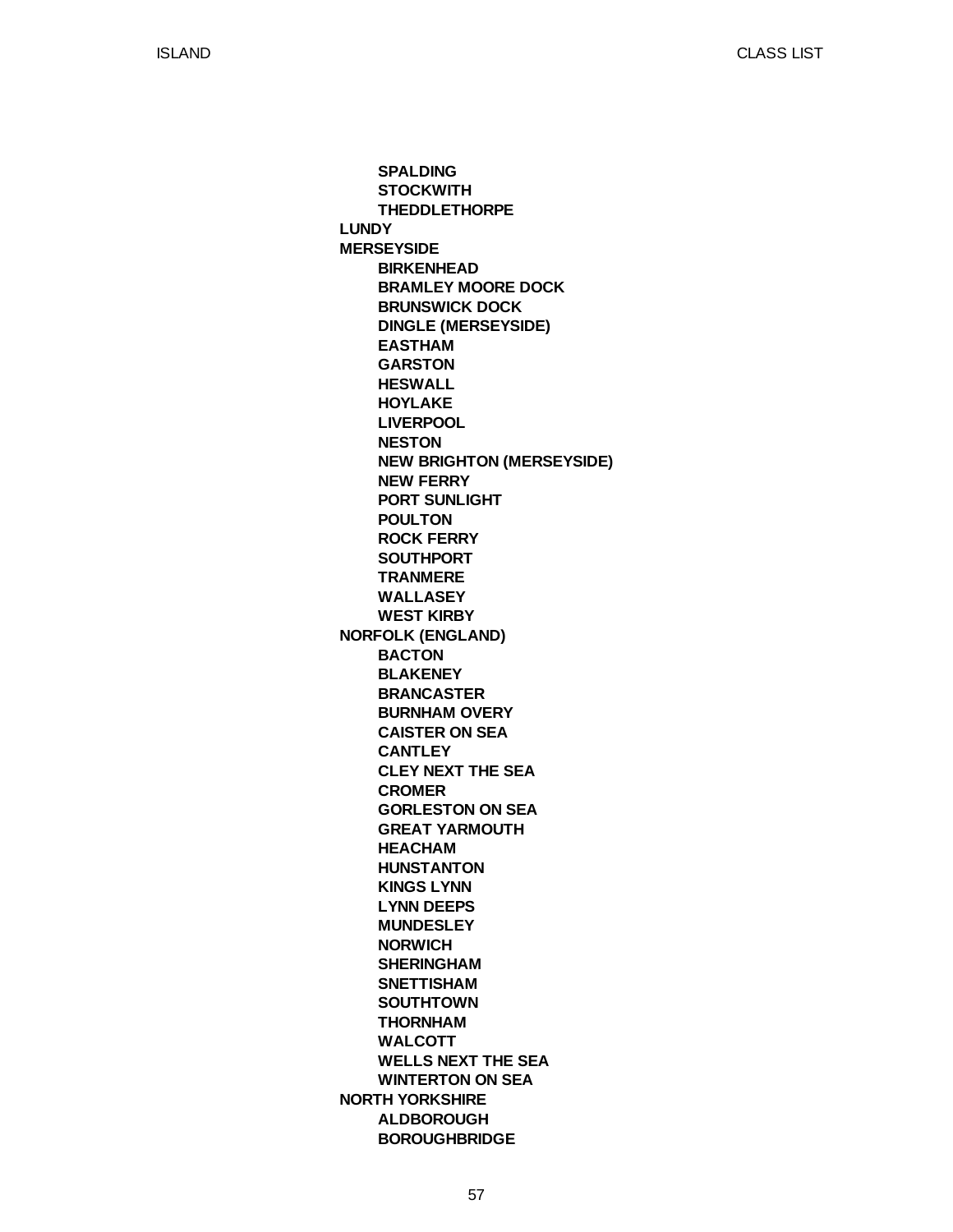**NORTHUMBERLAND NOTTINGHAMSHIRE SOMERSET SOUTH YORKSHIRE FILEY KETTLENESS PORT MULGRAVE RAVENSCAR ROBIN HOODS BAY RUNSWICK SANDSEND SCARBOROUGH (NORTH YORKSHIRE) SELBY STAITHES WHITBY YORK ALNMOUTH AMBLE BEADNELL BERWICK UPON TWEED BIRLING BLYTH BOULMER CAMBOIS COQUET ISLAND CRASTER FARNE ISLANDS HARTLEY LINDISFARNE LOW NEWTON BY THE SEA NEWBIGGIN BY THE SEA SEAHOUSES SEATON (NORTHUMBERLAND) SEATON SLUICE WAREN MILL WARKWORTH NEWARK ON TRENT BRIDGWATER BURNHAM ON SEA DUNBALL EAST QUANTOXHEAD HIGHBRIDGE LITTLE STOKE MINEHEAD PILL PORLOCK WATCHET BARNSLEY DONCASTER FISHLAKE**

58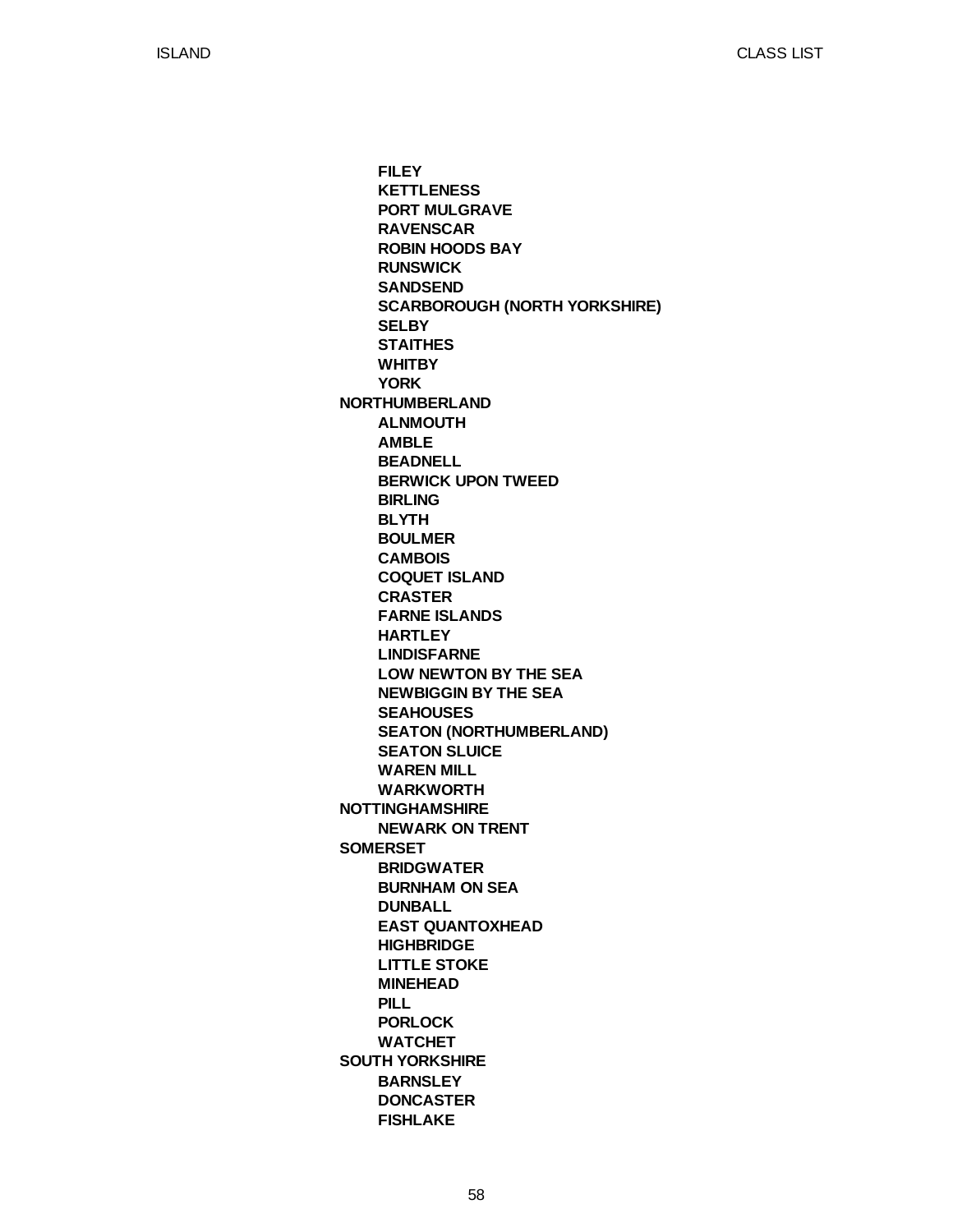**SUFFOLK SURREY TYNE AND WEAR WEST SUSSEX ROTHERHAM THORNE ALDEBURGH BECCLES BRANTHAM CHELMONDISTON DUNWICH FELIXSTOWE IPSWICH KIRKLEY LOWESTOFT MELTON NACTON ORFORD SOUTHWOLD WALDRINGFIELD WOODBRIDGE WOODBRIDGE HAVEN GUILDFORD RICHMOND UPON THAMES CULLERCOATS DUNSTON ELSWICK GATESHEAD HEBBURN JARROW MONKWEARMOUTH NEWBURN (TYNE AND WEAR) NEWCASTLE UPON TYNE SHIELDS SOUTHWICK (TYNE AND WEAR) SUNDERLAND TROW TYNEMOUTH WALKER WALLSEND WHITBURN WHITLEY BAY ARUNDEL BOGNOR REGIS BOSHAM CHICHESTER ELMER SANDS NORTH SHIELDS SOUTH SHIELDS NORTH SUNDERLAND**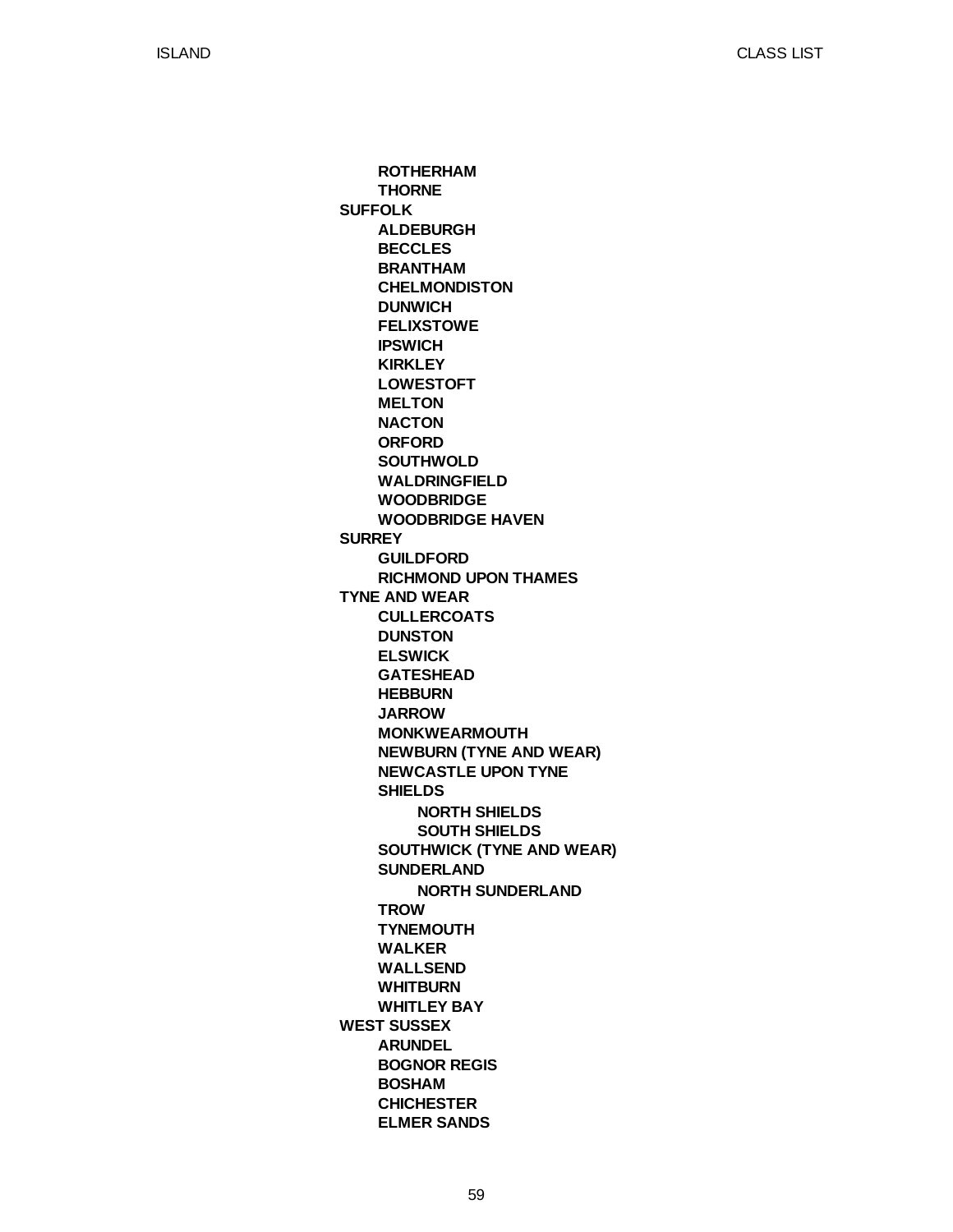**SCOTLAND WEST YORKSHIRE WORCESTERSHIRE ABERDEENSHIRE ANGUS ARGYLL AND BUTE BORDERS CENTRAL (SCOTLAND) DUMFRIES AND GALLOWAY KINGSTON BY SEA LANCING LITTLEHAMPTON SELSEY SHOREHAM BY SEA SOUTH LANCING SOUTHWICK (WEST SUSSEX) WEST ITCHENOR WORTHING BRADFORD KNOTTINGLEY LEEDS WAKEFIELD BEWDLEY DROITWICH WORCESTER CROVIE PORT ERROLL ROSEHEARTY BRECHIN ROTHESAY BURNMOUTH COCKBURNSPATH COLDINGHAM EYEMOUTH ALLOA BORROWSTOUNNESS BRIDGENESS CARRON (CENTRAL SCOTLAND) CLACKMANNAN GRANGEMOUTH STIRLING ANNAN CAIRNRYAN CARSETHORN CREETOWN DALBEATTIE DRUMMORE DUMFRIES GARLIESTON KENNETPANS**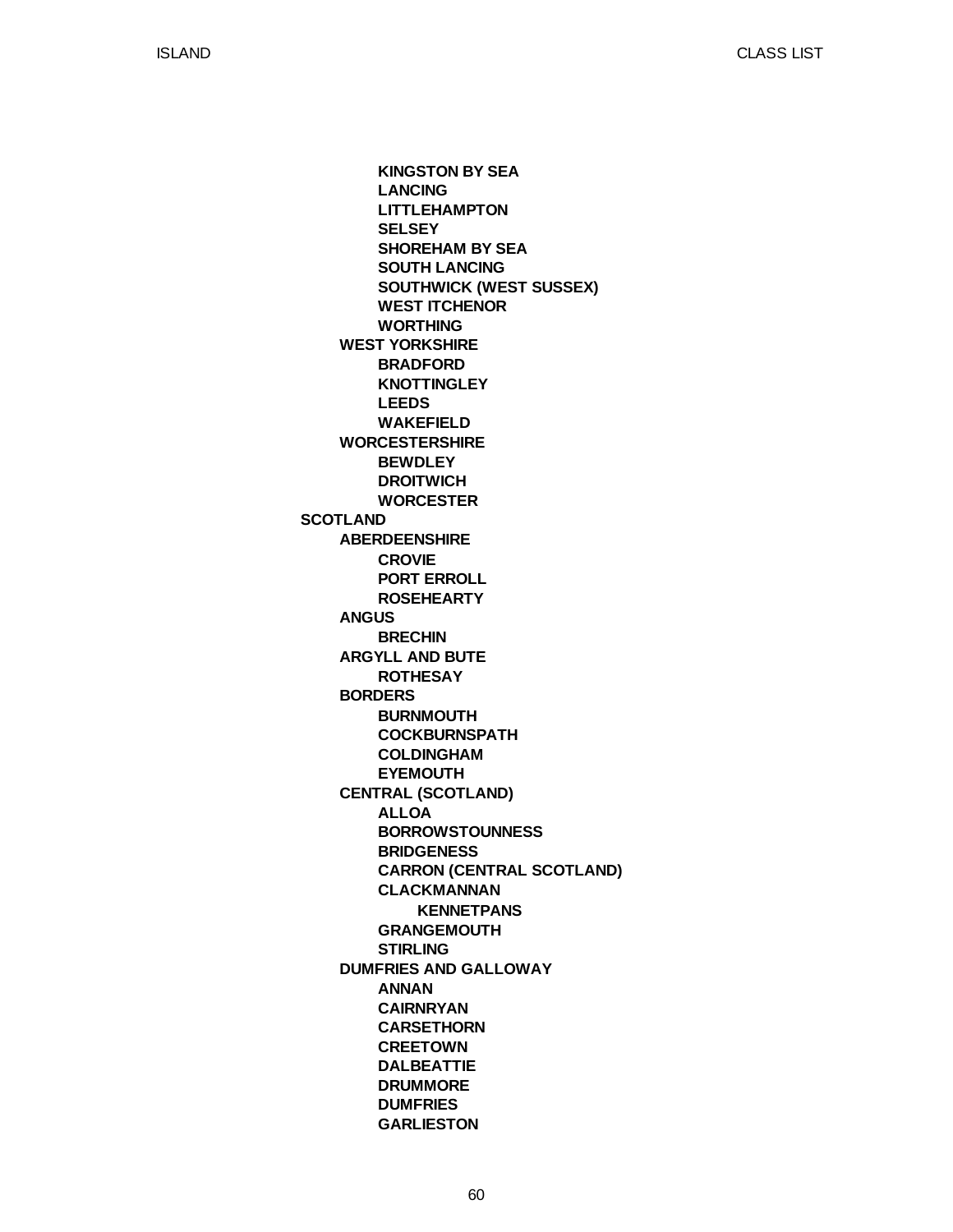**EAST LOTHIAN FIFE GRAMPIAN KIRKCOLM KIRKCUDBRIGHT PORT WILLIAM PORTPATRICK PORTYERROCK ROSS STRANRAER WIGTOWN PORT SETON PRESTONPANS SKATERAW ABERDOUR ANSTRUTHER BUCKHAVEN BURNTISLAND CRAIL DYSART ELIE INVERKEITHING ISLE OF MAY KINCARDINE ON FORTH KIRKCALDY LEVEN LIMEKILNS METHIL NEWBURGH NORTH QUEENSFERRY PETTYCUR PITTENWEEM QUEENSFERRY ROSYTH ST ANDREWS ST DAVIDS ST MONANCE TAYPORT WEMYSS ABERDEEN BANFF BLACKNESS BURGHEAD CARRON (GRAMPIAN) CASTLE HAVEN FINDHORN FRASERBURGH GARDENSTOWN LOSSIEMOUTH MACDUFF PETERHEAD**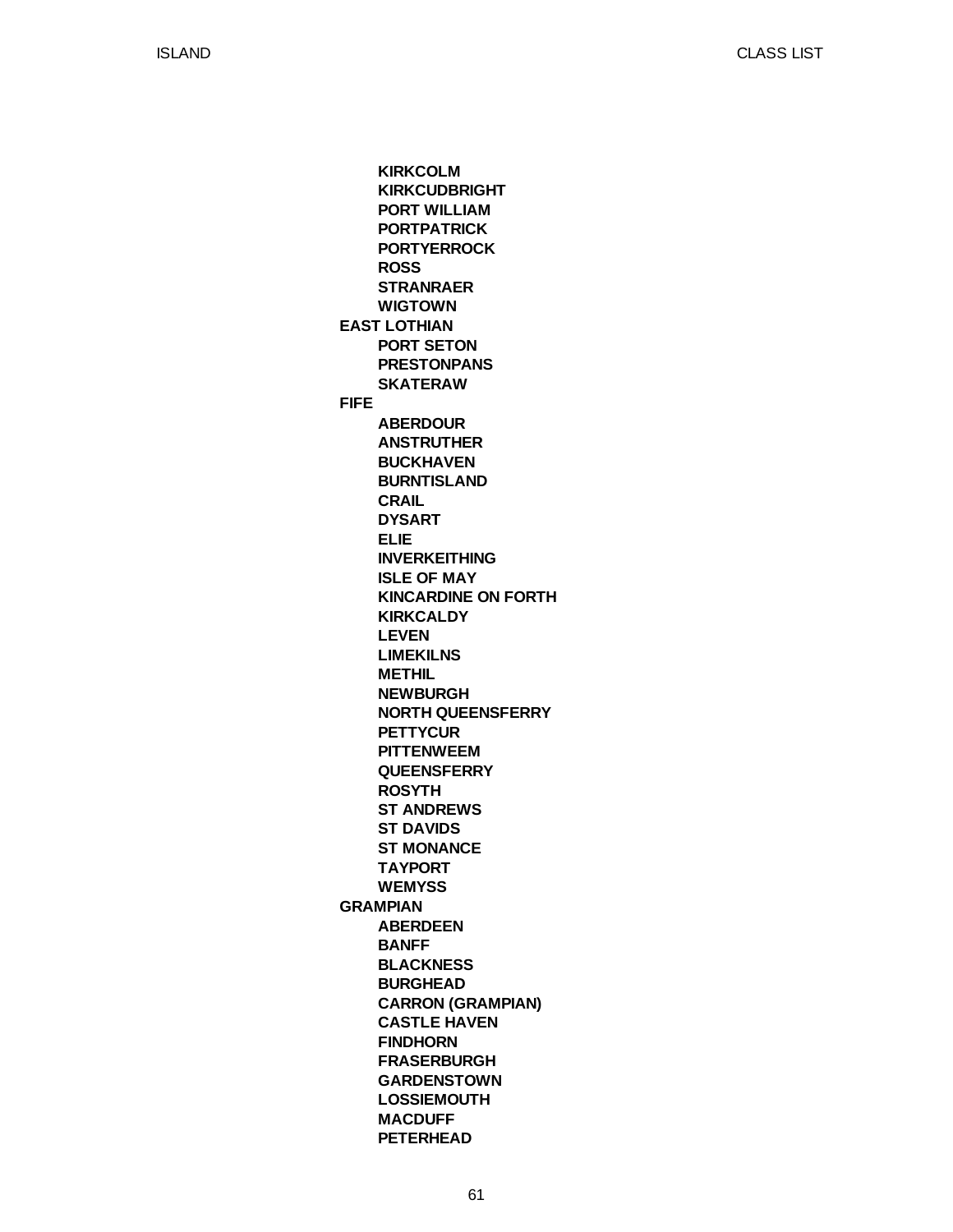**HIGHLAND INNER HEBRIDES KINTYRE LOTHIAN MORAY NEWHAVEN ON FORTH NORTH AYRSHIRE ORKNEY ISLANDS PORTGORDON PORTSOY STONEHAVEN BONAR BRIDGE BRIMS NESS (HIGHLAND) CROMARTY DUNBEATH FORT WILLIAM HELMSDALE INVERGORDON INVERNESS LITTLEFERRY LYBSTER NAIRN PORTMAHOMACK SUTHERLAND THURSO ULLAPOOL WICK MULL CAMPBELTOWN DUNBAR EDINBURGH FISHERROW GRANTON LEITH MORRISONS HAVEN MUSSELBURGH PORTOBELLO (LOTHIAN) BUCKIE CULLEN PORTKNOCKIE LARGS BURRAY EDAY FLOTTA HOY LONGHOPE MAINLAND (ORKNEY ISLANDS) TOBERMORY BRIMS NESS (ORKNEY) KIRKWALL**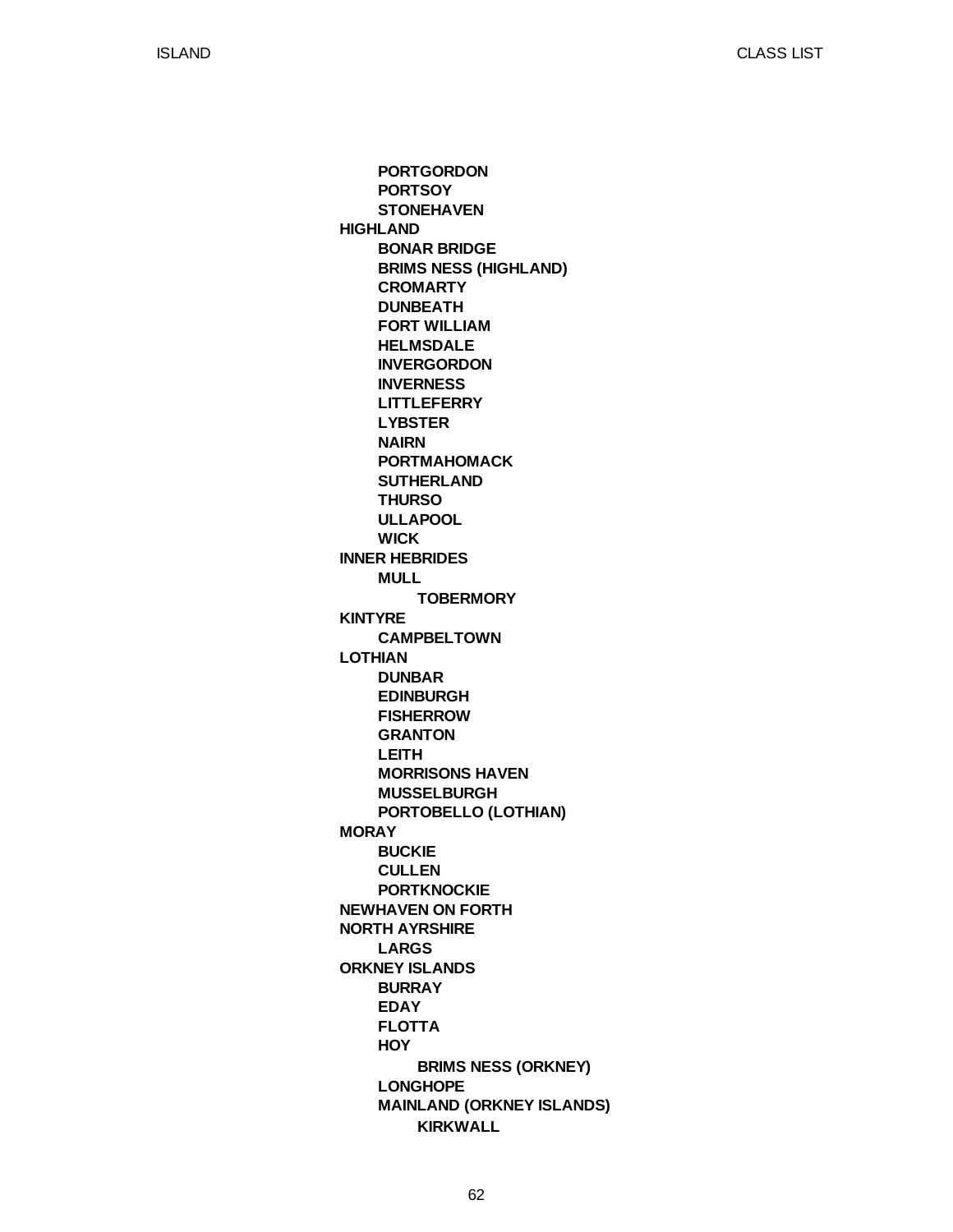**WALES OUTER HEBRIDES SHETLAND ISLES STRATHCLYDE TAYSIDE WESTERN ISLES ANGLESEY CLWYD NORTH RONALDSAY PAPA WESTRAY ROUSAY SANDAY SCAPA SHAPINSAY SOUTH RONALDSAY STROMNESS STRONSAY UNST WESTRAY BRESSAY FETLAR MAINLAND (SHETLAND ISLES) THE SKERRIES (SHETLAND ISLES) WESTERWICK WHALSAY YELL ARDROSSAN AYR BOWLING DUMBARTON GLASGOW GOUROCK GREENOCK IRVINE OBAN TROON ARBROATH DUNDEE MONTROSE PERTH (TAYSIDE) STORNOWAY AMLWCH HOLYHEAD CONNAHS QUAY FLINT HAWARDEN LLANDULAS BRIDES NESS NEWARK LERWICK**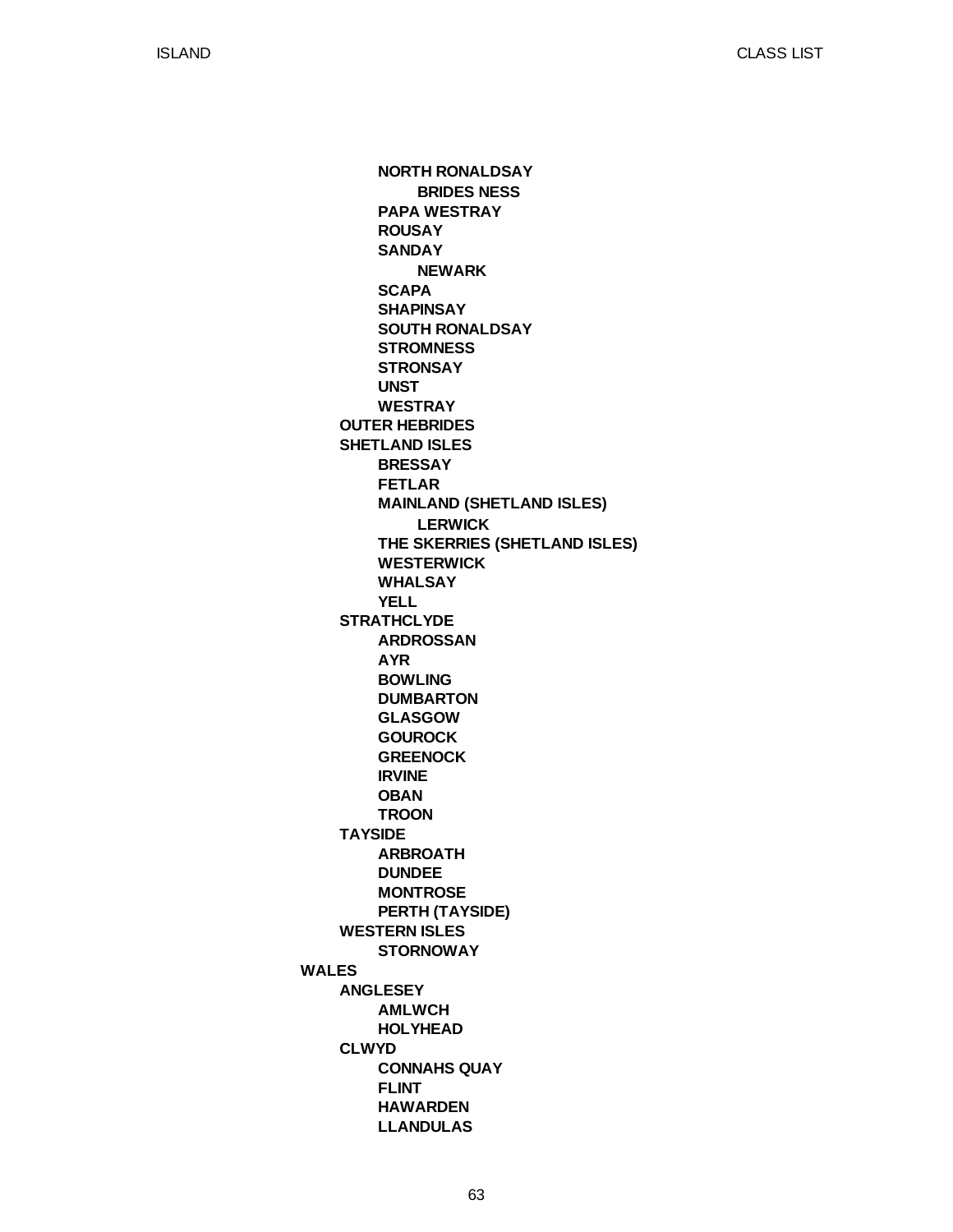**DYFED FLINTSHIRE GWENT GWYNEDD MID GLAMORGAN SOUTH GLAMORGAN MOSTYN POINT OF AYR RHYL ABERAERON ABERYSTWYTH BURRY PORT CALDY ISLAND CARDIGAN CARMARTHEN FISHGUARD HAVERFORDWEST LLANELLI MILFORD HAVEN MILL BAY NEWPORT (DYFED) PEMBREY PEMBROKE PORTHGAIN SAUNDERSFOOT ST DOGMAELS TENBY HOLYWELL CHEPSTOW MONMOUTH NEW QUAY NEWPORT (GWENT) ROGERSTONE ABERDOVEY ABERDOVEY BAR BANGOR BARDSEY ISLAND BARMOUTH BEAUMARIS CAERNARVON CONWY PENMAENMAWR PENRHYN PENRHYNDEUDRAETH PORT DINORWIC PORTHMADOC PWLLHELI THE SKERRIES (GWYNEDD) BARRY BARRY ROADS**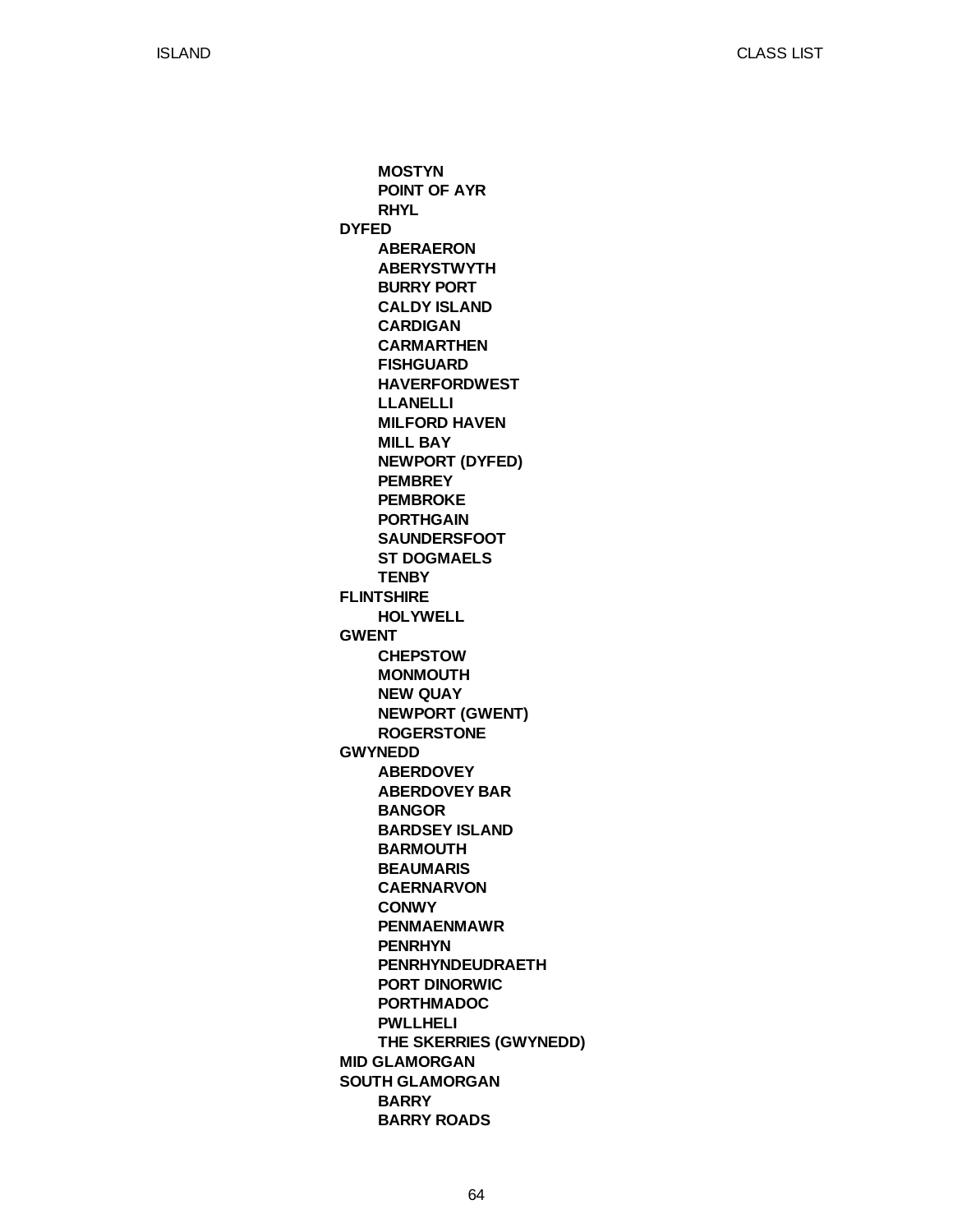**IRELAND EIRE STRANGFORD (WALES) WEST GLAMORGAN ARKLOW BALLINAMARRA COUNTY CLARE COUNTY CORK COUNTY DONEGAL COUNTY GALWAY COUNTY KERRY COUNTY LEITRIM COUNTY LIMERICK COUNTY LOUTH COUNTY MAYO COUNTY MEATH COUNTY SLIGO CARDIFF FLAT HOLM PENARTH PORTHCAWL BRITON FERRY MUMBLES NEATH PORT TALBOT SWANSEA SHANNON BALLINACURRA BALTIMORE (CORK) BANTRY CLONAKILTY COBH CORK KINSALE PASSAGE WEST YOUGHAL BUNCRANA DONEGAL MULROY BAY PORTSALON GALWAY DINGLE (EIRE) TRALEE FOYNES LIMERICK DROGHEDA DUNDALK WESTPORT CONEY ISLAND (COUNTY SLIGO) SLIGO**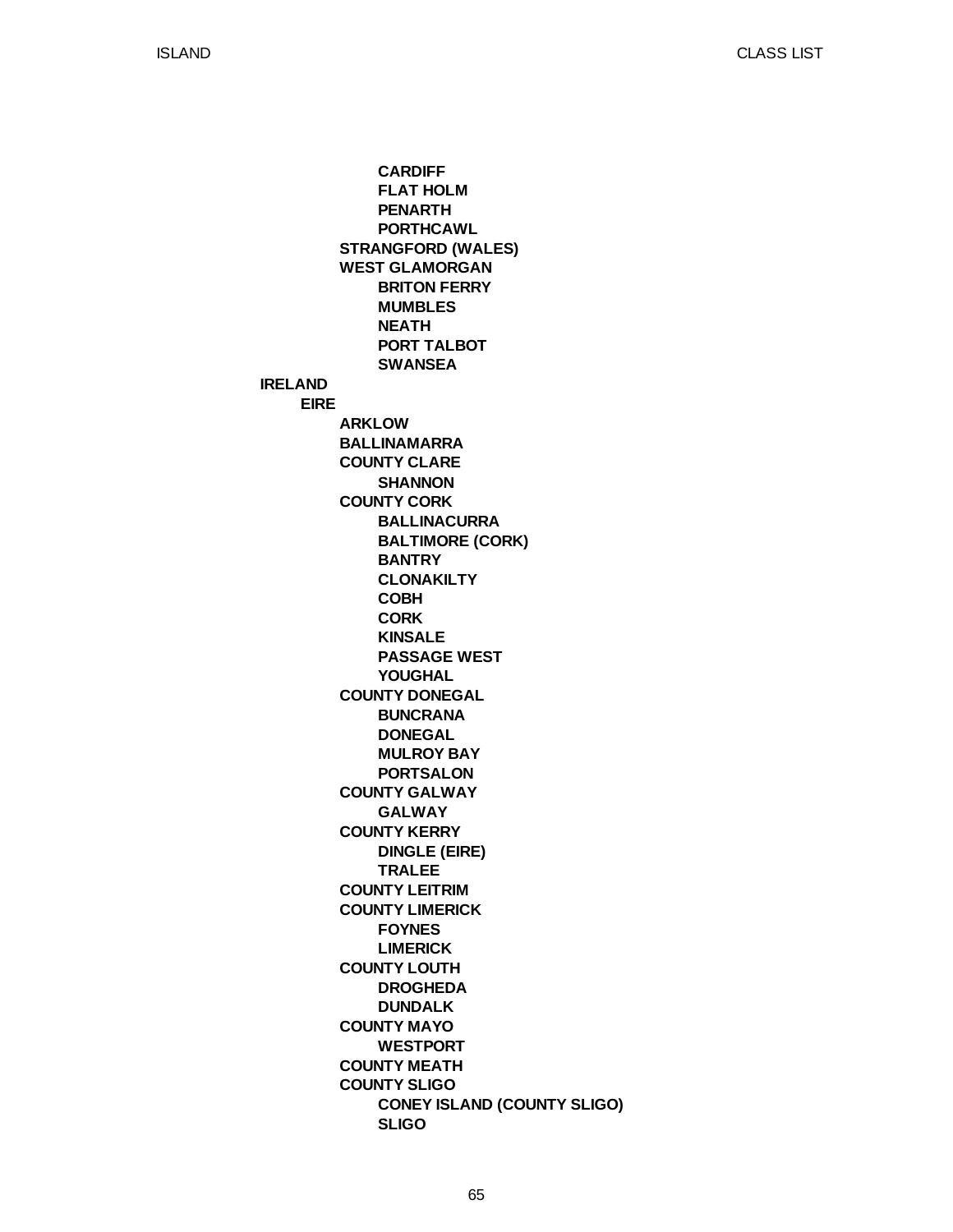**CANARY ISLANDS ISLE OF MAN FUERTEVENTURA NORTHERN IRELAND CASTLETOWN DOUGLAS LAXEY PEEL PORT ST MARY RAMSEY PUERTO DEL ROSARIO COUNTY WATERFORD COUNTY WEXFORD COUNTY WICKLOW DUBLIN KINKEE ISLAND LEINSTER ANTRIM ARMAGH CARRICKFERGUS COLERAINE COUNTY ANTRIM COUNTY DOWN COUNTY LONDONDERRY LONDONDERRY NEWRY AND MOURN DUNGARVAN PASSAGE EAST WATERFORD NEW ROSS WEXFORD BRAY WICKLOW BALBRIGGAN DUNDRUM (DUBLIN) MALAHIDE SKERRIES BELFAST LARNE PORTRUSH NEWRY ANNALONG ARDGLASS DONAGHADEE DOWNPATRICK DUNDRUM (COUNTY DOWN) KILKEEL KILLOUGH PORTAFERRY ROSTREVOR STRANGFORD (COUNTY DOWN)**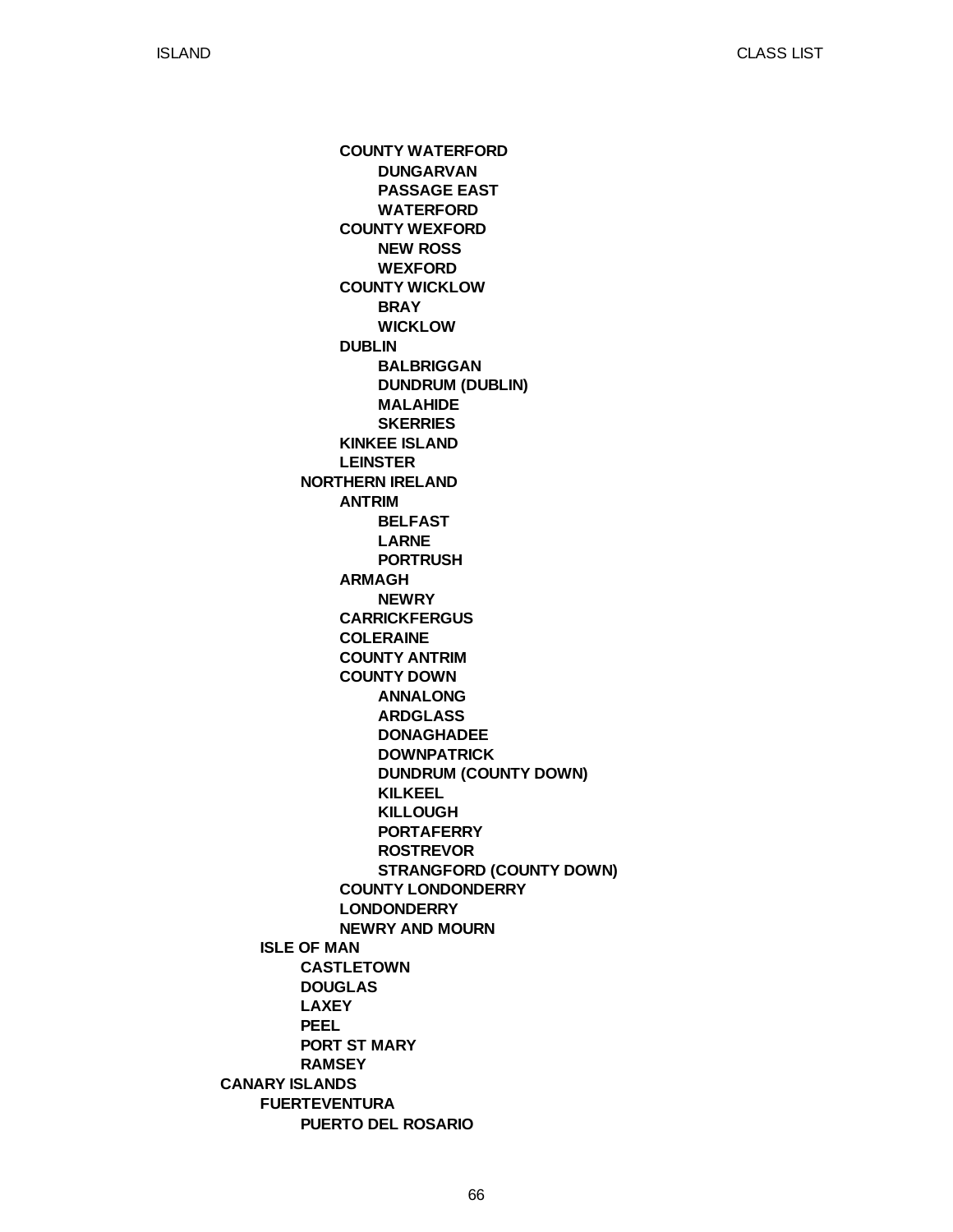**CHANNEL ISLANDS CHIOS CORISCO ISLAND CORSICA CRETE CYCLADES CYPRUS EAST FRIESIAN ISLANDS FALKLAND ISLANDS FAROE ISLANDS FYN GOTLAND GREENLAND HAWAII HIIUMAA GOMERA GRAN CANARIA LA PALMA LANZAROTE TENERIFE ALDERNEY GUERNSEY JERSEY CHANIA SIROS NORTHERN CYPRUS SOUTHERN CYPRUS NORDERNEY SPIEKEROOG PORT STANLEY (FALKLAND ISLANDS) NORTH FAROE TORSHAVN AERO ODENSE RUDKOBING THURO VISBY DUNDAS FREDERIKSDAL HONOLULU SAN SEBASTIAN DE LA GOMERA LAS PALMAS DE GRAN CANARIA SANTA CRUZ DE LA PALMA ARRECIFE SANTA CRUZ DE TENERIFE ST PETER PORT ST SAMPSON GOREY ST AUBIN ST HELIER FAMAGUSTA LARNACA LIMASSOL**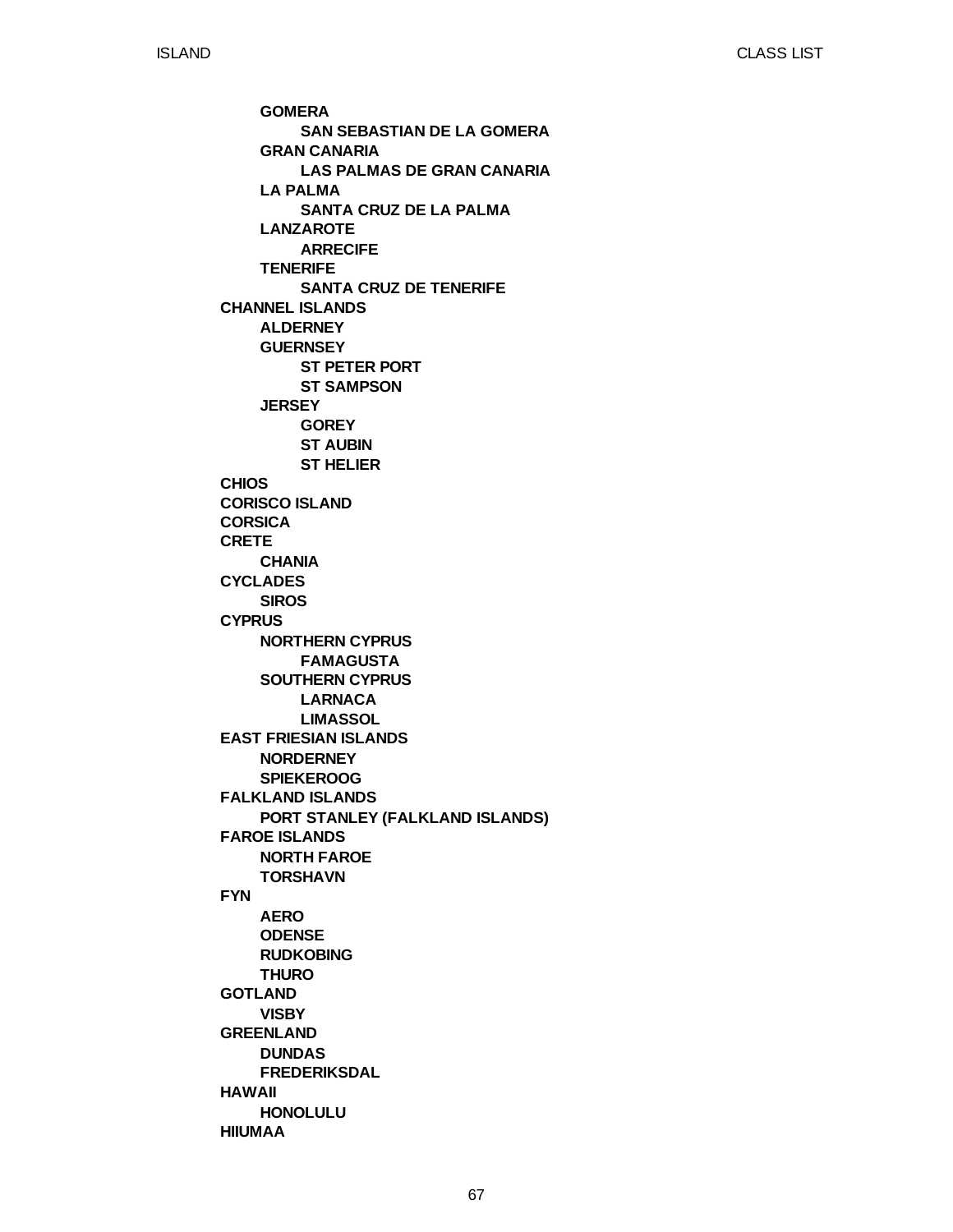**HONSHU HYDRA ICELAND ILHA GRANDE IONIAN ISLANDS JAVA KEY WEST LUNDY MADAGASCAR MADEIRA ISLANDS MALTA MALUKU MAURITIUS NEW GUINEA NEWFOUNDLAND ISLAND NICOBAR ISLANDS NORTH ISLAND ORKNEY ISLANDS KARDLA KOBE YOKOHAMA REYKJAVIK CEPHALONIA CORFU ITHACA ZAKINTHOS BANTEN DOBO JAKARTA SEMARANG SURABAYA TEGAL MADEIRA VALLETTA PORT LOUIS PAPUA NEW GUINEA BURLINGTON (NEWFOUNDLAND) CAPE SAINT FRANCIS (NEWFOUNDLAND) ST JOHN ISLAND ST JOHNS (NEWFOUNDLAND) WABANA AUCKLAND PORTLAND (NORTH ISLAND) WELLINGTON BURRAY EDAY FLOTTA HOY LONGHOPE ARGOSTOLI FAIAL (MADEIRA) FUNCHAL BRIMS NESS (ORKNEY)**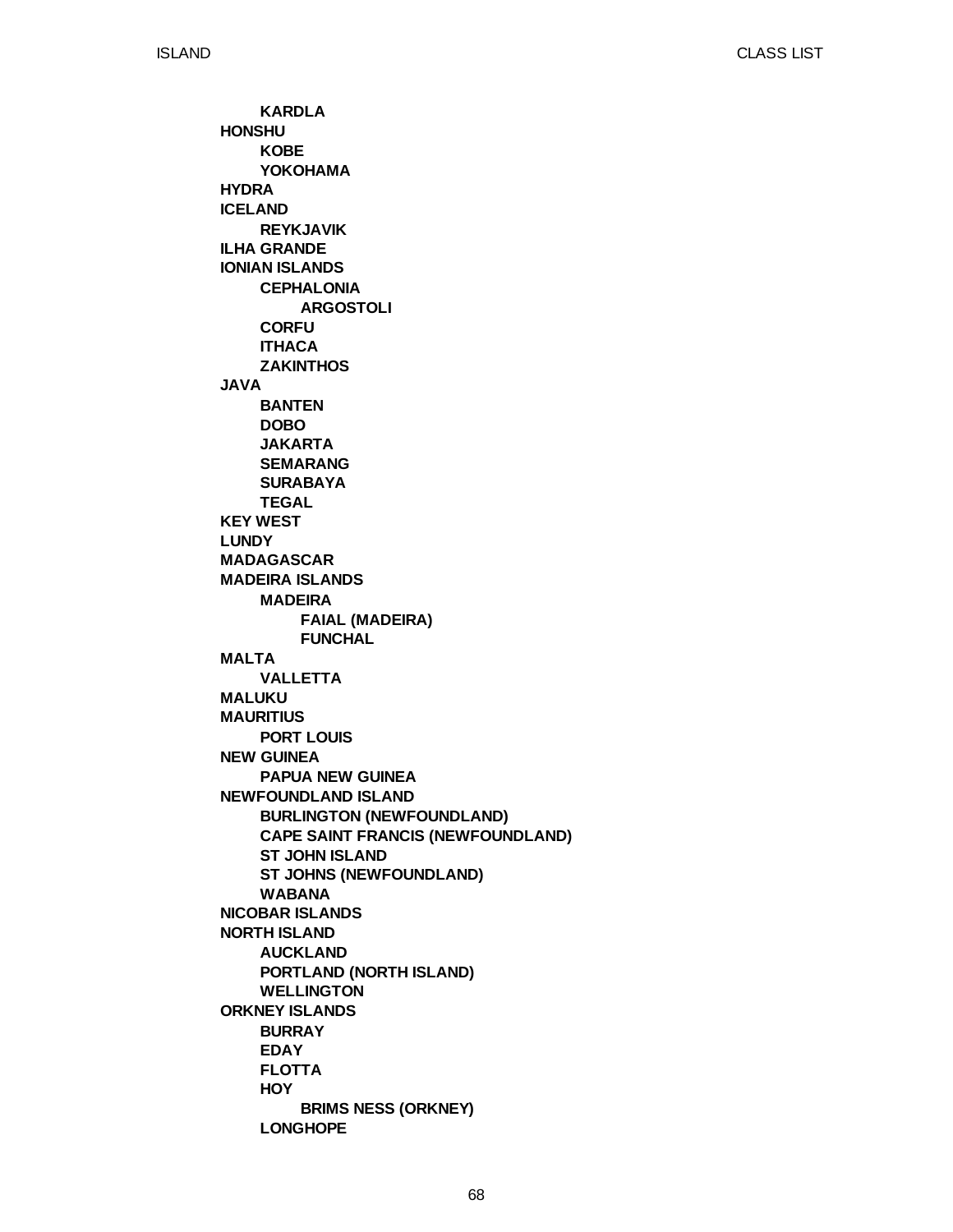**PHILIPPINES PINANG PRINCE EDWARD ISLAND REUNION SALAMIS SARDINIA SHETLAND ISLES SICILY SINGAPORE SJAELLAND MAINLAND (ORKNEY ISLANDS) NORTH RONALDSAY PAPA WESTRAY ROUSAY SANDAY SCAPA SHAPINSAY SOUTH RONALDSAY STROMNESS STRONSAY UNST WESTRAY CEBU LUZON MINDANAO NEGROS GEORGE TOWN (PINANG) CHARLOTTETOWN CAGLIARI CARLOFORTE BRESSAY FETLAR MAINLAND (SHETLAND ISLES) THE SKERRIES (SHETLAND ISLES) WESTERWICK WHALSAY YELL AGRIGENTO CATANIA MESSINA PALERMO SYRACUSE TRAPANI FREDERIKSBORG KIRKWALL BRIDES NESS NEWARK LUCENA SAN FRANCISCO (LUZON) BOSTON (MINDANAO) CADIZ (NEGROS) LERWICK MARINELLA**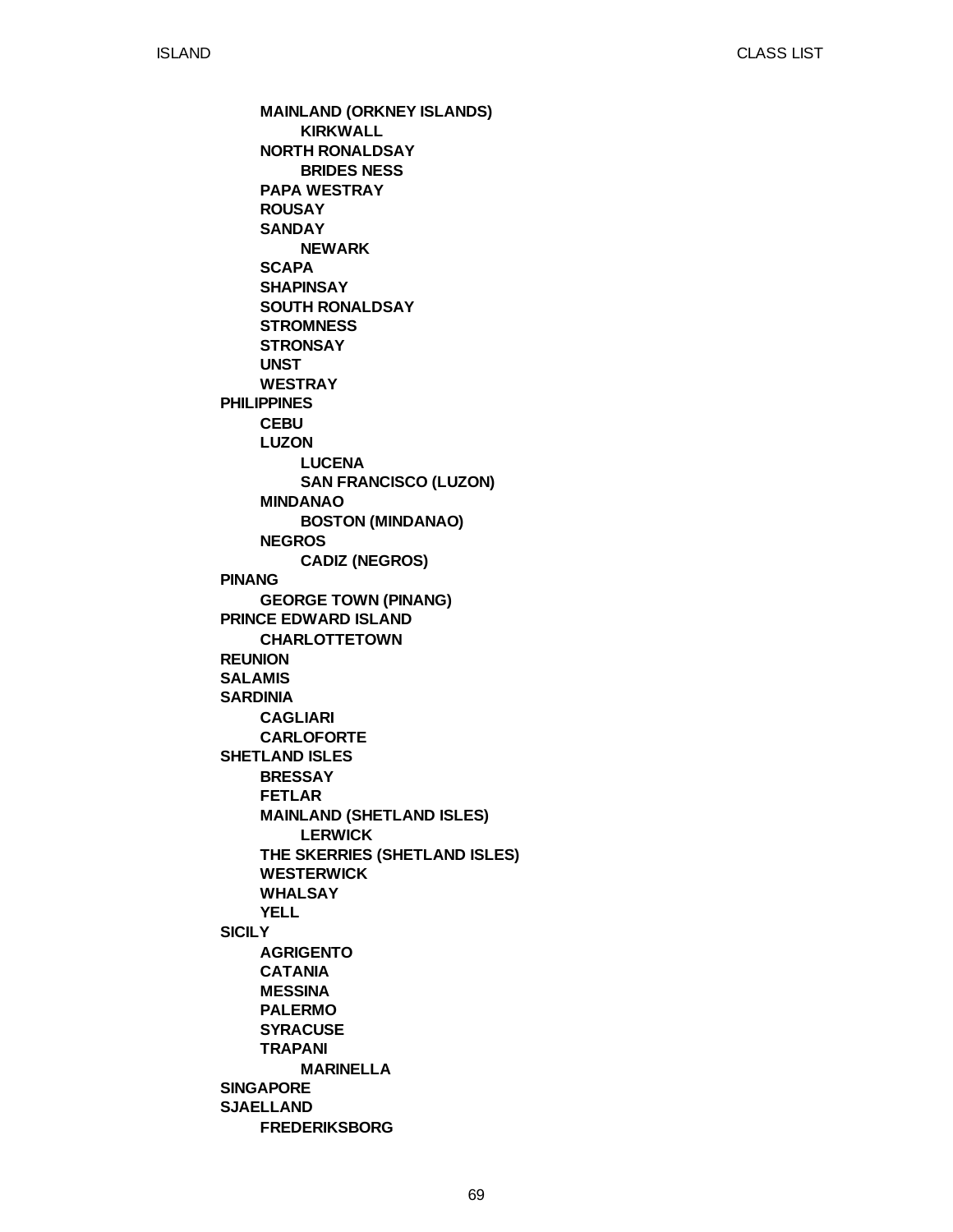**SKOPELOS SOUTH ISLAND SRI LANKA ST HELENA SUMATRA SVALBARD TAIWAN TORO VANCOUVER ISLAND WEST INDIES HELSINGOR HOLBAEK KALUNDBORG KASTRUP KOBENHAVN (DISTRICT) ROSKILDE SOVANG STORSTROM VESTSJAELLAND BLUFF HARBOUR CHARLESTON (SOUTH ISLAND) LYTTELTON RICHMOND (SOUTH ISLAND) COLOMBO POINT DE GALLE BREUEH ISLAND PADANG BAHAMAS COPENHAGEN FREDERIKSBERG TUBORG HAVN KOGE FALSTER HELLESTED LOLLAND NORDBY (VESTSJAELLAND) SEJERO SKAELSOR ANDROS (BAHAMAS) ELEUTHERA GRAND BAHAMA GREAT EXUMA NEW PROVIDENCE SAN SALVADOR (BAHAMAS) NYKOBING STUBBEKOBING BANDHOLM RODBYHAVN FREETOWN (ELEUTHERA) SAVANNAH (ELEUTHERA) FREEPORT (GRAND BAHAMA) GEORGE TOWN (GREAT EXUMA) NASSAU**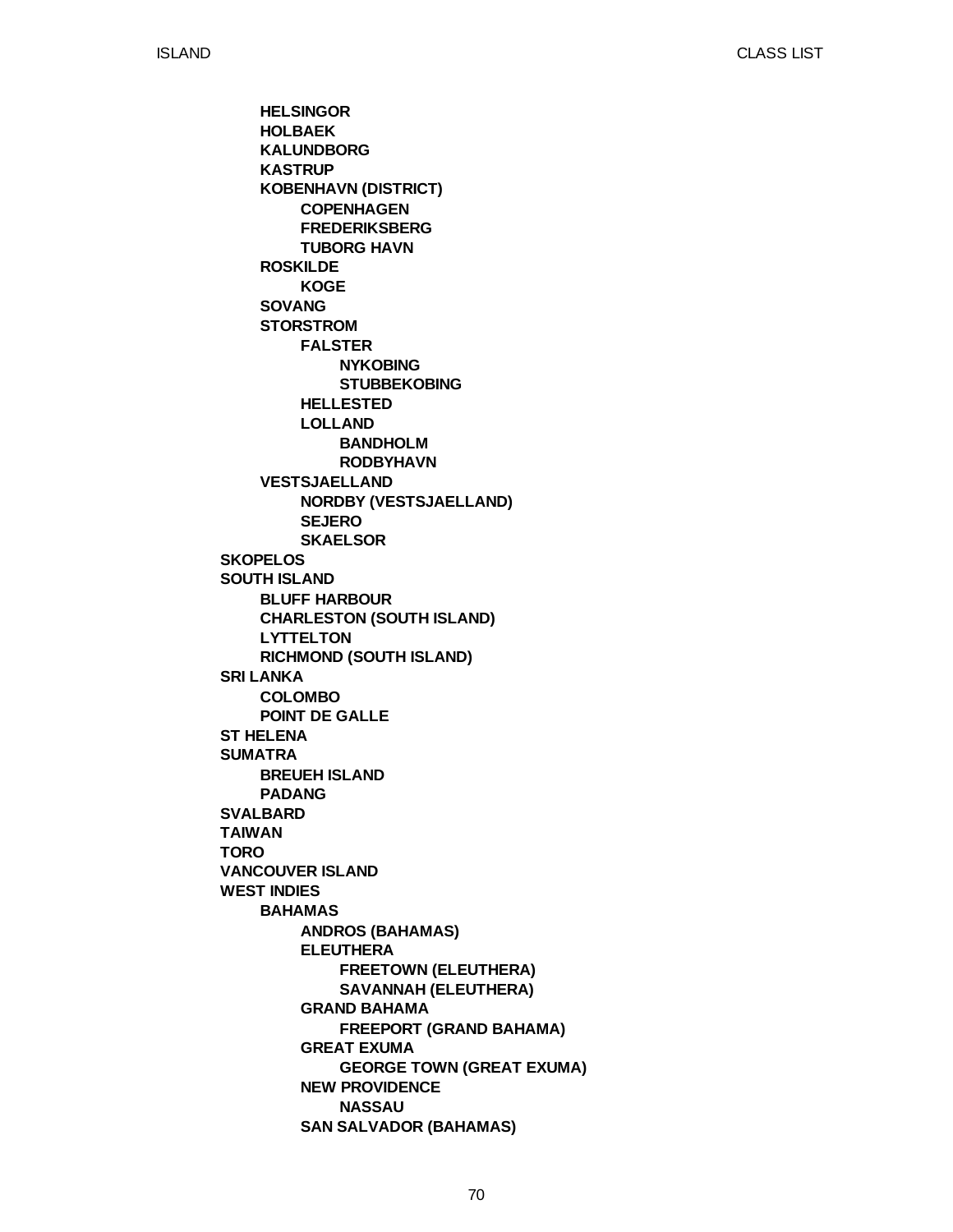**GREATER ANTILLES LESSER ANTILLES CAYMAN ISLANDS CUBA HISPANIOLA JAMAICA NAVASSA PUERTO RICO LEEWARD ISLANDS GRAND CAYMAN CARDENAS HAVANA MANZANILLO (CUBA) MATANZAS NUEVITAS SANTA CRUZ DEL SUR SANTIAGO DE CUBA DOMINICAN REPUBLIC HAITI BOSTON BAY KINGSTON PORT ROYAL SAVANNA LA MAR PONCE SAN JUAN ANGUILLA ANTIGUA AND BARBUDA GUADELOUPE MONTSERRAT ST CROIX ST EUSTATIUS GEORGETOWN (GRAND CAYMAN) SAVANNAH (GRAND CAYMAN) HAINA MANZANILLO (DOMINICAN REPUBLIC) PUERTO PLATA SANTO DOMINGO SAONA ISLAND AQUIN CAP HAITIEN FORT LIBERTE LES CAYES MIRAGOANE PORT AU PRINCE SOMBRERO ANTIGUA BARBUDA BASSE TERRE (GUADELOUPE) GRANDE TERRE MARIE GALANTE PLYMOUTH (MONTSERRAT) ST JOHNS (ANTIGUA) POINTE A PITRE**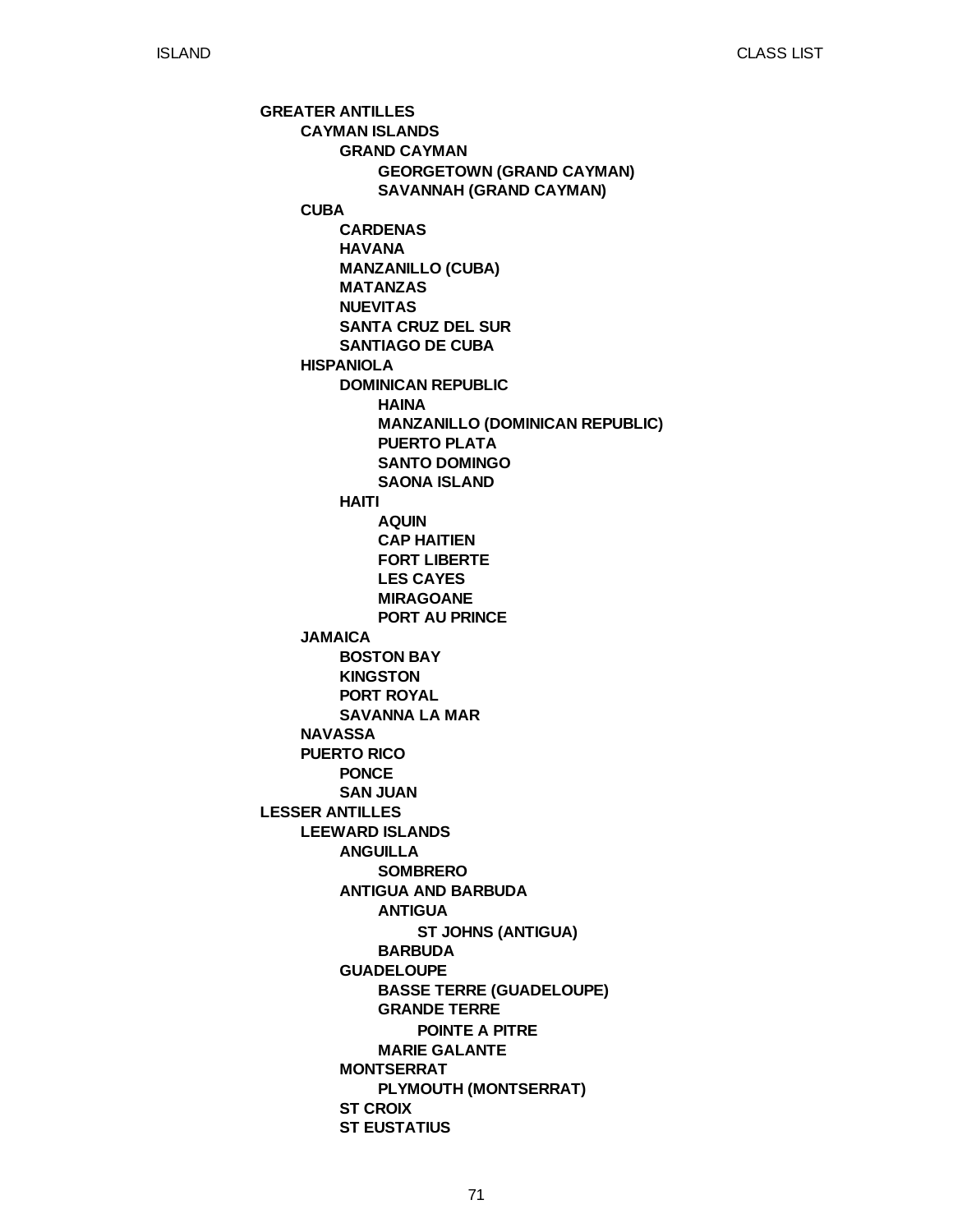**TURKS AND CAICOS ISLANDS NETHERLANDS ANTILLES WINDWARD ISLANDS CAICOS ISLANDS TURKS ISLANDS ST KITTS NEVIS VIRGIN ISLANDS (UK) VIRGIN ISLANDS (USA) ARUBA BONAIRE CURACAO BARBADOS DOMINICA GRENADA MARTINIQUE ST LUCIA ST VINCENT TRINIDAD AND TOBAGO PROVIDENCIALES GRAND TURK NEVIS ST KITTS TORTOLA ST THOMAS (VIRGIN ISLANDS) ORANJESTAD GOTO MEER KRALENDIJK WILLEMSTAD (CURACAO) BRIDGETOWN ST MICHAEL PORTSMOUTH (DOMINICA) ROSEAU ST GEORGES FORT DE FRANCE LA TRINITE MARIN (MARTINIQUE) CASTRIES GEORGETOWN (ST VINCENT) KINGSTOWN RICHMOND (ST VINCENT) TOBAGO TRINIDAD CHARLESTOWN (NEVIS) BASSETERRE SCARBOROUGH (TOBAGO) BASSE TERRE (TRINIDAD) POINTE A PIERRE PORT OF SPAIN**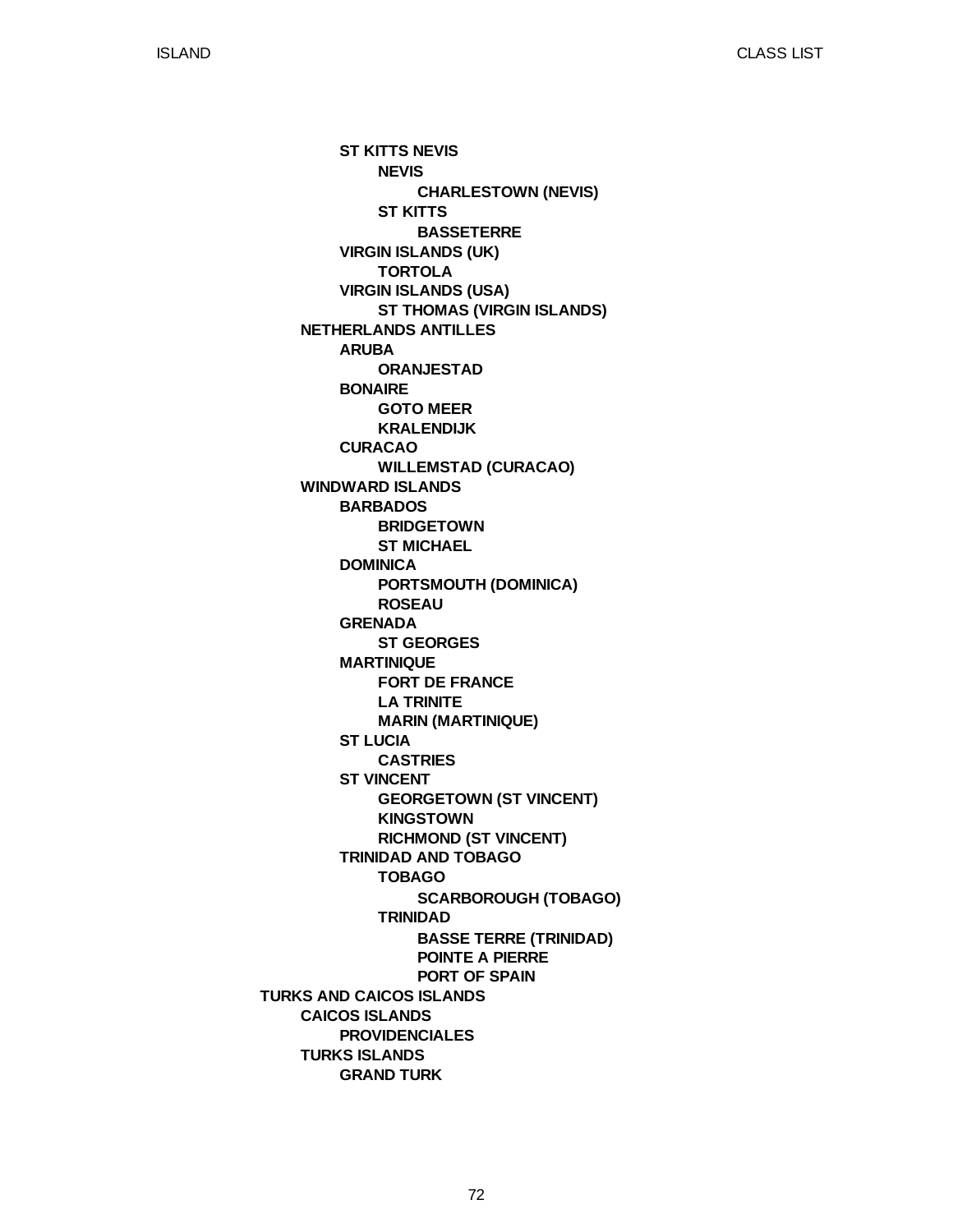## UNASSIGNED

## **ANDERKEDEN FALKHAM RIGWALD SHALLON TARVIER**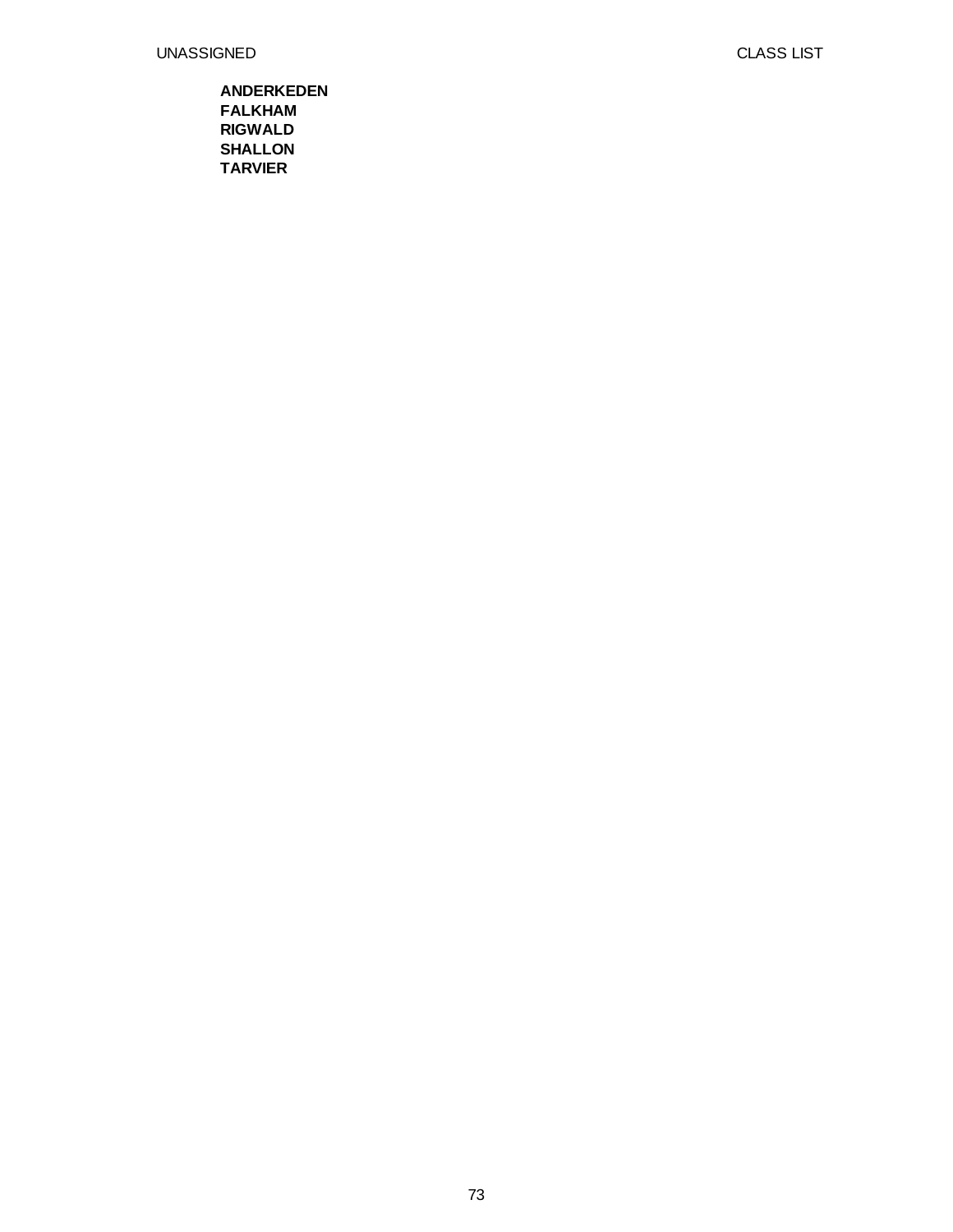**BASIN** BAY **CANAL** DELTA GULF LAKE **OCEAN SCAPA FLOW ALGOA BAY BAY OF FUNDY BONNE BAY CAMDEN BAY CHESAPEAKE BAY CORISCO BAY FROBISHER BAY HARTLEPOOL BAY HUDSON BAY MANZANILLA BAY MONTEGO BAY MOUNTS BAY OXWICH BAY PUGET SOUND PULICAT LAKE SALDANHA BAY ST JOHN BAY TABLE BAY TEES BAY THE WASH TORBAY KIEL CANAL PANAMA CANAL SUEZ CANAL NIGER DELTA NILE DELTA GULF OF FINLAND GULF OF MEXICO GULF OF OMAN PERSIAN GULF CASPIAN SEA LARNE LOUGH THE GREAT LAKES ARCTIC OCEAN LAKE ERIE LAKE HURON LAKE MICHIGAN LAKE ONTARIO LAKE SUPERIOR BARENTS SEA BEAUFORT SEA CHUKCHI SEA EAST SIBERIAN SEA GREENLAND SEA KARA SEA LAPTEV SEA**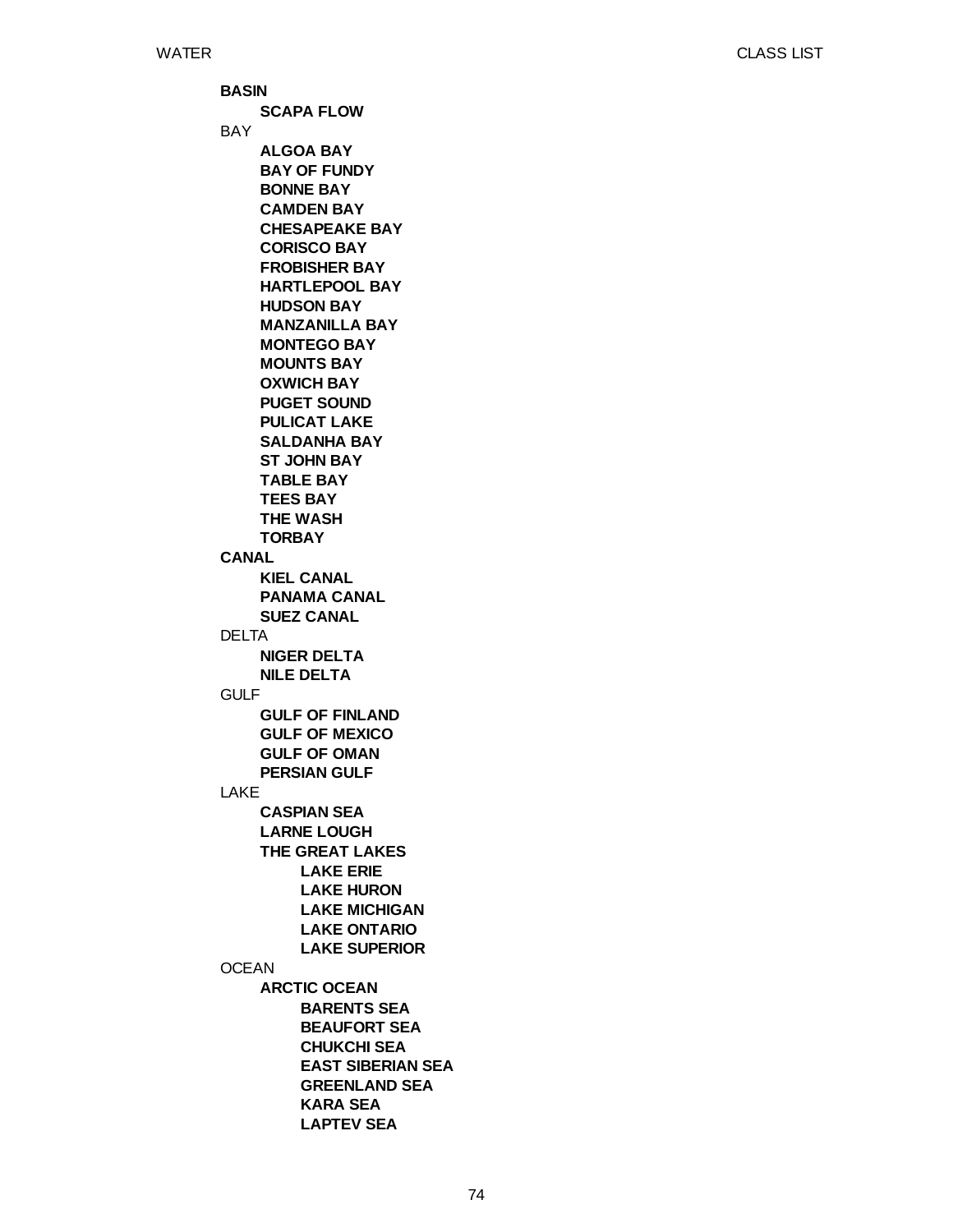RIVER **ATLANTIC OCEAN INDIAN OCEAN PACIFIC OCEAN SOUTHERN OCEAN BRASS RIVER BULL RIVER COOSAW RIVER MAGDALENA MORAY FIRTH NIAGARA RIVER PISCATAQUA RIVER POTOMAC RIVER RIVER ALT RIVER AMAZON RIVER AVON RIVER AXE RIVER BERBICE RIVER CHARENTE RIVER CLYDE RIVER COLNE RIVER CONGO RIVER CUCKMERE RIVER DANUBE RIVER DEE RIVER DEMERARA RIVER DEVA RIVER ELBE NORWEGIAN SEA NORTH ATLANTIC OCEAN SOUTH ATLANTIC OCEAN ANDAMAN SEA ARABIAN SEA BAY OF BENGAL NORTH PACIFIC OCEAN SOUTH PACIFIC OCEAN ROSS SEA WEDDELL SEA FIRTH OF CLYDE BAY OF BISCAY CARIBBEAN SEA GULF OF GUINEA GULF OF MEXICO GULF OF ST LAWRENCE GULF OF ADEN BERING SEA EAST CHINA SEA SEA OF JAPAN SEA OF OKHOTSK SOUTH CHINA SEA YELLOW SEA GULF OF HONDURAS**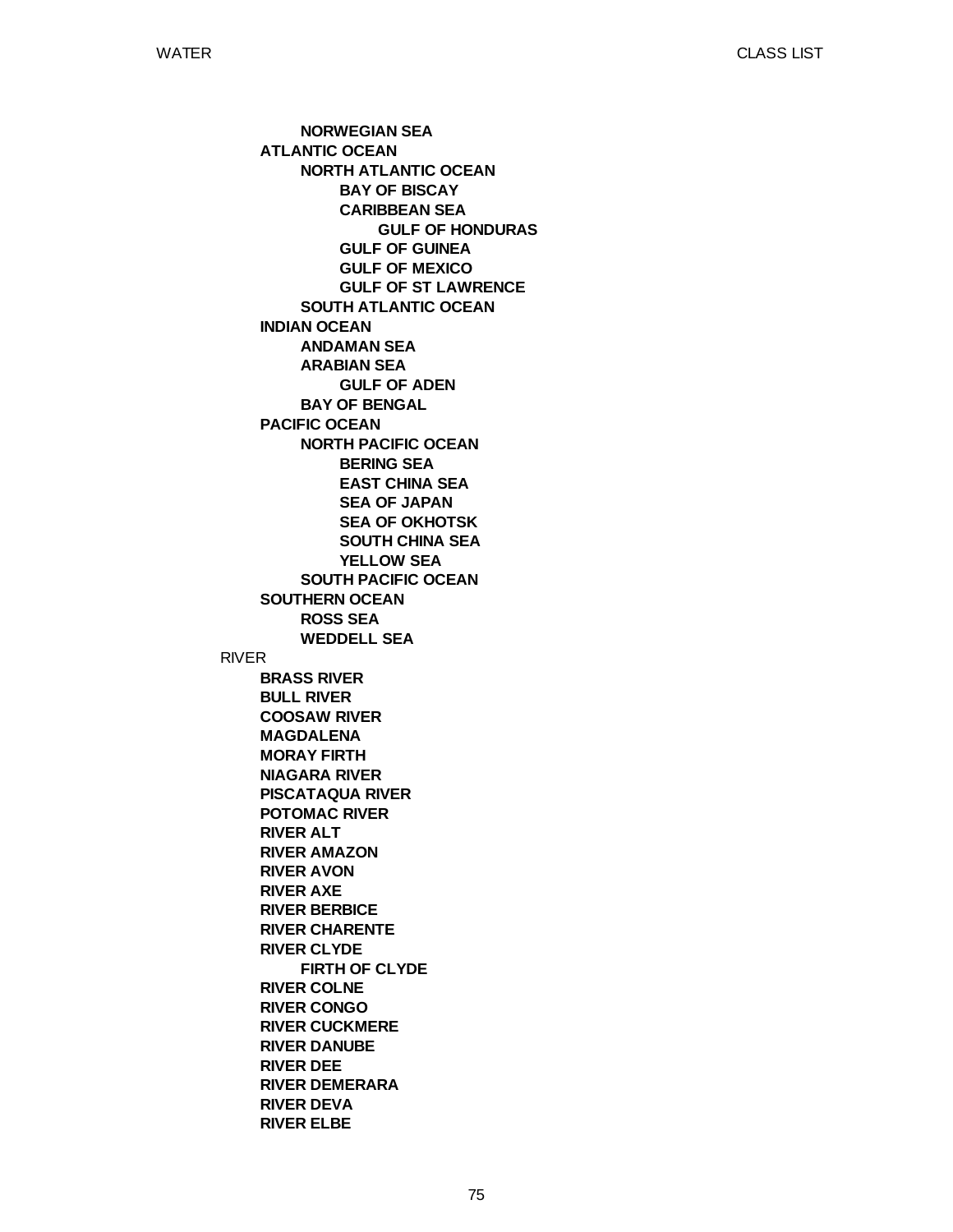SEA **RIVER ESSEQUIBO RIVER EXE RIVER FORTH RIVER GAMBIA RIVER GANNEL RIVER HAMBLE RIVER HELFORD RIVER HUMBER RIVER MEDINA RIVER MEDWAY RIVER MERSEY RIVER MIRAMICHI RIVER NIGER RIVER NILE RIVER ORWELL RIVER OUSE RIVER PLATE RIVER RIBBLE RIVER SEINE RIVER SEVERN RIVER SHANNON RIVER SWALE RIVER TEES RIVER THAMES RIVER TRENT RIVER TYNE RIVER WEAR RIVER YARE RIVER YEALM SOLWAY FIRTH ST LAWRENCE SEAWAY THE SWALE BALTIC SEA BLACK SEA CORAL SEA IRISH SEA MEDITERRANEAN SEA ELBE ESTUARY FIRTH OF FORTH NIGER DELTA NILE DELTA THAMES ESTUARY GULF OF BOTHNIA GULF OF DANZIG GULF OF FINLAND GULF OF RIGA ADRIATIC SEA AEGEAN SEA IONIAN SEA LIGURIAN SEA THE NORE**